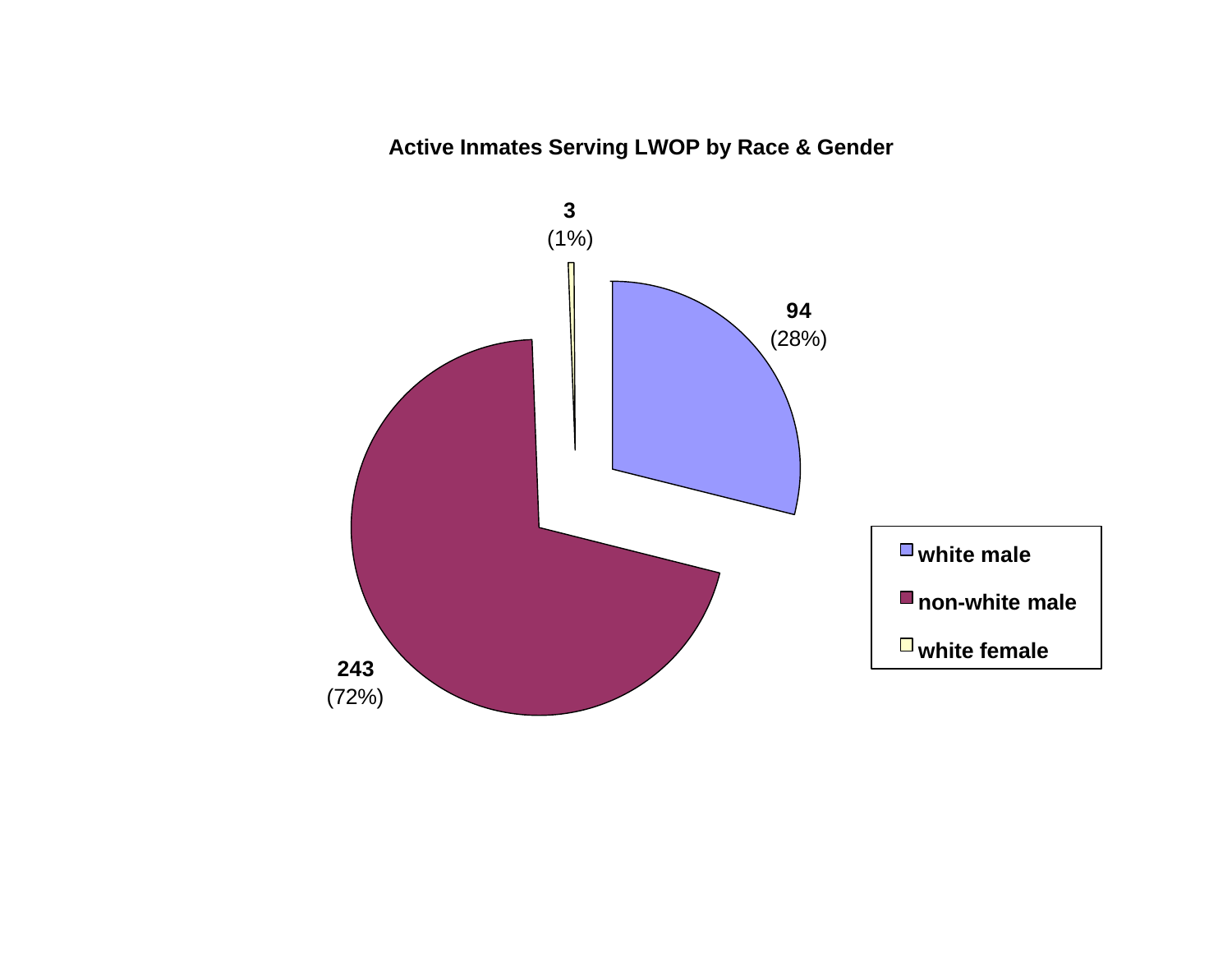# **Active Inmates Serving LWOP By Prior Incarcerations**

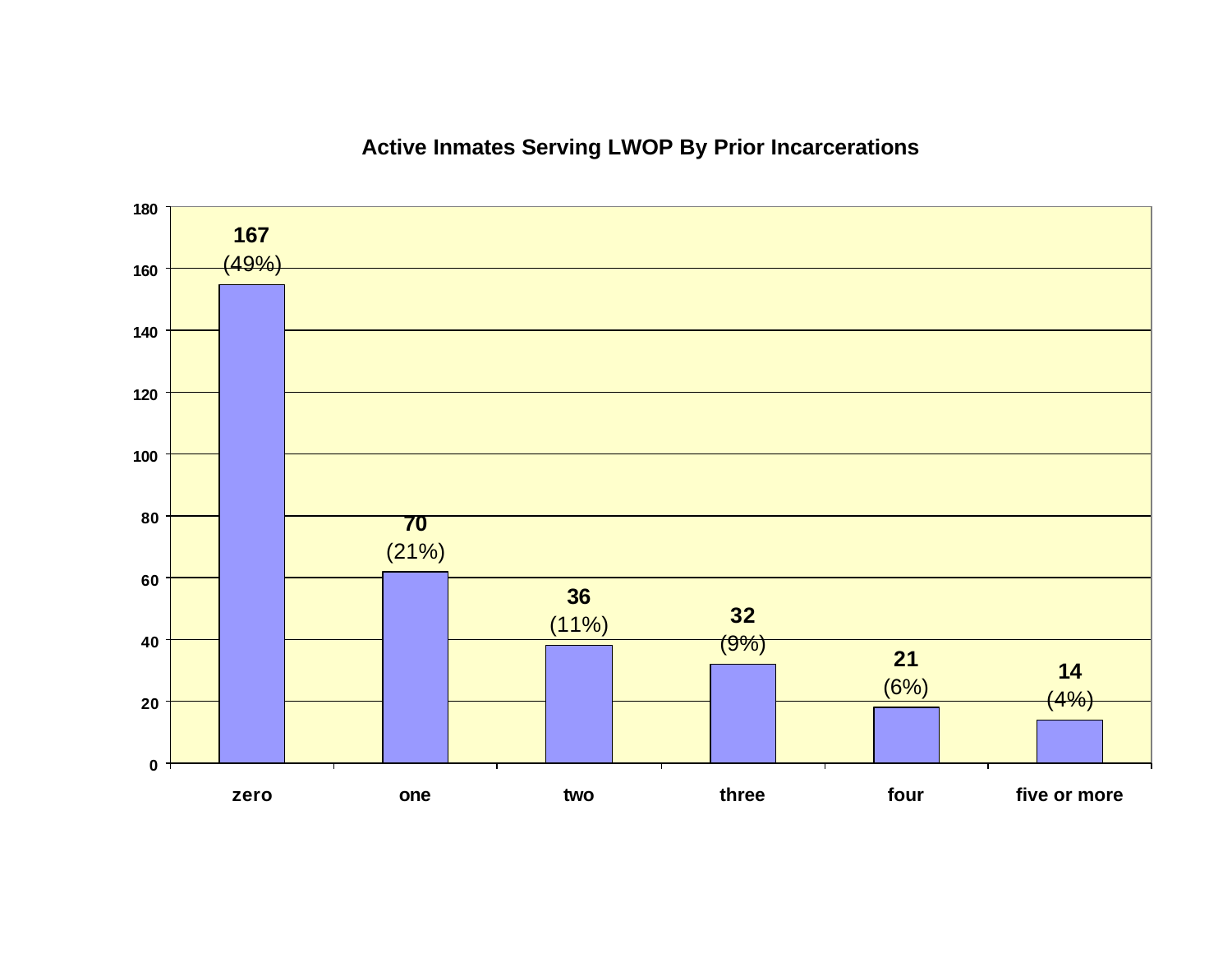**Active Inmates Serving LWOP by Crime Type**

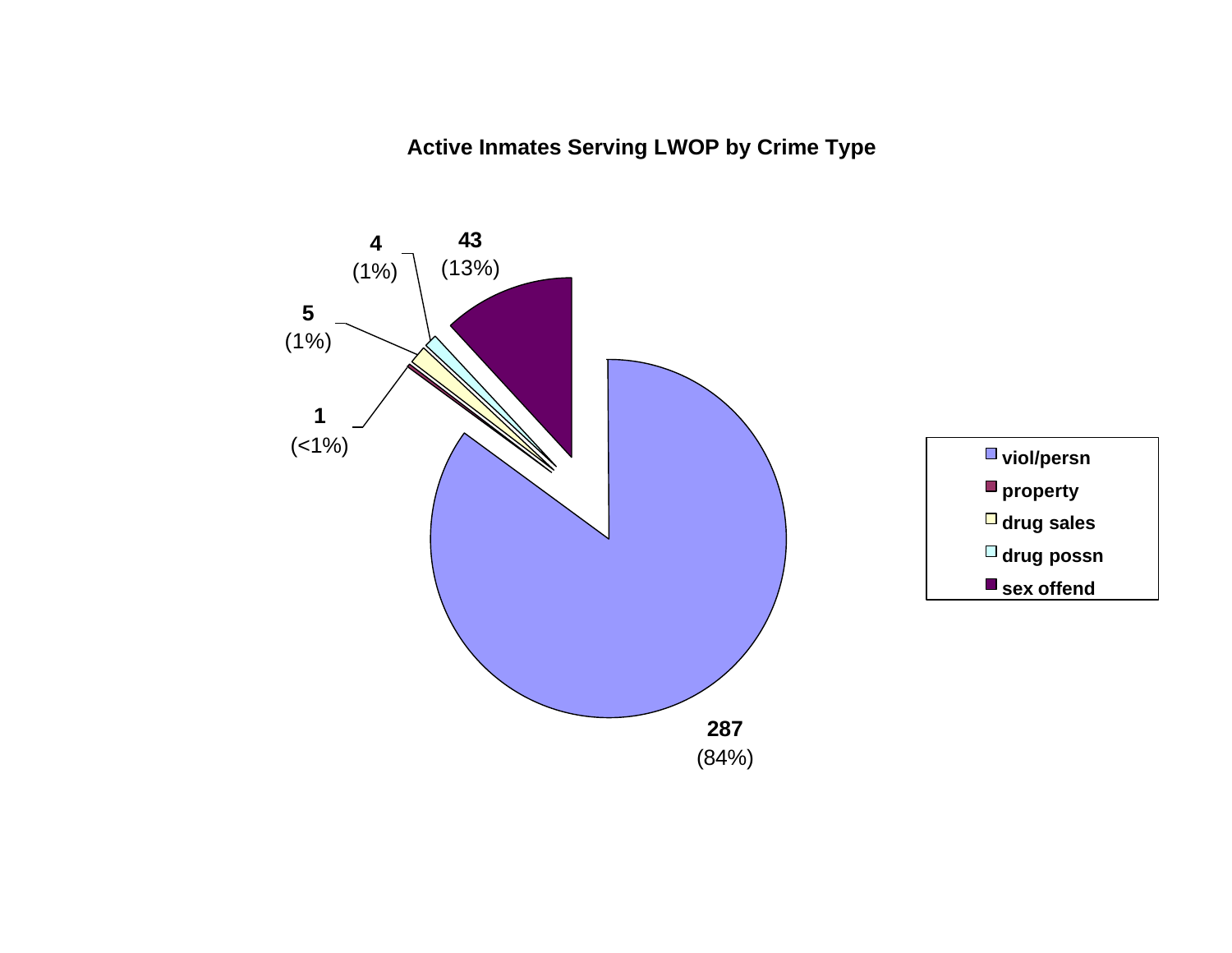Georgia Department of Corrections Page 1 Run 11/18/03 15:08 pm Office of Planning and Analysis

Inmate statistical profile

TABLE OF CONTENTS FOR ACTIVE PRISONERS EXCLUDING JAIL

Title PAGE ----- ---- RACE AND SEX............................ 2 Culture Fair IQ Scores.................. 3 Self-Rpt Socioeconomic Class............ 4 Self-Rpt Environment To Age 16.......... 5 Self-Rpt Education Level................ 6 Functional Reading Level (WRAT Scores).. 7 Functional Math Level (WRAT Scores)..... 8 Functional Spelling Level (WRAT Scores). 9 Self-Rpt Guardian Status To Age 16......10 Self-Rpt Employment Status Before Prison11 Self-Rpt Marital Status At Admission....12 Self-Rpt Number Of Children At Admission13 Self-Rpt Religious Affiliation..........14 Self-Rpt Family Behavior Patterns \*.....15 Inmate Diagnostic Behavior Problem \*....16 Physical Profile (General Condition)....17 Security Status...........................18 Number Of Sentences.....................19 Number Of Disciplinaries................20 Number Of Escapes.........................21 Number Of Prior Georgia Incarcerations \*22 Number Of Transfers.......................23 County Of Conviction....................24 Circ Of Conviction........................27 Home County.............................29 Prison Sentence In Years................32 Probation To Follow Prison...............33 Admission Type.............................34 Release Type................................35 Inst By  $Group \ldots \ldots \ldots \ldots \ldots \ldots \ldots \ldots 36$  Institution.............................37 Misdemeanors And Felonies...............38 Crimes By Group..............................39 Most Serious Offense....................40 Most Serious Crime Type.................41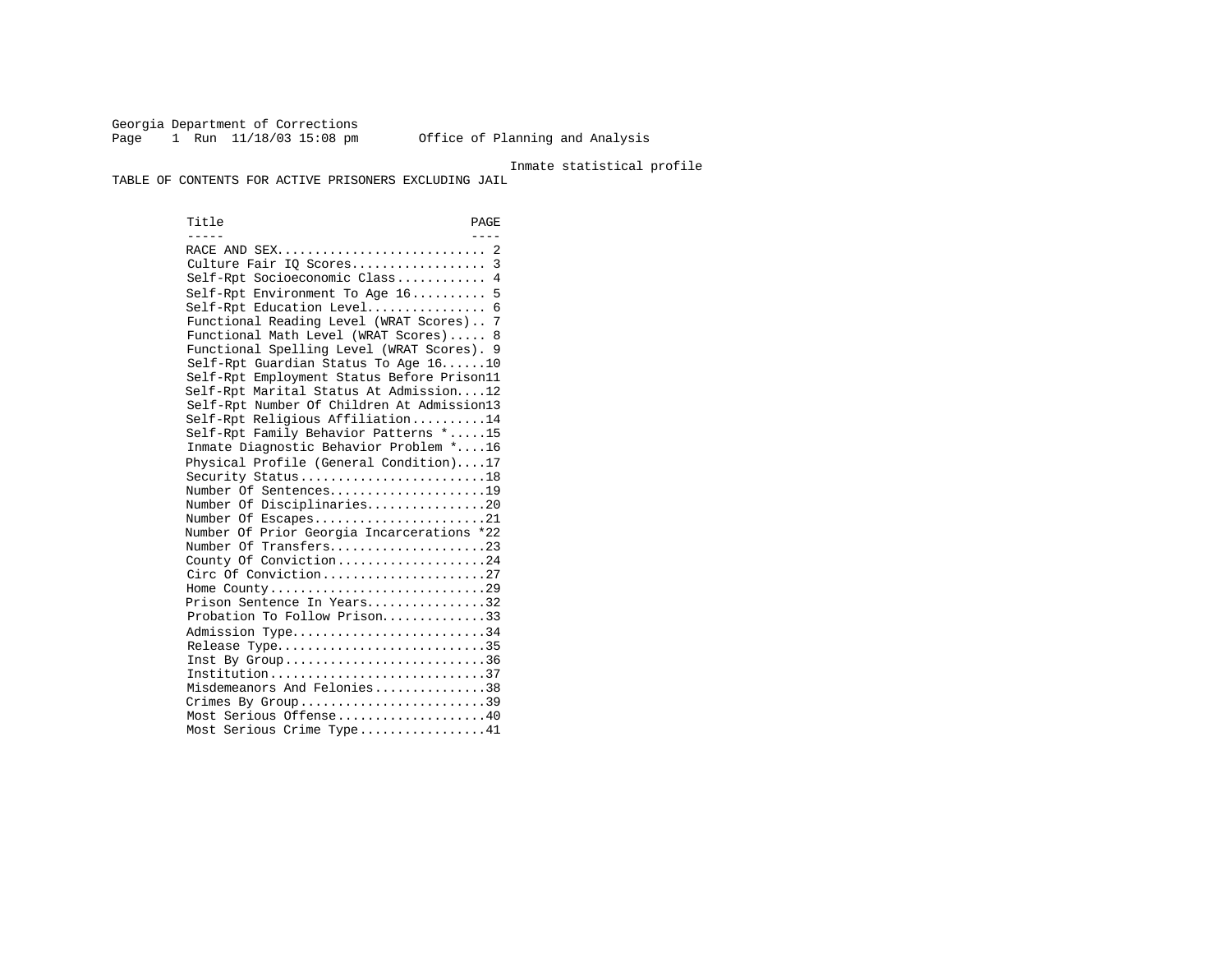Page 2 Run  $11/18/03$  15:08 pm

### Inmate statistical profile

Sample: ACTIVE PRISONERS EXCLUDING JAIL Requestor: Statistics Active inmates 11/18/2003

RACE AND SEX by current age & sex

| RACE AND SEX                                                     | Age<br>$ 00 - 21 $                             | Age<br>$ 22-39 $                                              | M E N<br>Age<br>$ 40-54 $                                 | Age<br>$ 55-99 $                                      | Men<br>% Total                                   | Age<br>$8   00 - 21$                                                                                 | Age<br>$ 22-39 $                                           | <b>WOMEN</b><br>Age<br>$ 40-54 $                                                | Age<br>$8 55-99$                                             | Women<br>% Total<br>$\approx$                | Grand<br> Total<br>°≈                      |
|------------------------------------------------------------------|------------------------------------------------|---------------------------------------------------------------|-----------------------------------------------------------|-------------------------------------------------------|--------------------------------------------------|------------------------------------------------------------------------------------------------------|------------------------------------------------------------|---------------------------------------------------------------------------------|--------------------------------------------------------------|----------------------------------------------|--------------------------------------------|
| WHITE MALE<br>NON WHITE MALE<br>WHITE FEMALE<br>NON WHITE FEMALE | 17<br>83<br>5<br>$\overline{0}$<br>0<br>0<br>0 | 45<br>24<br>76<br>141<br>$\mathbf 0$<br>0<br>$\mathbf 0$<br>0 | 33<br>28<br>72<br>86<br>0<br>$\Omega$<br>$\mathbf 0$<br>0 | 15<br>58<br>11<br>42<br>0<br>0<br>0<br>$\overline{0}$ | 94<br>28<br>243<br>72<br>0<br>$\Omega$<br>0<br>0 | $\mathbf 0$<br>$\mathbf 0$<br>$\circ$<br>$\mathbf 0$<br>$\mathbf 0$<br>$\mathbf 0$<br>$\overline{0}$ | 0<br>0<br>$\mathbf 0$<br>0<br>2 100<br>0<br>$\overline{0}$ | 0<br>0<br>$\Omega$<br>$\mathbf 0$<br>100<br>$\mathbf{1}$<br>$\overline{0}$<br>0 | 0<br>$\mathbf 0$<br>$\Omega$<br>$\Omega$<br>$\mathbf 0$<br>0 | 0<br>$\Omega$<br>$\Omega$<br>3 100<br>0<br>0 | 94<br>-28<br>243<br>71<br>3<br>$\mathbf 0$ |
| Total reported                                                   | 6 100                                          | 186 100                                                       | 119 100                                                   | 26 100                                                | 337 100                                          | 0<br>$\mathbf{0}$                                                                                    | 2 100                                                      | 1 100                                                                           | 0<br>0                                                       | 3 100                                        | 340 100                                    |
| Percent reported                                                 | 100.0                                          | 100.0                                                         | 100.0                                                     | 100.0                                                 | 100.0                                            | $\cdot$ 0                                                                                            | 100.0                                                      | 100.0                                                                           | $\cdot$ 0                                                    | 100.0                                        | 100.0                                      |
| NOT REPORTED                                                     | $\mathbf 0$                                    | $\mathbf 0$                                                   | 0                                                         | $\mathbf 0$                                           | $\mathbf 0$                                      | 0                                                                                                    | 0                                                          | $\mathbf 0$                                                                     | $\mathbf 0$                                                  | $\mathbf 0$                                  | $\mathbf{0}$                               |
| Total                                                            | 6                                              | 186                                                           | 119                                                       | 26                                                    | 337                                              | 0                                                                                                    | 2                                                          |                                                                                 | $\Omega$                                                     | 3                                            | 340                                        |
| AVERAGE AGE                                                      | 20.17                                          | 31.37                                                         | 45.90                                                     | 60.35                                                 | 38.53                                            | .00                                                                                                  | 33.00                                                      | 48.00                                                                           | .00                                                          | 38.00                                        | 38.53                                      |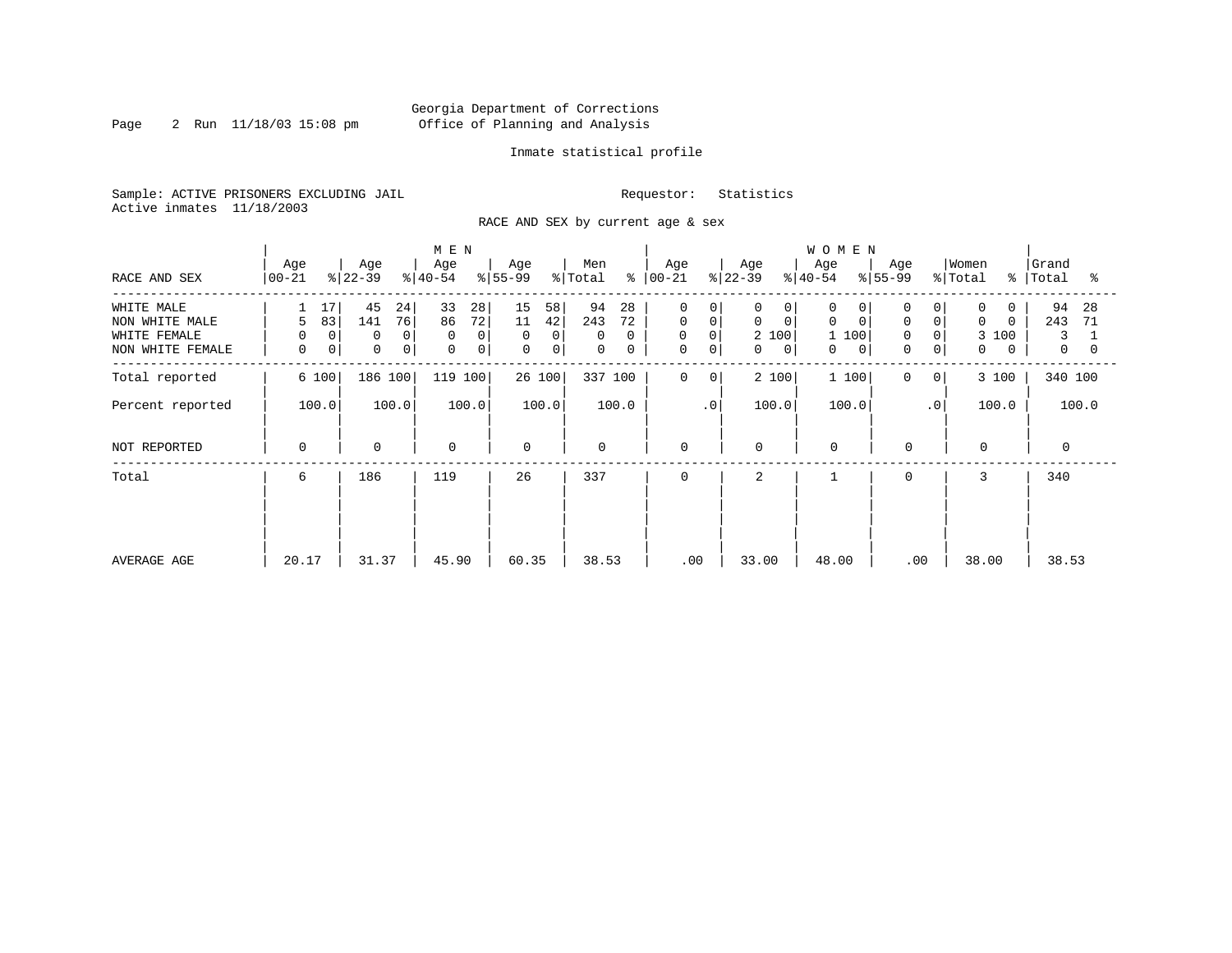Page 3 Run  $11/18/03$  15:08 pm

### Inmate statistical profile

Sample: ACTIVE PRISONERS EXCLUDING JAIL Requestor: Statistics Active inmates 11/18/2003

Culture Fair IQ Scores by current age & sex

| IQ Score                  | Age<br>$ 00-21$   | Age<br>$ 22-39 $    | M E N<br>Age<br>$ 40-54 $         | Age<br>$ 55-99 $           | Men<br>⊱<br>% Total  | Age<br>$ 00 - 21$                    | Age<br>$ 22-39 $          | <b>WOMEN</b><br>Age<br>$ 40-54$                   | Age<br>$ 55-99 $                                            | Women<br>% Total<br>ႜ | Grand<br>Total<br>ႜ  |
|---------------------------|-------------------|---------------------|-----------------------------------|----------------------------|----------------------|--------------------------------------|---------------------------|---------------------------------------------------|-------------------------------------------------------------|-----------------------|----------------------|
| LESS THAN 70<br>70 AND UP | 0<br> 0 <br>6 100 | 2<br>4<br>98<br>162 | 10 <sub>1</sub><br>10<br>92<br>90 | $\mathbf 0$<br>0<br>23 100 | 14<br>5<br>283<br>95 | $\mathbf 0$<br>0<br>$\mathbf 0$<br>0 | 0<br>$\mathbf 0$<br>2 100 | $\mathbf 0$<br>0<br>$\overline{0}$<br>$\mathbf 0$ | $\Omega$<br>$\overline{0}$<br>0 <sup>1</sup><br>$\mathbf 0$ | 0<br>2 100            | 14<br>5<br>285<br>95 |
| Total reported            |                   | 166 100             | 102 100                           | 23 100                     | 297 100              | $\mathbf 0$<br>0                     | 2 100                     | $\mathbf 0$<br>$\circ$                            | 0<br> 0                                                     | 2 100                 | 299 100              |
| Percent reported          | 6 100<br>100.0    |                     | 85.7                              | 88.5                       | 88.1                 | $\cdot$ 0                            | 100.0                     | $\cdot$ 0                                         | .0                                                          | 66.7                  | 87.9                 |
| NOT REPORTED              | $\mathbf 0$       | 20                  | 17                                | 3                          | 40                   | 0                                    | $\mathbf 0$               |                                                   | $\mathbf 0$                                                 |                       | 41                   |
| Total                     | 6                 | 186                 | 119                               | 26                         | 337                  | $\mathbf 0$                          | $\overline{a}$            |                                                   | $\mathbf 0$                                                 | 3                     | 340                  |
|                           |                   |                     |                                   |                            |                      |                                      |                           |                                                   |                                                             |                       |                      |
|                           |                   |                     |                                   |                            |                      |                                      |                           |                                                   |                                                             |                       |                      |
| AVERAGE IQ                | 97.67             | 101.24              | 95.04                             | 99.13                      | 98.88                | .00                                  | 107.00                    | .00                                               | .00                                                         | 107.00                | 98.93                |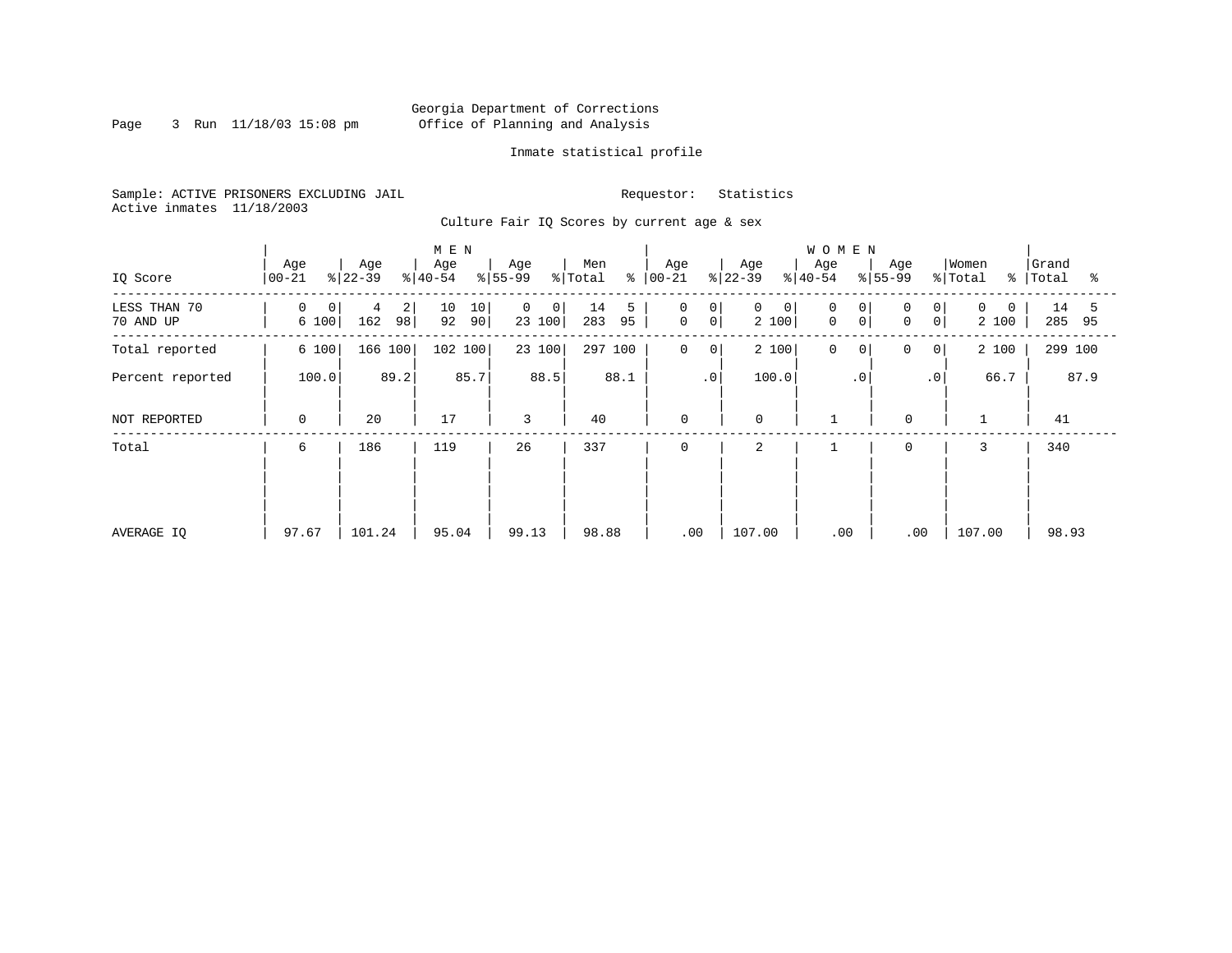### Georgia Department of Corrections Page 4 Run 11/18/03 15:08 pm Office of Planning and Analysis

### Inmate statistical profile

Sample: ACTIVE PRISONERS EXCLUDING JAIL Requestor: Statistics Active inmates 11/18/2003

Self-Rpt Socioeconomic Class by current age & sex

|                     | M E N            |             |                  |      |                 |      |                  |        |                |      |                  |             |                  |                | <b>WOMEN</b>     |                |                    |                |                  |           |                |      |
|---------------------|------------------|-------------|------------------|------|-----------------|------|------------------|--------|----------------|------|------------------|-------------|------------------|----------------|------------------|----------------|--------------------|----------------|------------------|-----------|----------------|------|
| Socioeconomic Class | Age<br>$ 00-21 $ |             | Age<br>$ 22-39 $ |      | Age<br>$ 40-54$ |      | Age<br>$ 55-99 $ |        | Men<br>% Total | ႜ    | Age<br>$00 - 21$ |             | Age<br>$ 22-39 $ |                | Age<br>$8 40-54$ |                | Age<br>$8155 - 99$ |                | Women<br>% Total | န $\vert$ | Grand<br>Total | °    |
| WELFARE             |                  | 20          | 9                | 5    | 4               | 3    |                  | 4      | 15             |      | $\Omega$         | 0           | 0                | $\overline{0}$ |                  | $\overline{0}$ | 0                  | 0              | 0                |           | 15             |      |
| OCC EMPLOY          | $\Omega$         | $\mathbf 0$ | 9                | 5    | 6               | 5    | 0                | 0      | 15             | 5    | $\Omega$         | $\mathbf 0$ | 0                |                | $\mathbf 0$      |                | $\mathbf 0$        | $\Omega$       | $\mathbf 0$      | $\Omega$  | 15             |      |
| MINIMUM STD         |                  | 60          | 101              | 55   | 58              | 50   | 12               | 48     | 174            | 53   | $\Omega$         | $\Omega$    | $\mathbf 0$      |                | $\Omega$         |                | $\Omega$           | $\Omega$       | $\Omega$         | $\Omega$  | 174            | 52   |
| MIDDLE              |                  | 20          | 62               | 34   | 44              | 38   | 12               | 48     | 119            | 36   | $\mathbf 0$      | $\mathbf 0$ |                  | 50             | $\mathbf 0$      | 0              | 0                  | $\overline{0}$ |                  | 50        | 120            | 36   |
| OTHER               | 0                | 0           | 2                |      | 5               | 4    | $\mathbf{0}$     | 0      |                | 2    | 0                | 0           |                  | 50             | $\Omega$         | $\overline{0}$ | 0                  | 0              |                  | 50        | 8              |      |
| Total reported      |                  | 5 100       | 183 100          |      | 117 100         |      |                  | 25 100 | 330 100        |      | $\mathbf 0$      | 0           |                  | 2 100          | $\mathbf 0$      | 0              | 0                  | 0 <sup>1</sup> |                  | 2 100     | 332 100        |      |
| Percent reported    |                  | 83.3        |                  | 98.4 |                 | 98.3 |                  | 96.2   |                | 97.9 |                  | $\cdot$ 0   |                  | 100.0          |                  | $\cdot$ 0      |                    | .0'            |                  | 66.7      |                | 97.6 |
| NOT RPTD            |                  |             | 3                |      | 2               |      |                  |        | $\mathbf{r}$   |      | $\mathbf 0$      |             | $\Omega$         |                |                  |                | $\mathbf 0$        |                |                  |           | 8              |      |
| Total               | 6                |             | 186              |      | 119             |      | 26               |        | 337            |      | $\mathbf 0$      |             | 2                |                |                  |                | 0                  |                |                  |           | 340            |      |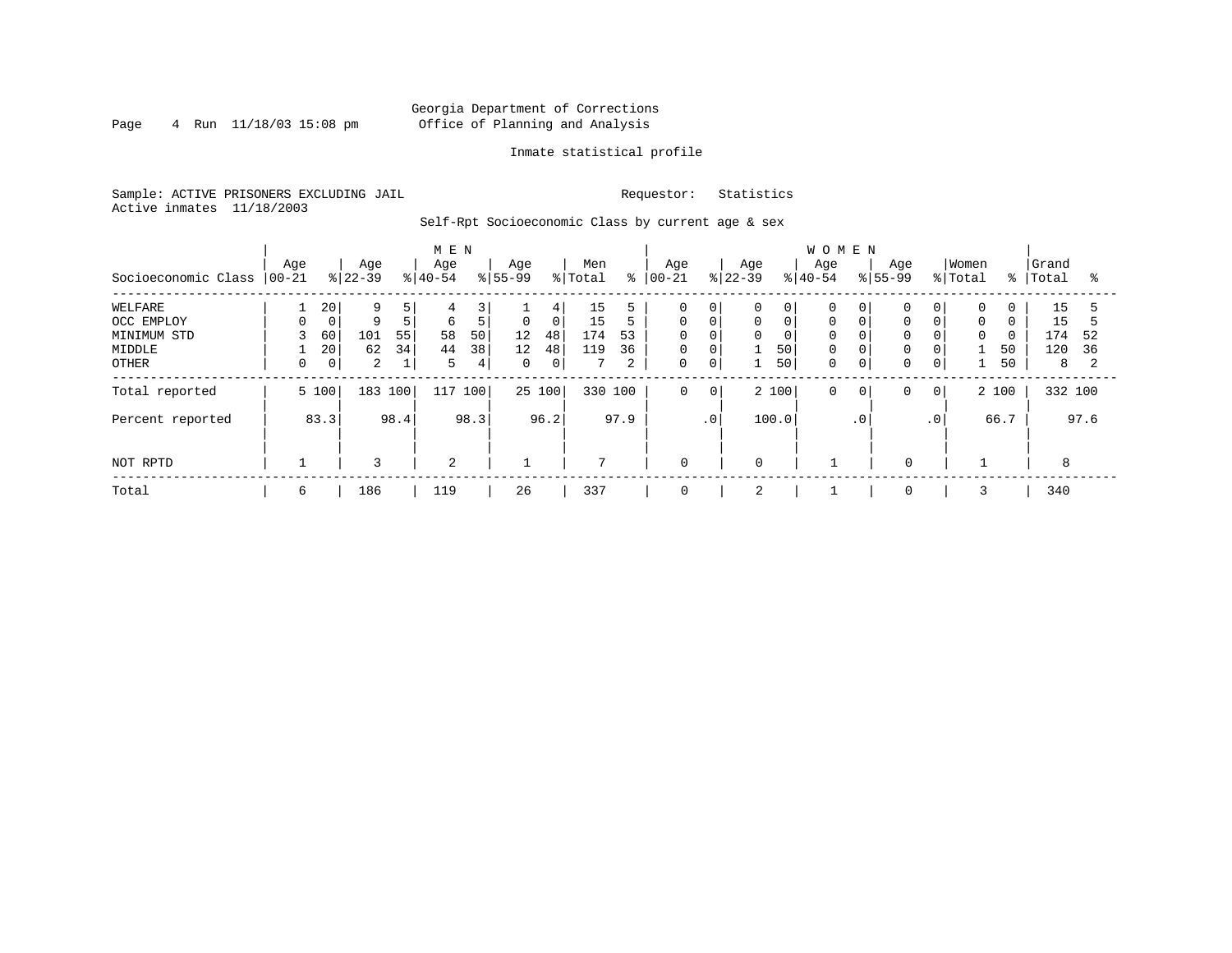Page 5 Run  $11/18/03$  15:08 pm

### Inmate statistical profile

Sample: ACTIVE PRISONERS EXCLUDING JAIL Requestor: Statistics Active inmates 11/18/2003

Self-Rpt Environment To Age 16 by current age & sex

|                  |                  |             |                  |      | M E N            |                |                    |        |                |      |                   |             |                  |                | WOMEN            |           |                    |                 |                  |               |                |      |
|------------------|------------------|-------------|------------------|------|------------------|----------------|--------------------|--------|----------------|------|-------------------|-------------|------------------|----------------|------------------|-----------|--------------------|-----------------|------------------|---------------|----------------|------|
| Environment      | Age<br>$ 00-21 $ |             | Age<br>$ 22-39 $ |      | Age<br>$8 40-54$ |                | Age<br>$8155 - 99$ |        | Men<br>% Total | ి    | Age<br>$ 00 - 21$ |             | Age<br>$8 22-39$ |                | Age<br>$8 40-54$ |           | Age<br>$8155 - 99$ |                 | Women<br>% Total | $\frac{8}{3}$ | Grand<br>Total | ႜ    |
| RURAL/FARM       | 0                | 0           |                  |      | 4                | 3              | 4                  | 15     | 9              |      | $\Omega$          | 0           | 0                | $\overline{0}$ |                  | 0         | $\mathbf 0$        | 0               | $\Omega$         | 0             | 9              |      |
| RURAL/NFARM      |                  | $\mathbf 0$ | 8                |      | 8                | $\overline{7}$ | 3                  | 12     | 19             | 6    | $\Omega$          | $\mathbf 0$ |                  | 50             | $\Omega$         |           | 0                  | 0               |                  | 50            | 20             | b    |
| S.M.S.A          | 2                | 33          | 81               | 45   | 42               | 36             | $7^{\circ}$        | 27     | 132            | 40   | $\mathbf 0$       | $\mathbf 0$ | 0                |                |                  |           | $\mathbf 0$        | 0               | $\Omega$         | $\Omega$      | 132            | 40   |
| URBAN            |                  | 17          | 37               | 20   | 20               | 17             | 2                  | 8      | 60             | 18   | $\mathbf 0$       | $\mathbf 0$ | $\mathbf 0$      | 0              | $\Omega$         |           | $\mathbf 0$        | 0               | $\mathbf 0$      | 0             | 60             | 18   |
| SMALL TOWN       | 3                | 50          | 53               | 29   | 42               | 36             | 10                 | 38     | 108            | 33   | $\mathbf 0$       | $\mathbf 0$ | 1                | 50             | $\Omega$         |           | 0                  | 0               |                  | 50            | 109            | 33   |
| OTHER            | 0                | 0           |                  |      |                  |                | $\Omega$           | 0      | 2              |      | $\Omega$          | $\mathbf 0$ | $\Omega$         | 0              | $\Omega$         | 0         | $\mathbf 0$        | 0               | 0                | 0             | 2              |      |
| Total reported   |                  | 6 100       | 181              | 100  | 117              | 100            |                    | 26 100 | 330 100        |      | $\mathbf 0$       | $\mathbf 0$ |                  | 2 100          | $\Omega$         | 0         | 0                  | $\circ$         |                  | 2 100         | 332 100        |      |
| Percent reported |                  | 100.0       |                  | 97.3 |                  | 98.3           |                    | 100.0  |                | 97.9 |                   | .0          |                  | 100.0          |                  | $\cdot$ 0 |                    | .0 <sup>1</sup> |                  | 66.7          |                | 97.6 |
|                  |                  |             |                  |      |                  |                |                    |        |                |      |                   |             |                  |                |                  |           |                    |                 |                  |               |                |      |
| NOT RPTD         | $\Omega$         |             | 5                |      | $\overline{a}$   |                | $\Omega$           |        | $\overline{7}$ |      | $\mathbf 0$       |             | $\Omega$         |                |                  |           | $\mathbf 0$        |                 |                  |               | 8              |      |
| Total            | 6                |             | 186              |      | 119              |                | 26                 |        | 337            |      | $\mathbf 0$       |             | 2                |                |                  |           | $\mathbf 0$        |                 |                  |               | 340            |      |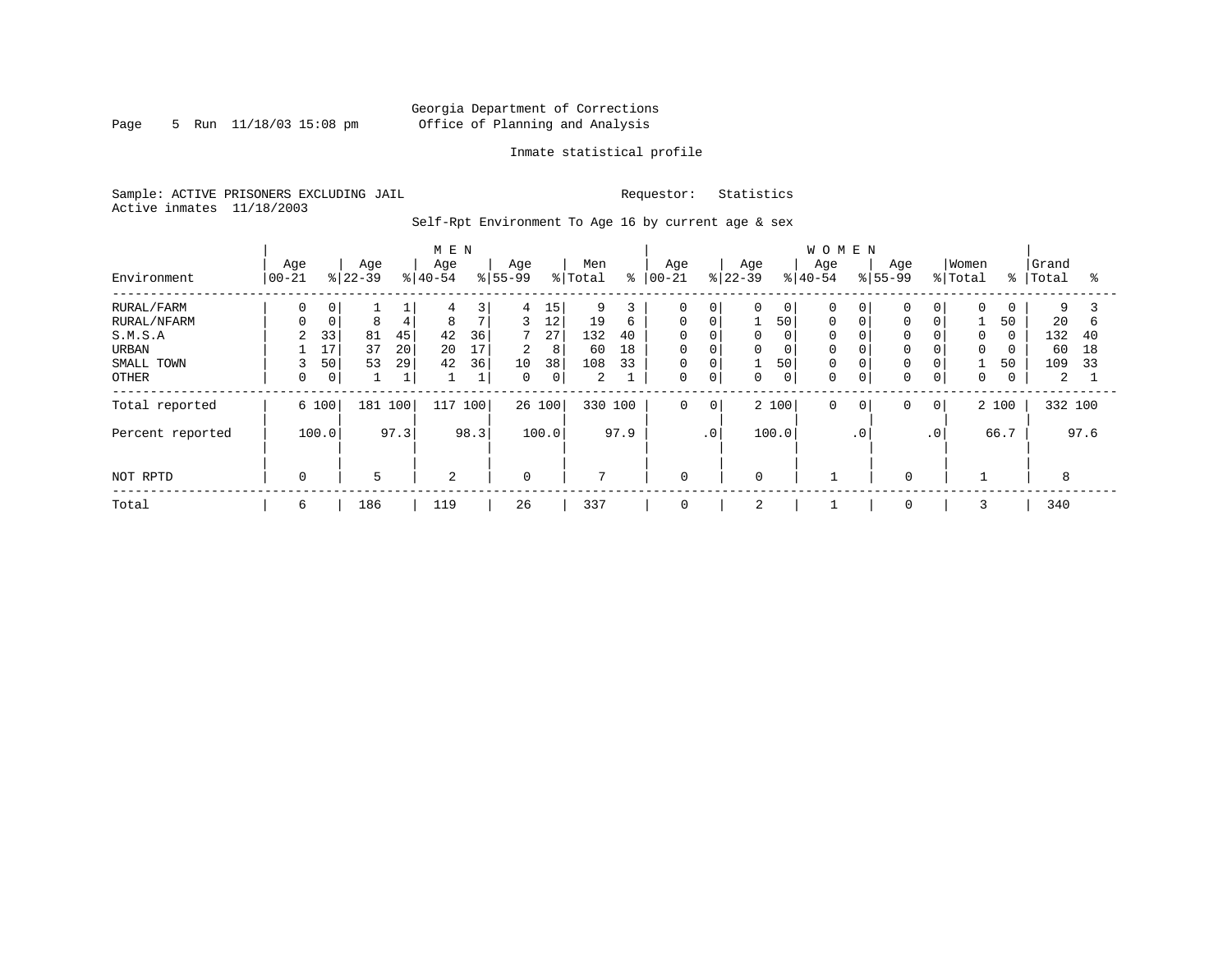### Georgia Department of Corrections Page 6 Run 11/18/03 15:08 pm Office of Planning and Analysis

### Inmate statistical profile

Sample: ACTIVE PRISONERS EXCLUDING JAIL Requestor: Statistics Active inmates 11/18/2003

Self-Rpt Education Level by current age & sex

|                     | M E N            |                |                  |      |                  |      |                  |        |                |         |                  |                |                  |             | W O M E N        |           |                  |                |                  |          |                    |      |
|---------------------|------------------|----------------|------------------|------|------------------|------|------------------|--------|----------------|---------|------------------|----------------|------------------|-------------|------------------|-----------|------------------|----------------|------------------|----------|--------------------|------|
| Education Level     | Age<br>$ 00-21 $ |                | Age<br>$ 22-39 $ |      | Age<br>$ 40-54 $ |      | Age<br>$ 55-99 $ |        | Men<br>% Total | ႜ       | Age<br>$ 00-21 $ |                | Age<br>$ 22-39 $ |             | Age<br>$ 40-54 $ |           | Age<br>$8 55-99$ |                | Women<br>% Total |          | Grand<br>%   Total | ႜ    |
| LESS THAN GRADE 7   | 0                | $\mathbf{0}$   | 6                | 3    | 5                | 4    | 3                | 12     | 14             | 4       | $\Omega$         | $\Omega$       | 0                | 0           |                  | 0         | 0                |                | $\Omega$         | 0        | 14                 | 4    |
| GRADE 7             |                  | 17             | 5                | 3    | 6                | 5    | 2                | 8      | 14             | 4       | 0                | 0              | 0                | 0           | 0                |           | 0                | 0              | 0                | 0        | 14                 |      |
| GRADE 8             | 2                | 33             | 20               | 11   |                  | 6    | 4                | 15     | 33             | 10      |                  |                | $\Omega$         |             |                  |           | $\Omega$         |                | $\Omega$         |          | 33                 | 10   |
| GRADE 9             | $\Omega$         | $\mathbf 0$    | 29               | 16   | 14               | 12   | 3                | 12     | 46             | 14      | 0                |                | 0                |             |                  |           | 0                |                | $\Omega$         |          | 46                 | 14   |
| GRADE 10            | 2                | 33             | 41               | 22   | 26               | 22   |                  | 4      | 70             | 21      | 0                |                | 0                |             | $\mathbf 0$      |           | $\mathbf 0$      | 0              | $\Omega$         |          | 70                 | 21   |
| GRADE 11            |                  | $\mathbf 0$    | 32               | 17   | 9                | 8    | 4                | 15     | 45             | 13      | 0                | $\Omega$       | 2 100            |             |                  |           | $\mathbf 0$      |                |                  | 2 100    | 47                 | 14   |
| GRADE 12            |                  | 17             | 32               | 17   | 18               | 15   | 3                | 12     | 54             | 16      | 0                | $\Omega$       | 0                | 0           | $\Omega$         |           | $\Omega$         | 0              | $\Omega$         | 0        | 54                 | 16   |
| MORE THAN GRADE 12  | 0                | $\overline{0}$ | 20               | 11   | 32               | 27   | 6                | 23     | 58             | 17      | 0                | 0              | 0                | $\mathbf 0$ | $\Omega$         | 0         | $\mathbf 0$      | 0              | 0                | $\Omega$ | 58                 | 17   |
| Total reported      |                  | 6 100          | 185 100          |      | 117 100          |      |                  | 26 100 |                | 334 100 | $\Omega$         | $\overline{0}$ | 2 100            |             | $\Omega$         | 0         | $\mathbf 0$      | 0 <sup>1</sup> |                  | 2 100    | 336 100            |      |
| Percent reported    |                  | 100.0          |                  | 99.5 |                  | 98.3 |                  | 100.0  |                | 99.1    |                  | $\cdot$ 0      | 100.0            |             |                  | $\cdot$ 0 |                  | $\cdot$ 0      |                  | 66.7     |                    | 98.8 |
| NOT REPORTED        | 0                |                |                  |      | 2                |      | $\Omega$         |        | 3              |         | $\mathbf 0$      |                | $\Omega$         |             |                  |           | 0                |                |                  |          | 4                  |      |
| Total               | 6                |                | 186              |      | 119              |      | 26               |        | 337            |         | $\Omega$         |                | 2                |             |                  |           | $\Omega$         |                | 3                |          | 340                |      |
|                     |                  |                |                  |      |                  |      |                  |        |                |         |                  |                |                  |             |                  |           |                  |                |                  |          |                    |      |
| AVG EDUCATION LEVEL | 9.17             |                | 11.14            |      | 12.06            |      | 11.12            |        | 11.42          |         | .00              |                | 11.00            |             | .00              |           | .00              |                | 11.00            |          | 11.42              |      |

\* NOTE: THE FIELD LABLED "LESS THAN GRADE 7" WAS CORRECTED IN MARCH 1989: MISSING DATA FOR INMATES STILL IN DIAGNOSTICS NOW HAS BEEN REMOVED FROM THIS FIELD AND IDENTIFIED AS "NOT REPORTED" INFORMATION.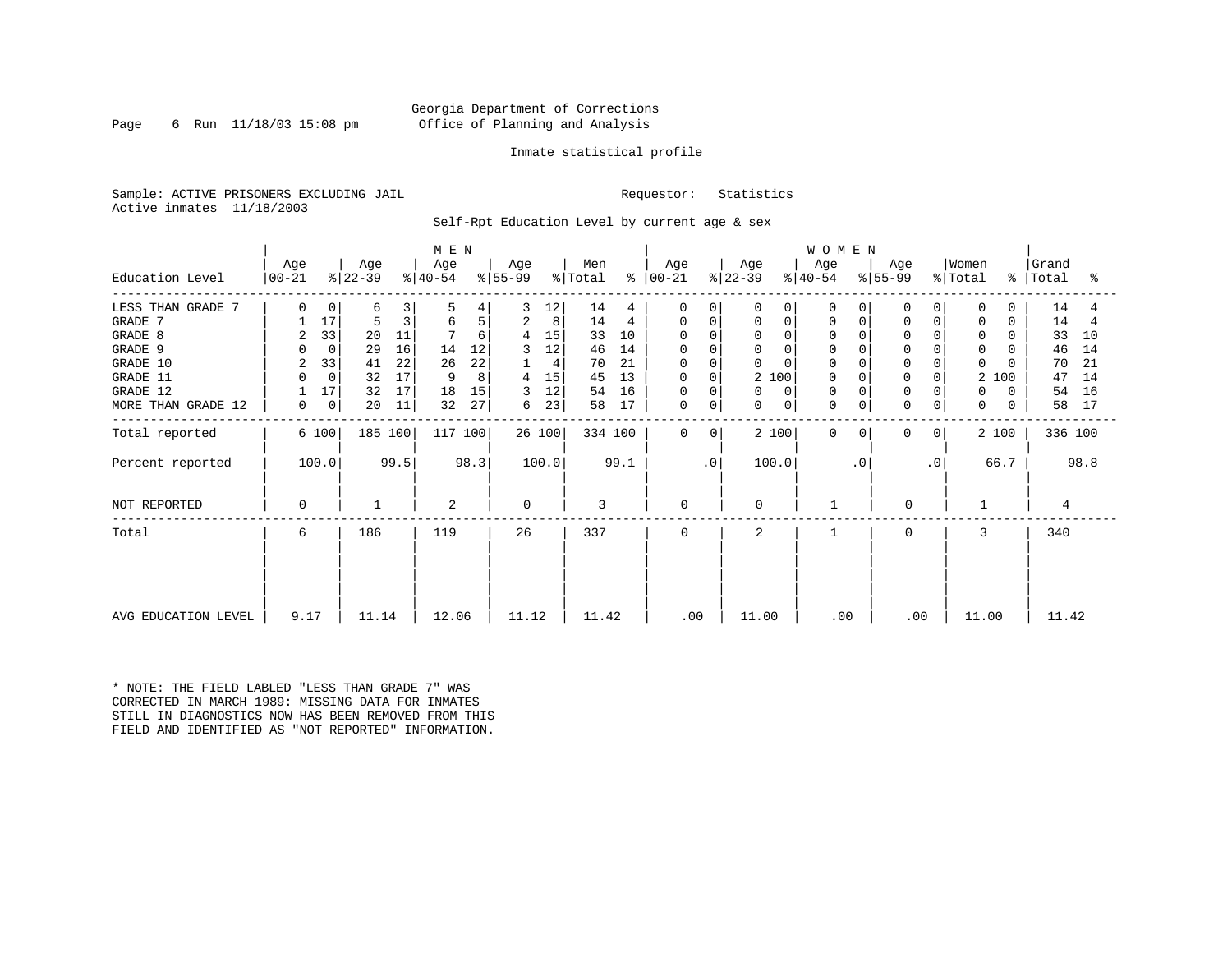Page 7 Run 11/18/03 15:08 pm

### Inmate statistical profile

Sample: ACTIVE PRISONERS EXCLUDING JAIL Requestor: Statistics Active inmates 11/18/2003

Functional Reading Level (WRAT Scores) by current age & sex

|                    | M E N              |       |                  |      |                  |      |                  |                |                |         |                |                |                  |       | WOMEN            |           |                  |                |                  |          |                    |      |
|--------------------|--------------------|-------|------------------|------|------------------|------|------------------|----------------|----------------|---------|----------------|----------------|------------------|-------|------------------|-----------|------------------|----------------|------------------|----------|--------------------|------|
| WRAT Reading Score | Age<br>$ 00 - 21 $ |       | Age<br>$ 22-39 $ |      | Age<br>$ 40-54 $ |      | Age<br>$ 55-99 $ |                | Men<br>% Total | နွ      | Age<br>  00-21 |                | Age<br>$ 22-39 $ |       | Age<br>$ 40-54 $ |           | Age<br>$ 55-99 $ |                | Women<br>% Total |          | Grand<br>%   Total | ႜ    |
| LESS THAN GRADE 6  | $\overline{2}$     | 33    | 51               | 31   | 39               | 38   | 8                | 35             | 100            | 33      | $\Omega$       | $\Omega$       |                  | 50    | $\Omega$         |           | 0                |                |                  | 50       | 101                | -33  |
| 6TH THRU 8TH GRADE | 4                  | 67    | 35               | 21   | 19               | 18   | 6                | 26             | 64             | 21      | 0              | 0              | 0                | 0     | $\Omega$         |           | 0                | 0              | $\Omega$         | $\Omega$ | 64                 | 21   |
| GRADE 9            | 0                  | 0     | 16               | 10   | 15               | 14   | 2                | 9              | 33             | 11      | 0              |                | $\Omega$         |       |                  |           | 0                |                | 0                |          | 33                 | 11   |
| GRADE 10           | 0                  |       | 5                | 3    |                  |      |                  | 4              | 10             |         | 0              | 0              | 0                |       | $\Omega$         |           | $\mathbf 0$      |                | 0                | O        | 10                 |      |
| GRADE 11           | $\overline{0}$     |       |                  |      | 6                | 6    |                  | $\overline{4}$ | 14             |         | <sup>0</sup>   |                | $\mathbf 0$      |       |                  |           |                  |                | $\Omega$         |          | 14                 |      |
| GRADE 12           | $\mathbf 0$        | 0     | 32               | 19   | 12               | 12   | 4                | 17             | 48             | 16      | 0              |                | 0                |       | $\Omega$         |           | $\Omega$         | 0              | 0                | $\Omega$ | 48                 | 16   |
| MORE THAN GRADE 12 | 0                  | 0     | 21               | 13   | 9                | 9    |                  | 4              | 31             | 10      | 0              | 0              |                  | 50    | $\Omega$         | 0         | 0                | 0              |                  | 50       | 32                 | 11   |
| Total reported     |                    | 6 100 | 167 100          |      | 104 100          |      |                  | 23 100         |                | 300 100 | $\mathbf 0$    | 0 <sup>1</sup> |                  | 2 100 | $\Omega$         | 0         | $\mathbf 0$      | 0 <sup>1</sup> |                  | 2 100    | 302 100            |      |
| Percent reported   |                    | 100.0 |                  | 89.8 |                  | 87.4 |                  | 88.5           |                | 89.0    |                | $\cdot$ 0      |                  | 100.0 |                  | $\cdot$ 0 |                  | $\cdot$ 0      |                  | 66.7     |                    | 88.8 |
| NOT REPORTED       | 0                  |       | 19               |      | 15               |      | 3                |                | 37             |         | $\mathbf 0$    |                | $\mathbf 0$      |       |                  |           | 0                |                |                  |          | 38                 |      |
| Total              | 6                  |       | 186              |      | 119              |      | 26               |                | 337            |         | 0              |                | 2                |       |                  |           | 0                |                | 3                |          | 340                |      |
|                    |                    |       |                  |      |                  |      |                  |                |                |         |                |                |                  |       |                  |           |                  |                |                  |          |                    |      |
|                    |                    |       |                  |      |                  |      |                  |                |                |         |                |                |                  |       |                  |           |                  |                |                  |          |                    |      |
| AVG READING SCORE  | 7.05               |       | 8.54             |      | 7.53             |      | 7.74             |                | 8.10           |         | .00            |                | 9.10             |       | .00              |           | .00              |                | 9.10             |          | 8.11               |      |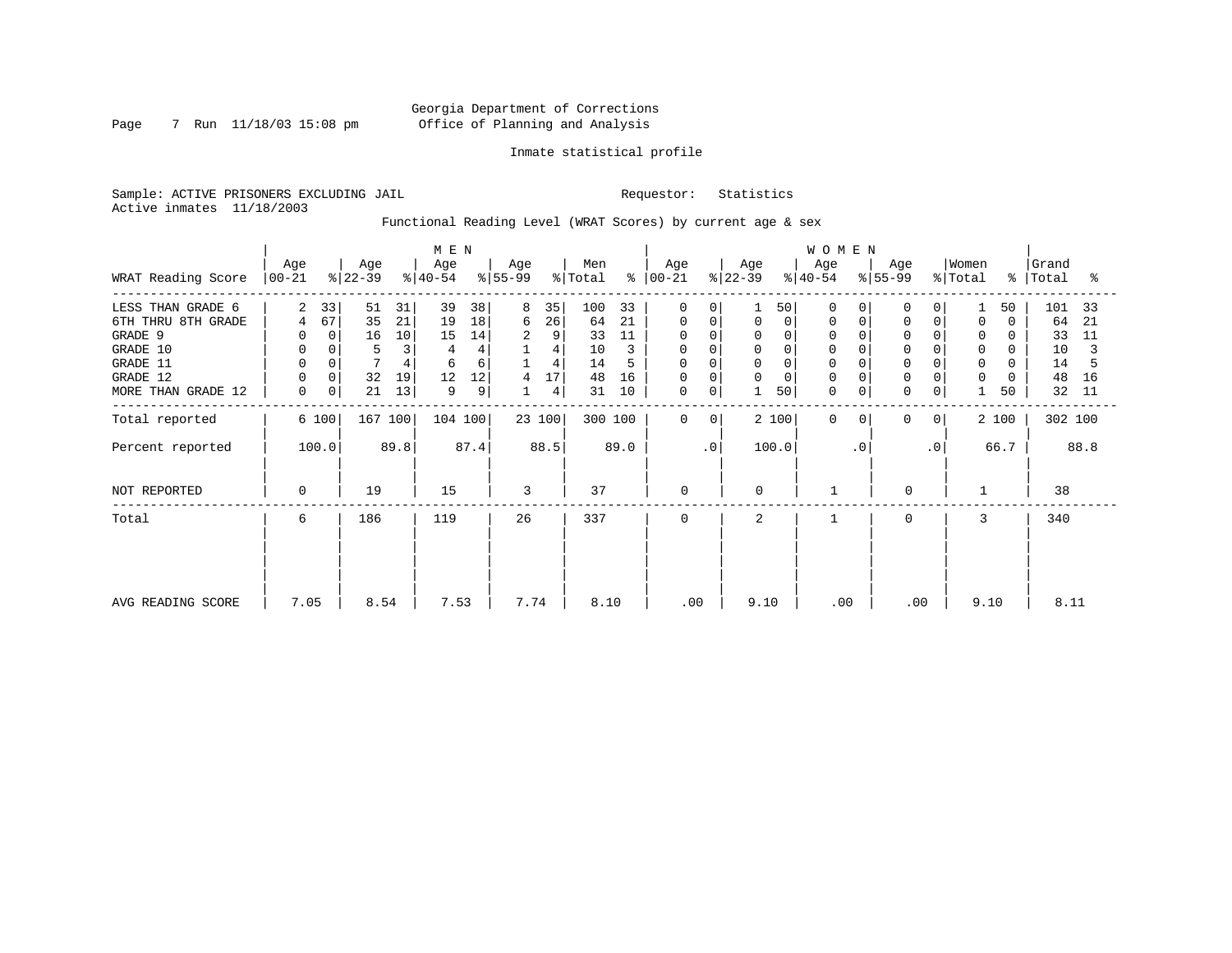Page 8 Run  $11/18/03$  15:08 pm

### Inmate statistical profile

Sample: ACTIVE PRISONERS EXCLUDING JAIL Requestor: Statistics Active inmates 11/18/2003

Functional Math Level (WRAT Scores) by current age & sex

|                    | M E N            |    |                  |      |                  |      |                  |        |                |      |                  |              |                  |             | WOMEN            |           |                            |             |                  |               |                |      |
|--------------------|------------------|----|------------------|------|------------------|------|------------------|--------|----------------|------|------------------|--------------|------------------|-------------|------------------|-----------|----------------------------|-------------|------------------|---------------|----------------|------|
| WRAT Math Score    | Age<br>$00 - 21$ |    | Age<br>$ 22-39 $ |      | Age<br>$ 40-54 $ |      | Age<br>$ 55-99 $ |        | Men<br>% Total | န္   | Age<br>$ 00-21 $ |              | Age<br>$ 22-39 $ |             | Age<br>$8 40-54$ |           | Age<br>$\frac{1}{6}$ 55-99 |             | Women<br>% Total | $\frac{8}{6}$ | Grand<br>Total | ႜ    |
| LESS THAN GRADE 6  | 2                | 33 | 49               | 29   | 43               | 41   | 12               | 52     | 106            | 35   | 0                | $\Omega$     | 0                | $\Omega$    | $\Omega$         |           |                            |             | 0                | $\Omega$      | 106            | 35   |
| 6TH THRU 8TH GRADE | 3                | 50 | 76               | 46   | 40               | 38   | 5                | 22     | 124            | 41   | 0                | 0            | 0                | $\mathbf 0$ | 0                |           |                            |             | 0                | $\Omega$      | 124            | 41   |
| GRADE 9            |                  | 17 | 20               | 12   | 10               | 10   |                  | 4      | 32             | 11   | 0                |              |                  | 50          | 0                |           |                            |             |                  | 50            | 33             | 11   |
| GRADE 10           |                  | 0  | 13               | 8    |                  | 5    | 2                | 9      | 20             |      | 0                |              |                  | $\Omega$    | 0                |           |                            |             | 0                | 0             | 20             |      |
| GRADE 11           |                  |    | 6                |      |                  |      |                  | 4      |                |      | $\Omega$         |              |                  | $\Omega$    |                  |           |                            |             | $\Omega$         |               | 7              |      |
| GRADE 12           |                  |    | $\sqrt{2}$       |      |                  |      |                  | 4      |                |      | 0                | 0            |                  | $\Omega$    | $\Omega$         |           |                            |             | $\mathbf 0$      |               |                |      |
| MORE THAN GRADE 12 | 0                | 0  |                  |      | 2                | 2    |                  | 4      | 4              |      | 0                | 0            |                  | 50          | $\mathbf 0$      | 0         | $\Omega$                   | $\mathbf 0$ |                  | 50            | 5              |      |
| Total reported     | 6 100            |    | 167 100          |      | 104 100          |      |                  | 23 100 | 300 100        |      | $\mathbf 0$      | $\mathbf{0}$ |                  | 2 100       | $\Omega$         | $\Omega$  | $\Omega$                   | 0           |                  | 2 100         | 302 100        |      |
| Percent reported   | 100.0            |    |                  | 89.8 |                  | 87.4 |                  | 88.5   |                | 89.0 |                  | $\cdot$ 0    |                  | 100.0       |                  | $\cdot$ 0 |                            | $\cdot$ 0   |                  | 66.7          |                | 88.8 |
| NOT REPORTED       | $\Omega$         |    | 19               |      | 15               |      | 3                |        | 37             |      | 0                |              | $\Omega$         |             |                  |           | 0                          |             |                  |               | 38             |      |
| Total              | 6                |    | 186              |      | 119              |      | 26               |        | 337            |      | $\mathbf 0$      |              | 2                |             |                  |           | 0                          |             | 3                |               | 340            |      |
|                    |                  |    |                  |      |                  |      |                  |        |                |      |                  |              |                  |             |                  |           |                            |             |                  |               |                |      |
|                    |                  |    |                  |      |                  |      |                  |        |                |      |                  |              |                  |             |                  |           |                            |             |                  |               |                |      |
| AVG MATH SCORE     | 6.35             |    | 7.23             |      | 6.57             |      | 6.60             |        | 6.94           |      | .00              |              | 11.40            |             | .00              |           | .00                        |             | 11.40            |               | 6.96           |      |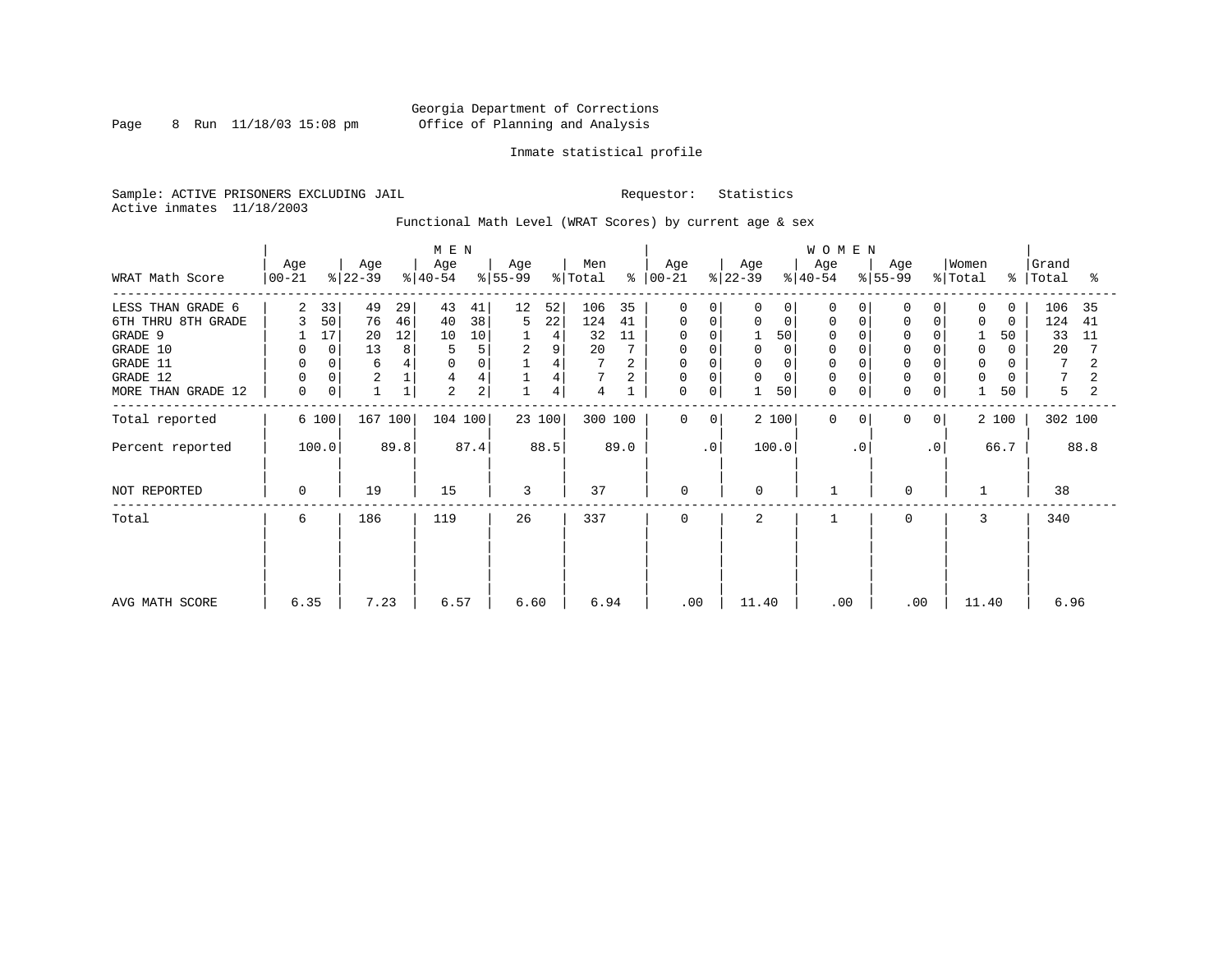Page 9 Run 11/18/03 15:08 pm

### Inmate statistical profile

Sample: ACTIVE PRISONERS EXCLUDING JAIL Requestor: Statistics Active inmates 11/18/2003

Functional Spelling Level (WRAT Scores) by current age & sex

|                             |             |       | M E N            |      |                  |      |                  |             |                |      | WOMEN           |                |                  |          |                  |           |                  |                |                  |       |                    |      |
|-----------------------------|-------------|-------|------------------|------|------------------|------|------------------|-------------|----------------|------|-----------------|----------------|------------------|----------|------------------|-----------|------------------|----------------|------------------|-------|--------------------|------|
| WRAT Spelling Score   00-21 | Age         |       | Age<br>$ 22-39 $ |      | Age<br>$8 40-54$ |      | Age<br>$ 55-99 $ |             | Men<br>% Total | ႜႜ   | Age<br>$ 00-21$ |                | Age<br>$ 22-39 $ |          | Age<br>$ 40-54 $ |           | Age<br>$ 55-99 $ |                | Women<br>% Total |       | Grand<br>%   Total | ႜ    |
| LESS THAN GRADE 6           |             | 17    | 53               | 32   | 47               | 45   | 12               | 52          | 113            | 38   | $\mathbf 0$     | <sup>o</sup>   | 0                | 0        | $\Omega$         |           | $\Omega$         | 0              | $\Omega$         | 0     | 113                | 37   |
| 6TH THRU 8TH GRADE          | 4           | 67    | 48               | 29   | 29               | 28   |                  | 30          | 88             | 29   | 0               |                |                  | 50       | 0                |           | 0                | 0              |                  | 50    | 89                 | 29   |
| GRADE 9                     |             | 17    | 18               | 11   |                  | 5    |                  | 4           | 25             |      | 0               |                |                  | $\Omega$ | $\Omega$         |           |                  |                | $\Omega$         |       | 25                 | 8    |
| GRADE 10                    | 0           | 0     | 15               | 9    | 5                | 5    | $\mathbf 0$      | $\mathbf 0$ | 20             |      | 0               |                | 0                |          |                  |           | $\mathbf 0$      |                | 0                | O     | 20                 |      |
| GRADE 11                    | $\mathbf 0$ |       | 8                | 5    |                  | 5    |                  | 4           | 14             |      |                 |                | $\Omega$         |          |                  |           |                  |                | $\Omega$         |       | 14                 |      |
| GRADE 12                    | 0           | 0     | 14               | 8    |                  | 7    |                  | 4           | 22             |      | 0               | $\Omega$       | 0                | $\Omega$ | $\Omega$         |           | 0                | 0              | 0                | 0     | 22                 |      |
| MORE THAN GRADE 12          | 0           | 0     | 11               | 7    | 6                | 6    |                  | 4           | 18             | 6    | 0               | 0              |                  | 50       | $\Omega$         | 0         | 0                | 0              |                  | 50    | 19                 | 6    |
| Total reported              |             | 6 100 | 167 100          |      | 104 100          |      |                  | 23 100      | 300 100        |      | $\mathbf 0$     | 0 <sup>1</sup> |                  | 2 100    | $\Omega$         | $\Omega$  | 0                | 0 <sup>1</sup> |                  | 2 100 | 302 100            |      |
| Percent reported            |             | 100.0 |                  | 89.8 |                  | 87.4 |                  | 88.5        |                | 89.0 |                 | $\cdot$ 0      |                  | 100.0    |                  | $\cdot$ 0 |                  | $\cdot$ 0      |                  | 66.7  |                    | 88.8 |
| NOT REPORTED                | 0           |       | 19               |      | 15               |      | 3                |             | 37             |      | $\mathbf 0$     |                | $\mathbf 0$      |          |                  |           | 0                |                |                  |       | 38                 |      |
| Total                       | 6           |       | 186              |      | 119              |      | 26               |             | 337            |      | $\mathbf 0$     |                | 2                |          |                  |           | 0                |                | 3                |       | 340                |      |
|                             |             |       |                  |      |                  |      |                  |             |                |      |                 |                |                  |          |                  |           |                  |                |                  |       |                    |      |
|                             |             |       |                  |      |                  |      |                  |             |                |      |                 |                |                  |          |                  |           |                  |                |                  |       |                    |      |
| AVG SPELLING SCORE          | 7.30        |       | 7.84             |      | 6.57             |      | 6.34             |             | 7.28           |      | .00             |                | 9.70             |          | .00              |           | .00              |                | 9.70             |       | 7.29               |      |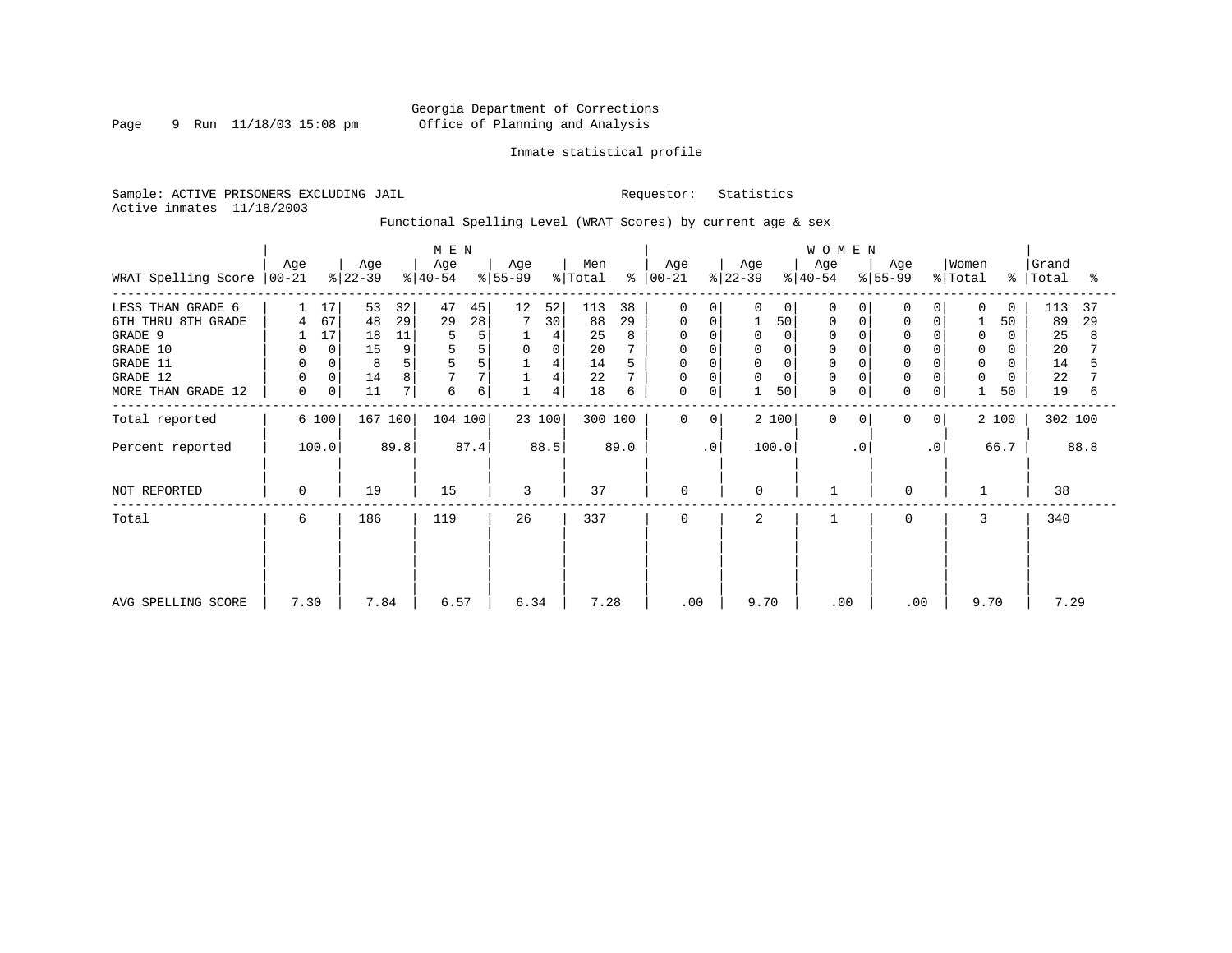Page 10 Run  $11/18/03$  15:08 pm

### Inmate statistical profile

Sample: ACTIVE PRISONERS EXCLUDING JAIL Requestor: Statistics Active inmates 11/18/2003

Self-Rpt Guardian Status To Age 16 by current age & sex

|                  |                   |             |                  |      |                  |      | <b>WOMEN</b>    |        |                |      |                   |             |                  |          |                  |           |                 |           |                  |           |                |      |
|------------------|-------------------|-------------|------------------|------|------------------|------|-----------------|--------|----------------|------|-------------------|-------------|------------------|----------|------------------|-----------|-----------------|-----------|------------------|-----------|----------------|------|
| Guardian Status  | Age<br>$ 00 - 21$ |             | Age<br>$ 22-39 $ |      | Age<br>$ 40-54 $ |      | Age<br>$ 55-99$ |        | Men<br>% Total | န္   | Age<br>$ 00 - 21$ |             | Age<br>$ 22-39 $ |          | Age<br>$8 40-54$ |           | Age<br>$ 55-99$ |           | Women<br>% Total | $\approx$ | Grand<br>Total | °    |
| ORPHANAGE        |                   |             | $\Omega$         | 0    |                  | 0    | $\Omega$        | 0      | $\Omega$       | O    | $\Omega$          |             |                  | $\Omega$ | O                |           |                 |           | $\Omega$         |           | $\Omega$       |      |
| FATHER ONLY      |                   | 0           |                  | 4    |                  | 2    | 0               | 0      | 9              | 3    | 0                 | 0           |                  | 0        | $\Omega$         |           |                 |           | 0                |           | 9              |      |
| FTR MTR HD       |                   | $\Omega$    | 15               | 8    |                  | 6    | 2               | 8      | 24             |      | O                 |             |                  | O        | <sup>0</sup>     |           |                 |           | $\Omega$         |           | 24             |      |
| MOTHER ONLY      |                   | 17          | 72               | 39   | 45               | 38   | 5               | 19     | 123            | 37   | O                 |             |                  |          |                  |           |                 |           | $\Omega$         |           | 123            | 37   |
| MTR FTR HD       | 3                 | 50          | 52               | 28   | 47               | 40   | 12              | 46     | 114            | 34   | 0                 |             |                  | 2 100    | $\Omega$         |           |                 |           | 2                | 100       | 116            | 35   |
| OTH FEMALE       |                   | $\Omega$    | 6                | 3    |                  | 3    | 2               | 8      | 12             | 4    | U                 |             |                  | $\Omega$ |                  |           |                 |           | <sup>0</sup>     |           | 12             | 4    |
| OTH MALE         |                   |             | 2                |      |                  |      |                 |        | 2              |      | U                 |             |                  |          | $\Omega$         |           |                 |           | 0                |           | 2              |      |
| STEP-PARNTS      |                   | 17          |                  | 3    |                  |      | $\overline{2}$  | 8      | 9              | 3    | 0                 |             |                  | 0        | 0                |           |                 |           | 0                |           | 9              |      |
| FOSTER HOME      |                   | $\mathbf 0$ | 6                | 3    |                  | 0    |                 | 4      |                |      | O                 |             |                  |          | $\Omega$         |           |                 |           | 0                |           |                |      |
| GRAND PRNTS      |                   | 17          | 11               | 6    | 8                |      |                 | 4      | 21             | 6    | 0                 |             |                  | 0        | 0                |           | $\Omega$        |           | 0                |           | 21             |      |
| <b>OTHER</b>     |                   | 0           | 8                | 4    |                  | 3    |                 | 4      | 13             | 4    | 0                 | $\mathbf 0$ | 0                | 0        | 0                |           | $\Omega$        | 0         | $\Omega$         |           | 13             |      |
| Total reported   |                   | 6 100       | 184 100          |      | 118 100          |      |                 | 26 100 | 334 100        |      | $\Omega$          | 0           |                  | 2 100    | $\Omega$         | $\Omega$  | $\Omega$        | $\Omega$  |                  | 2 100     | 336 100        |      |
| Percent reported |                   | 100.0       |                  | 98.9 |                  | 99.2 |                 | 100.0  |                | 99.1 |                   | . 0         |                  | 100.0    |                  | $\cdot$ 0 |                 | $\cdot$ 0 |                  | 66.7      |                | 98.8 |
| NOT RPTD         | 0                 |             | $\overline{2}$   |      |                  |      | $\Omega$        |        | 3              |      | $\Omega$          |             | 0                |          |                  |           | $\mathbf 0$     |           |                  |           |                |      |
| Total            | 6                 |             | 186              |      | 119              |      | 26              |        | 337            |      | 0                 |             | 2                |          |                  |           | $\mathbf 0$     |           | 3                |           | 340            |      |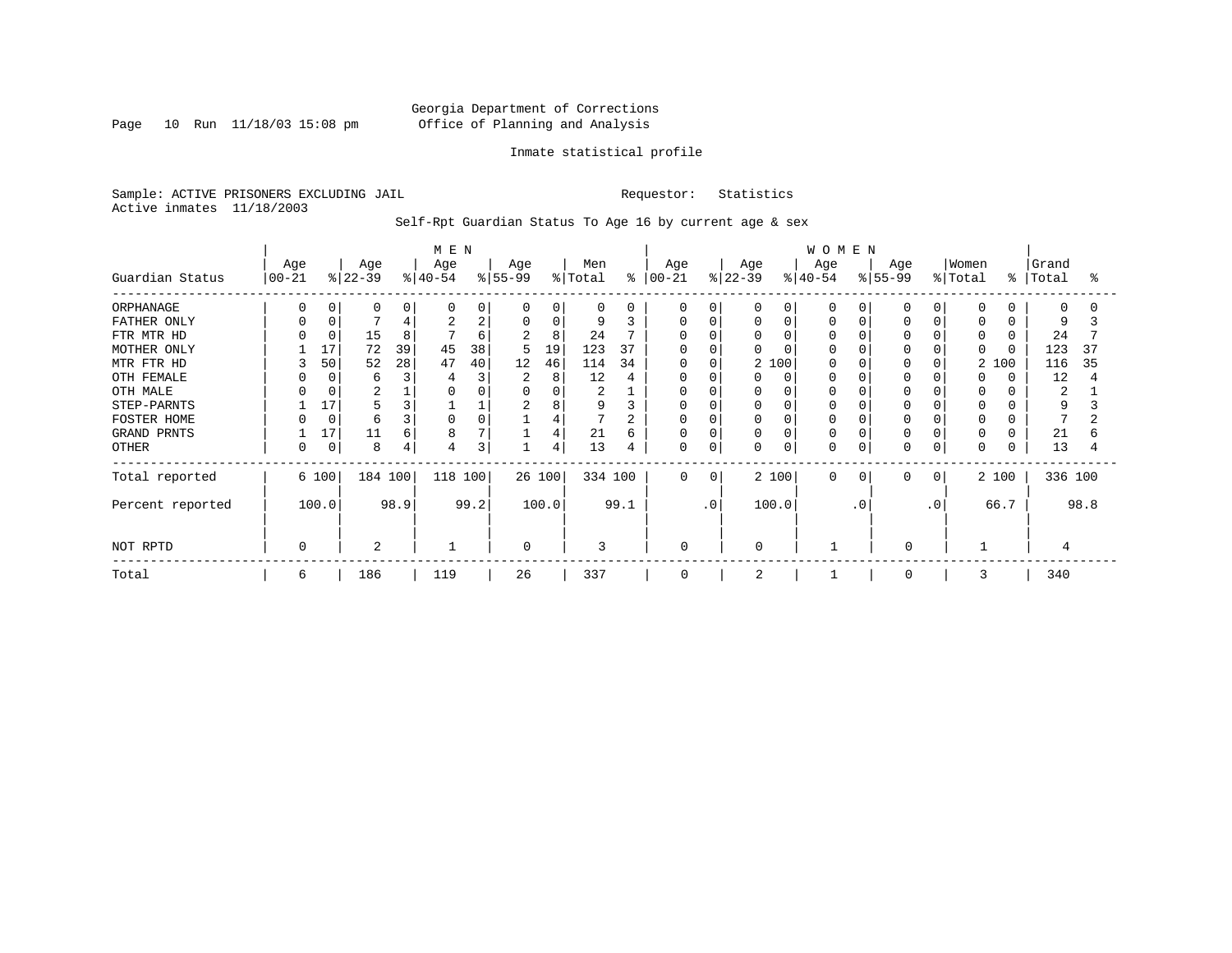### Georgia Department of Corrections Page 11 Run 11/18/03 15:08 pm Office of Planning and Analysis

### Inmate statistical profile

Sample: ACTIVE PRISONERS EXCLUDING JAIL Requestor: Statistics Active inmates 11/18/2003

### Self-Rpt Employment Status Before Prison by current age & sex

|                  |                    |          |                 |      | M E N            |      |                 |        |                |      |                      |     |                  |             | <b>WOMEN</b>     |           |                  |           |                  |          |                |      |
|------------------|--------------------|----------|-----------------|------|------------------|------|-----------------|--------|----------------|------|----------------------|-----|------------------|-------------|------------------|-----------|------------------|-----------|------------------|----------|----------------|------|
| Employment       | Age<br>$ 00 - 21 $ |          | Age<br>$ 22-39$ |      | Age<br>$ 40-54 $ |      | Age<br>$ 55-99$ |        | Men<br>% Total |      | Age<br>$8   00 - 21$ |     | Age<br>$ 22-39 $ |             | Age<br>$8 40-54$ |           | Age<br>$ 55-99 $ |           | Women<br>% Total | ៖        | Grand<br>Total | °≈   |
| FULL TIME        |                    | 20       | 84              | 48   | 69               | 66   | 17              | 68     | 171            | 55   | 0                    | 0   |                  | 2 100       | $\mathbf 0$      |           | $\Omega$         | 0         |                  | 2 100    | 173            | 55   |
| PART TIME        | 0                  | 0        | 11              | 6    | 4                | 4    | $\Omega$        | 0      | 15             | 5    | 0                    | 0   | 0                | 0           | 0                |           | $\Omega$         | $\Omega$  | $\Omega$         | $\Omega$ | 15             | 5    |
| UNEMPL < 6M      |                    | 20       | 22              | 13   | 10               | 10   |                 | 4      | 34             | 11   | $\mathbf 0$          |     | 0                | 0           | 0                |           |                  |           | 0                |          | 34             | 11   |
| UNEMPL > 6M      | 0                  | 0        | 32              | 18   | 17               | 16   |                 | 4      | 50             | 16   | $\mathbf 0$          |     | 0                | $\Omega$    | 0                |           |                  |           | <sup>0</sup>     |          | 50             | 16   |
| NEVER WORKD      | 3                  | 60       | 21              | 12   |                  |      |                 | 4      | 26             | 8    | $\mathbf 0$          |     | 0                |             | 0                |           |                  |           | $\Omega$         |          | 26             | 8    |
| <b>STUDENT</b>   | 0                  | 0        |                 |      | 0                | 0    | 0               | 0      | 1              | 0    | 0                    |     | 0                | $\Omega$    | 0                |           | $\Omega$         |           | 0                |          |                |      |
| INCAPABLE        |                    |          |                 | ∠    | 4                | 4    | 5               | 20     | 13             | 4    | 0                    |     | 0                | 0           | 0                |           | $\Omega$         | 0         | $\Omega$         |          | 13             |      |
| <b>OTHER</b>     | 0                  | $\Omega$ |                 |      | $\Omega$         | 0    | $\Omega$        | 0      | 0              | 0    | 0                    | 0   | 0                | $\mathbf 0$ | 0                |           | $\Omega$         | $\Omega$  | $\Omega$         |          | 0              | 0    |
| Total reported   |                    | 5 100    | 175             | 100  | 105 100          |      |                 | 25 100 | 310            | 100  | 0                    | 0   |                  | 2 100       | 0                | 0         | 0                | 0         |                  | 2 100    | 312 100        |      |
| Percent reported |                    | 83.3     |                 | 94.1 |                  | 88.2 |                 | 96.2   |                | 92.0 |                      | .0' |                  | 100.0       |                  | $\cdot$ 0 |                  | $\cdot$ 0 |                  | 66.7     |                | 91.8 |
| NOT RPTD         |                    |          | 11              |      | 14               |      | $\mathbf{1}$    |        | 27             |      | $\mathbf 0$          |     | $\Omega$         |             |                  |           | $\mathbf 0$      |           |                  |          | 28             |      |
| Total            | 6                  |          | 186             |      | 119              |      | 26              |        | 337            |      | 0                    |     | 2                |             |                  |           | 0                |           | 3                |          | 340            |      |

\* NOTE: THE FIELD LABELD "OTHER" WAS CORRECTED IN APRIL 1989; INMATES CODED "PRE-OTIS NOT REPORTED" NOW HAVE BEEN REMOVED FROM THIS FIELD AND IDENTIFIED AS "NOT REPORTED".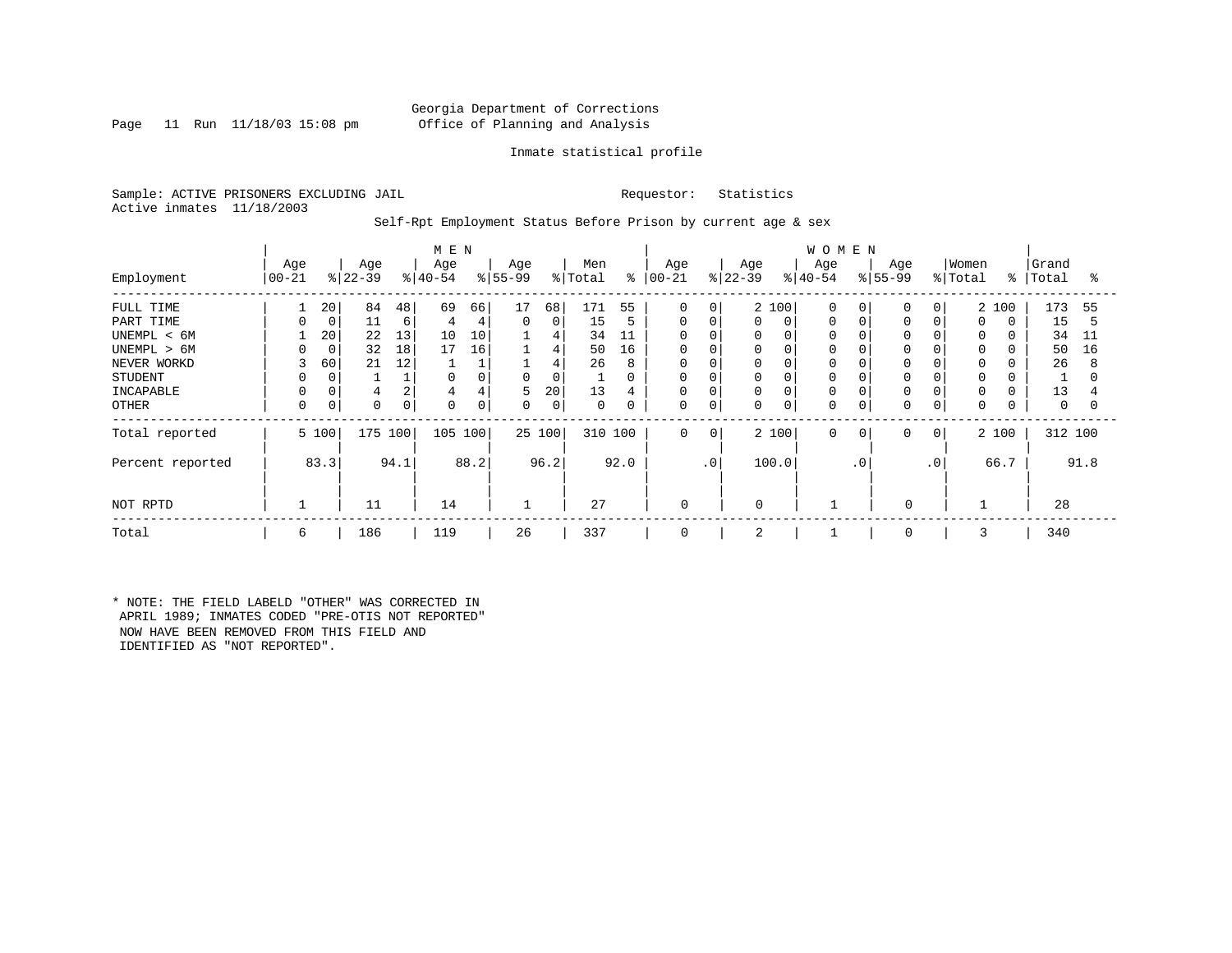Page 12 Run 11/18/03 15:08 pm

### Inmate statistical profile

Sample: ACTIVE PRISONERS EXCLUDING JAIL Requestor: Statistics Active inmates 11/18/2003

Self-Rpt Marital Status At Admission by current age & sex

|                                                                                     |                  |                        | M E N                                         |                               |                                |                                               |                             |                                               |                                                  |                                     | <b>WOMEN</b>                                                         |                              |                  |                                                       |                                                            |                |                                  |                    |                           |               |                                        |                                       |
|-------------------------------------------------------------------------------------|------------------|------------------------|-----------------------------------------------|-------------------------------|--------------------------------|-----------------------------------------------|-----------------------------|-----------------------------------------------|--------------------------------------------------|-------------------------------------|----------------------------------------------------------------------|------------------------------|------------------|-------------------------------------------------------|------------------------------------------------------------|----------------|----------------------------------|--------------------|---------------------------|---------------|----------------------------------------|---------------------------------------|
| Marital Status                                                                      | Age<br>$00 - 21$ |                        | Age<br>$8 22-39$                              |                               | Age<br>$ 40-54$                |                                               | Age<br>$8 55-99$            |                                               | Men<br>% Total                                   | ွေ                                  | Age<br>$ 00 - 21$                                                    |                              | Age<br>$ 22-39 $ |                                                       | Age<br>$8 40-54$                                           |                | Age<br>$\frac{8}{55-99}$         |                    | Women<br>% Total          | ွေ            | Grand<br>Total                         | °                                     |
| SINGLE<br>MARRIED<br>SEPARATED<br>DIVORCED<br>WIDOWED<br>COMMON LAW<br><b>OTHER</b> | 0<br>$\Omega$    | 6 100<br>$\Omega$<br>0 | 133<br>19<br>3<br>8<br>2<br>20<br>$\mathbf 0$ | 72<br>10<br>2<br>4<br>11<br>0 | 49<br>14<br>9<br>26<br>13<br>0 | 42<br>12<br>8<br>22<br>6<br>11<br>$\mathbf 0$ | 3<br>13<br>0<br>5<br>4<br>0 | 12<br>50<br>0<br>19<br>4<br>15<br>$\mathbf 0$ | 191<br>46<br>12<br>39<br>10<br>37<br>$\mathbf 0$ | 57<br>14<br>4<br>12<br>3<br>11<br>0 | $\mathbf 0$<br>$\Omega$<br>0<br>$\mathbf 0$<br>0<br>$\mathbf 0$<br>0 | 0<br>$\Omega$<br>$\mathbf 0$ | 0<br>0<br>0      | 50<br>0<br>0<br>0<br>50<br>$\mathbf 0$<br>$\mathbf 0$ | $\Omega$<br>0<br>0<br>0<br>0<br>$\mathbf 0$<br>$\mathbf 0$ | 0              | $\Omega$<br>$\Omega$<br>$\Omega$ | 0<br>0<br>$\Omega$ | $\Omega$<br>$\Omega$<br>0 | 50<br>50      | 192<br>46<br>12<br>39<br>11<br>37<br>0 | 57<br>14<br>4<br>12<br>11<br>$\Omega$ |
| Total reported<br>Percent reported                                                  |                  | 6 100<br>100.0         | 185                                           | 100<br>99.5                   | 118 100                        | 99.2                                          | 26 100                      | 100.0                                         | 335 100                                          | 99.4                                | $\mathbf 0$                                                          | 0<br>. 0                     |                  | 2 100<br>100.0                                        | $\mathbf 0$                                                | 0<br>$\cdot$ 0 | 0                                | 0<br>$\cdot$ 0     |                           | 2 100<br>66.7 | 337 100                                | 99.1                                  |
| NOT RPTD                                                                            | $\Omega$         |                        |                                               |                               |                                |                                               | $\mathbf 0$                 |                                               | $\overline{2}$                                   |                                     | $\mathbf 0$                                                          |                              | $\mathbf 0$      |                                                       |                                                            |                | $\mathbf 0$                      |                    |                           |               |                                        |                                       |
| Total                                                                               | 6                |                        | 186                                           |                               | 119                            |                                               | 26                          |                                               | 337                                              |                                     | 0                                                                    |                              | 2                |                                                       |                                                            |                | 0                                |                    | 3                         |               | 340                                    |                                       |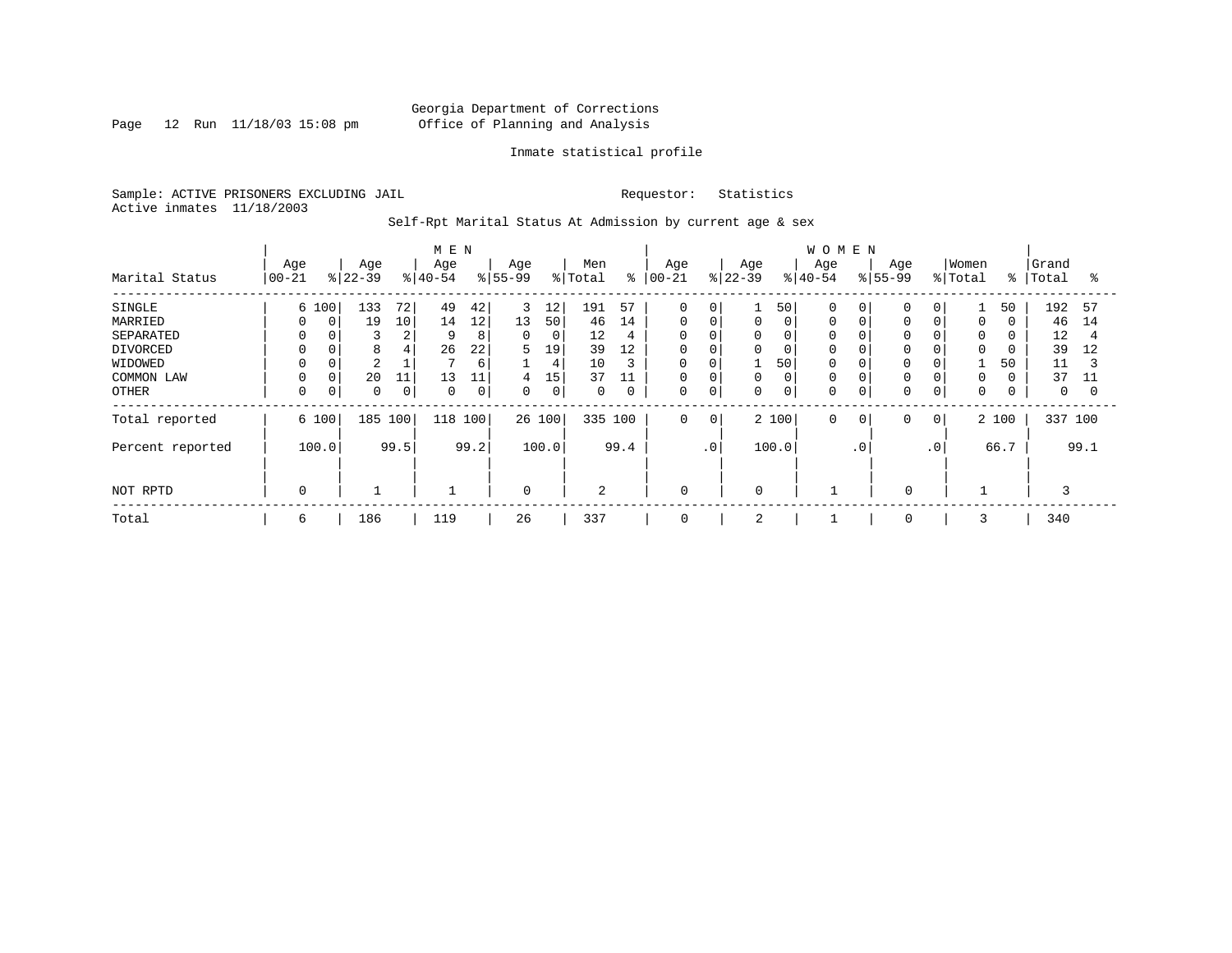### Georgia Department of Corrections Page 13 Run 11/18/03 15:08 pm Office of Planning and Analysis

### Inmate statistical profile

Sample: ACTIVE PRISONERS EXCLUDING JAIL Requestor: Statistics Active inmates 11/18/2003

### Self-Rpt Number Of Children At Admission by current age & sex

|                      | M E N          |             |           |      |           |        |                |        |                 |          |             |                |             |                | <b>WOMEN</b> |           |           |             |                |            |         |      |
|----------------------|----------------|-------------|-----------|------|-----------|--------|----------------|--------|-----------------|----------|-------------|----------------|-------------|----------------|--------------|-----------|-----------|-------------|----------------|------------|---------|------|
|                      | Age            |             | Age       |      | Age       |        | Age            |        | Men             |          | Age         |                | Age         |                | Age          |           | Age       |             | Women          |            | Grand   |      |
| Number Of Children   | $ 00-21$       |             | $ 22-39 $ |      | $ 40-54 $ |        | $ 55-99 $      |        | % Total         | န္       | $ 00 - 21$  |                | $ 22-39 $   |                | $ 40-54 $    |           | $ 55-99 $ |             | % Total        | န္ $\vert$ | Total   | °    |
| NO CHILDREN          |                | 0           |           | 1    | $\Omega$  | 0      |                | 0      |                 | $\Omega$ | 0           | $\Omega$       | 0           | $\overline{0}$ | $\Omega$     |           | $\Omega$  | 0           | $\mathbf 0$    |            |         | O    |
| ONE CHILD            |                | 50          | 49        | 46   | 28        | 34     | 8              | 33     | 87              | 40       | 0           | $\Omega$       | $\mathbf 0$ | 0              | $\Omega$     | $\Omega$  | $\Omega$  | $\mathbf 0$ | $\Omega$       | $\Omega$   | 87      | 40   |
| TWO CHILDREN         |                | 50          | 28        | 26   | 24        | 29     | 6              | 25     | 60              | 28       | $\Omega$    | $\Omega$       |             | 1 100          | $\Omega$     |           |           |             |                | 100        | 61      | 28   |
| THREE CHILDREN       |                | $\mathbf 0$ | 15        | 14   | 19        | 23     | 4              | 17     | 38              | 18       | 0           | 0              | $\Omega$    | $\Omega$       | 0            |           |           |             | 0              |            | 38      | 18   |
| <b>FOUR CHILDREN</b> | <sup>0</sup>   | 0           | 8         | 8    | 3         | 4      | $\overline{a}$ | 8      | 13              | 6        | 0           |                | $\Omega$    |                | $\Omega$     |           |           |             | 0              |            | 13      | 6    |
| FIVE CHILDREN        | 0              | 0           | 4         | 4    | 4         | 5      | 2              | 8      | 10              |          | 0           | $\Omega$       | 0           |                | $\mathbf 0$  |           |           |             | 0              |            | 10      | 5    |
| MORE THAN 5 CHILDREN | $\mathbf 0$    | 0           |           | 1    | 4         | 5      | $\overline{a}$ | 8      | $7\phantom{.0}$ | 3        | 0           | 0              | 0           | 0              | $\Omega$     | 0         | $\Omega$  | $\mathbf 0$ | $\mathbf 0$    |            | 7       |      |
| Total reported       |                | 4 100       | 106 100   |      |           | 82 100 |                | 24 100 | 216 100         |          | $\mathbf 0$ | $\overline{0}$ |             | 1 100          | $\Omega$     | $\Omega$  | 0         | 0           |                | 1 100      | 217 100 |      |
| Percent reported     |                | 66.7        |           | 57.0 |           | 68.9   |                | 92.3   |                 | 64.1     |             | $\cdot$ 0      |             | 50.0           |              | $\cdot$ 0 |           | $\cdot$ 0   |                | 33.3       |         | 63.8 |
| NOT REPORTED         | $\overline{a}$ |             | 80        |      | 37        |        | 2              |        | 121             |          | $\mathbf 0$ |                |             |                |              |           | $\Omega$  |             | $\overline{a}$ |            | 123     |      |
| Total                | 6              |             | 186       |      | 119       |        | 26             |        | 337             |          | 0           |                | 2           |                |              |           | $\Omega$  |             | 3              |            | 340     |      |
|                      |                |             |           |      |           |        |                |        |                 |          |             |                |             |                |              |           |           |             |                |            |         |      |
|                      |                |             |           |      |           |        |                |        |                 |          |             |                |             |                |              |           |           |             |                |            |         |      |
|                      |                |             |           |      |           |        |                |        |                 |          |             |                |             |                |              |           |           |             |                |            |         |      |
| AVG NUM CHILDREN     | 1.50           |             | 1.96      |      | 2.45      |        | 2.92           |        | 2.25            |          | .00         |                | 2.00        |                | .00          |           | .00       |             | 2.00           |            | 2.24    |      |

\* NOTE: THE FIELD LABLED "NO CHILDREN" WAS CORRECTED IN MARCH 1989: MISSING DATA FOR INMATES STILL IN DIAGNOSTICS NOW HAS BEEN REMOVED FROM THIS FIELD AND IDENTIFIED AS "NOT REPORTED" INFORMATION.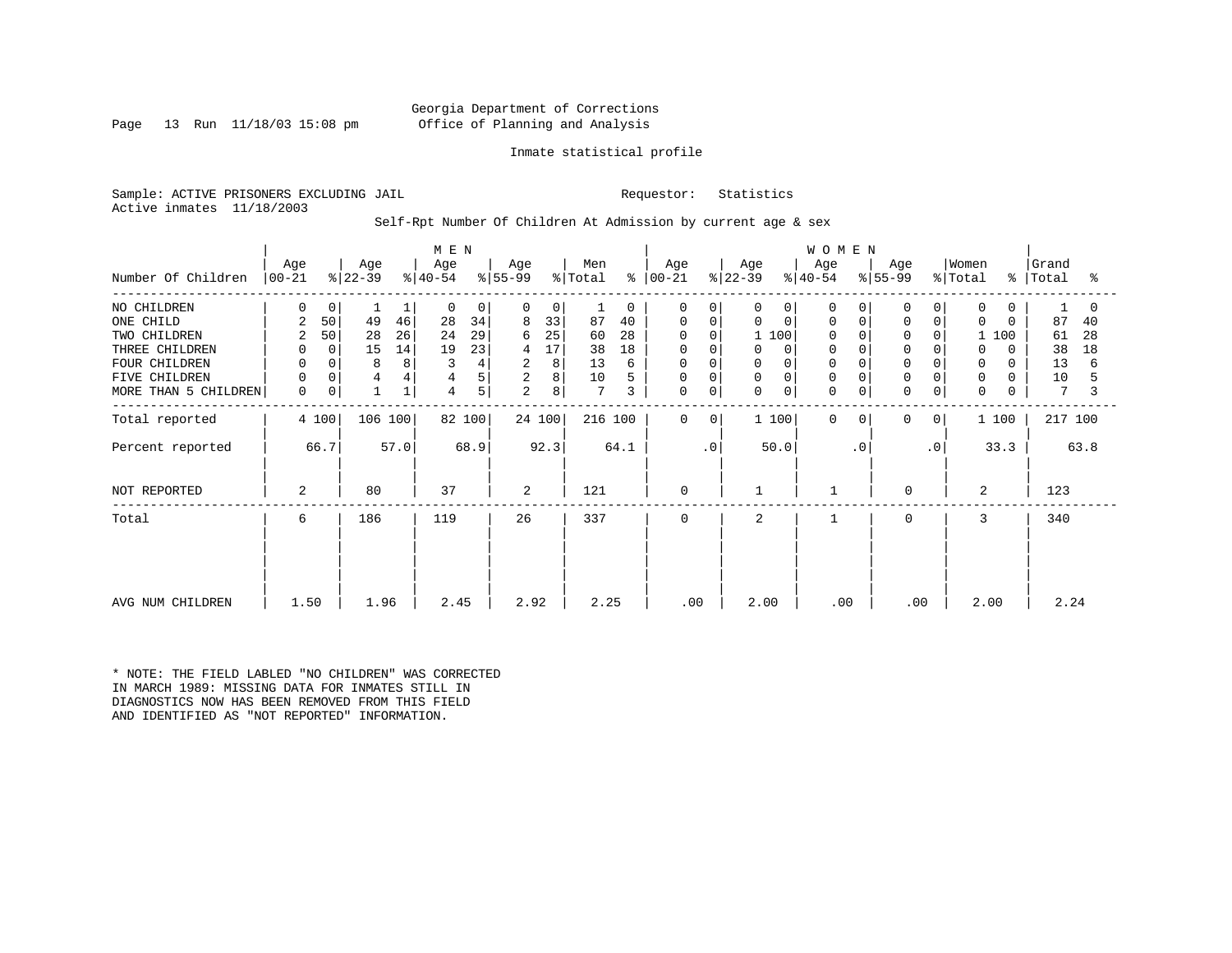Page 14 Run  $11/18/03$  15:08 pm

### Inmate statistical profile

Sample: ACTIVE PRISONERS EXCLUDING JAIL Requestor: Statistics Active inmates 11/18/2003

## Self-Rpt Religious Affiliation by current age & sex

|                  |           |              |                |                | MEN      |             |                |          |              |                |             |              |          |             | <b>WOMEN</b> |             |          |           |              |          |         |      |
|------------------|-----------|--------------|----------------|----------------|----------|-------------|----------------|----------|--------------|----------------|-------------|--------------|----------|-------------|--------------|-------------|----------|-----------|--------------|----------|---------|------|
|                  | Age       |              | Age            |                | Age      |             | Age            |          | Men          |                | Age         |              | Age      |             | Age          |             | Age      |           | Women        |          | Grand   |      |
| Religion         | $00 - 21$ |              | $ 22-39$       |                | $ 40-54$ |             | $ 55-99$       |          | % Total      | $\frac{1}{6}$  | $ 00 - 21$  |              | $ 22-39$ |             | $ 40-54 $    |             | $ 55-99$ |           | % Total      | ႜ        | Total   | °    |
| <b>ISLAM</b>     | O         | 0            | 17             | 9              |          | 6           | 2              | 8        | 26           | 8              | 0           | 0            | 0        | 0           | 0            | 0           | 0        | $\Omega$  | 0            | 0        | 26      |      |
| CATHOLIC         |           | 17           | 3              | 2              | 1        | 1           | 0              | 0        | 5            | $\overline{2}$ | $\Omega$    | $\mathbf 0$  | 0        | $\mathbf 0$ | 0            | 0           | 0        | $\Omega$  | 0            | 0        | 5       | 2    |
| <b>BAPTIST</b>   |           | 17           | 58             | 32             | 66       | 56          | 11             | 42       | 136          | 41             | $\Omega$    | 0            |          | 50          | 0            | 0           | 0        | $\Omega$  | 1            | 50       | 137     | 41   |
| METHODIST        |           | $\Omega$     | 3              | $\overline{2}$ | 0        | $\mathbf 0$ | $\overline{2}$ | 8        | 5            | $\overline{2}$ |             | $\Omega$     | 0        | $\Omega$    | 0            | 0           | 0        | $\Omega$  | $\mathbf 0$  | $\Omega$ | 5       | 2    |
| EPISCOPLN        |           |              | $\Omega$       | $\Omega$       |          | $\Omega$    | $\Omega$       | 0        | 0            | 0              |             | $\Omega$     | 0        | $\Omega$    | Ω            | 0           |          | O         | 0            | U        |         |      |
| PRESBYTRN        |           | <sup>0</sup> | 0              | $\Omega$       |          | O           | O              | 0        | O            | $\Omega$       |             | $\Omega$     | $\Omega$ | $\Omega$    | O            | $\Omega$    |          | O         | 0            | O        | U       |      |
| CHC OF GOD       |           | U            |                |                |          |             | $\Omega$       | 0        | 2            | 1              |             | $\Omega$     | 0        | $\cap$      | 0            | $\Omega$    | U        | $\Omega$  | $\Omega$     | U        | 2       |      |
| HOLINESS         |           |              | 3              |                | 2        | 2           | 3              | 12       | 8            | 2              | U           | $\Omega$     |          | 50          | 0            | 0           | U        | O         | $\mathbf{1}$ | 50       | q       |      |
| <b>JEWISH</b>    |           | $\Omega$     |                |                | O        | O           | $\Omega$       | $\Omega$ | $\mathbf{1}$ | 0              | U           | $\Omega$     | $\Omega$ | $\mathbf 0$ | O            | 0           | U        | O         | $\mathbf 0$  | $\Omega$ |         |      |
| ANGLICAN         |           | $\Omega$     | $\Omega$       | O              | O        | 0           | $\Omega$       | 0        | 0            | 0              | 0           | $\Omega$     | 0        | $\mathbf 0$ | 0            | 0           | O        | 0         | $\Omega$     |          |         |      |
| GRK ORTHDX       |           | 0            | $\Omega$       | O              | n        | 0           | O              | 0        | $\Omega$     | 0              | O           | 0            | 0        | $\Omega$    | O            | 0           | U        | $\Omega$  | $\Omega$     | U        |         |      |
| <b>HINDU</b>     |           |              | $\Omega$       | $\Omega$       |          | 0           | $\Omega$       | 0        | 0            | $\Omega$       |             | $\Omega$     | 0        | $\Omega$    | Ω            | 0           |          | $\Omega$  | $\Omega$     |          |         |      |
| <b>BUDDHIST</b>  |           |              | $\Omega$       | $\Omega$       |          | 0           | 0              | 0        | 0            | 0              |             | $\Omega$     | 0        | $\Omega$    | Ω            | 0           |          | $\Omega$  | $\Omega$     |          |         |      |
| TAOIST           |           |              | $\Omega$       | O              | €        | O           | O              | 0        | 0            | 0              |             | $\Omega$     | $\Omega$ | $\cap$      | 0            | 0           |          | $\Omega$  | $\Omega$     | U        |         |      |
| SHINTOIST        |           |              | $\Omega$       |                | O        | O           | $\Omega$       | 0        | O            | U              |             | $\Omega$     | O        | ∩           | O            | $\Omega$    | U        | $\Omega$  | $\Omega$     | U        |         |      |
| SEVEN D AD       |           |              |                |                |          | 2           | $\Omega$       | 0        | 3            | 1              | n           | $\Omega$     | $\Omega$ | ∩           | 0            | 0           | U        | $\Omega$  | $\Omega$     |          |         |      |
| JEHOVAH WT       |           | O            | $\overline{2}$ |                |          |             |                | 4        | 4            | 1              | U           | $\mathbf 0$  | 0        | $\Omega$    | 0            | 0           | U        | n         | 0            |          |         |      |
| LATR DAY S       |           |              | $\Omega$       | $\Omega$       | O        | O           | $\Omega$       | 0        | 0            | 0              |             | $\Omega$     | 0        | $\Omega$    | 0            | 0           |          | O         | 0            |          |         |      |
| <b>OUAKER</b>    |           | $\Omega$     | $\Omega$       | $\Omega$       | $\Omega$ | $\Omega$    | $\Omega$       | 0        | $\Omega$     | $\Omega$       | U           | 0            | 0        | $\Omega$    | 0            | 0           | U        | $\Omega$  | 0            | 0        |         |      |
| OTHER PROD       |           | 17           | 29             | 16             | 10       | 8           | 1              | 4        | 41           | 12             | $\Omega$    | $\Omega$     | $\Omega$ | $\Omega$    | 0            | $\Omega$    | U        | $\Omega$  | $\mathbf 0$  | O        | 41      | 12   |
| <b>NONE</b>      |           | 17           | 41             | 23             | 19       | 16          | 6              | 23       | 67           | 20             | $\Omega$    | $\mathbf{0}$ | 0        | $\mathbf 0$ | 0            | $\mathbf 0$ | 0        | 0         | $\mathbf 0$  | 0        | 67      | 20   |
| <b>OTHER</b>     | 2         | 33           | 21             | 12             | 9        | 8           | $\Omega$       | 0        | 32           | 10             | $\Omega$    | 0            | $\Omega$ | 0           | 0            | 0           | 0        | 0         | $\mathbf 0$  | 0        | 32      | 10   |
| Total reported   |           | 6 100        | 180 100        |                | 118 100  |             | 26 100         |          | 330 100      |                | $\mathbf 0$ | 0            |          | 2 100       | 0            | 0           | 0        | 0         |              | 2 100    | 332 100 |      |
| Percent reported |           | 100.0        |                | 96.8           |          | 99.2        |                | 100.0    |              | 97.9           |             | $\cdot$ 0    |          | 100.0       |              | . 0         |          | $\cdot$ 0 |              | 66.7     |         | 97.6 |
| NOT RPTD         | $\Omega$  |              | 6              |                |          |             | 0              |          | 7            |                | $\Omega$    |              | 0        |             | $\mathbf{1}$ |             | $\Omega$ |           |              |          | 8       |      |
| Total            | 6         |              | 186            |                | 119      |             | 26             |          | 337          |                | 0           |              | 2        |             |              |             | 0        |           | 3            |          | 340     |      |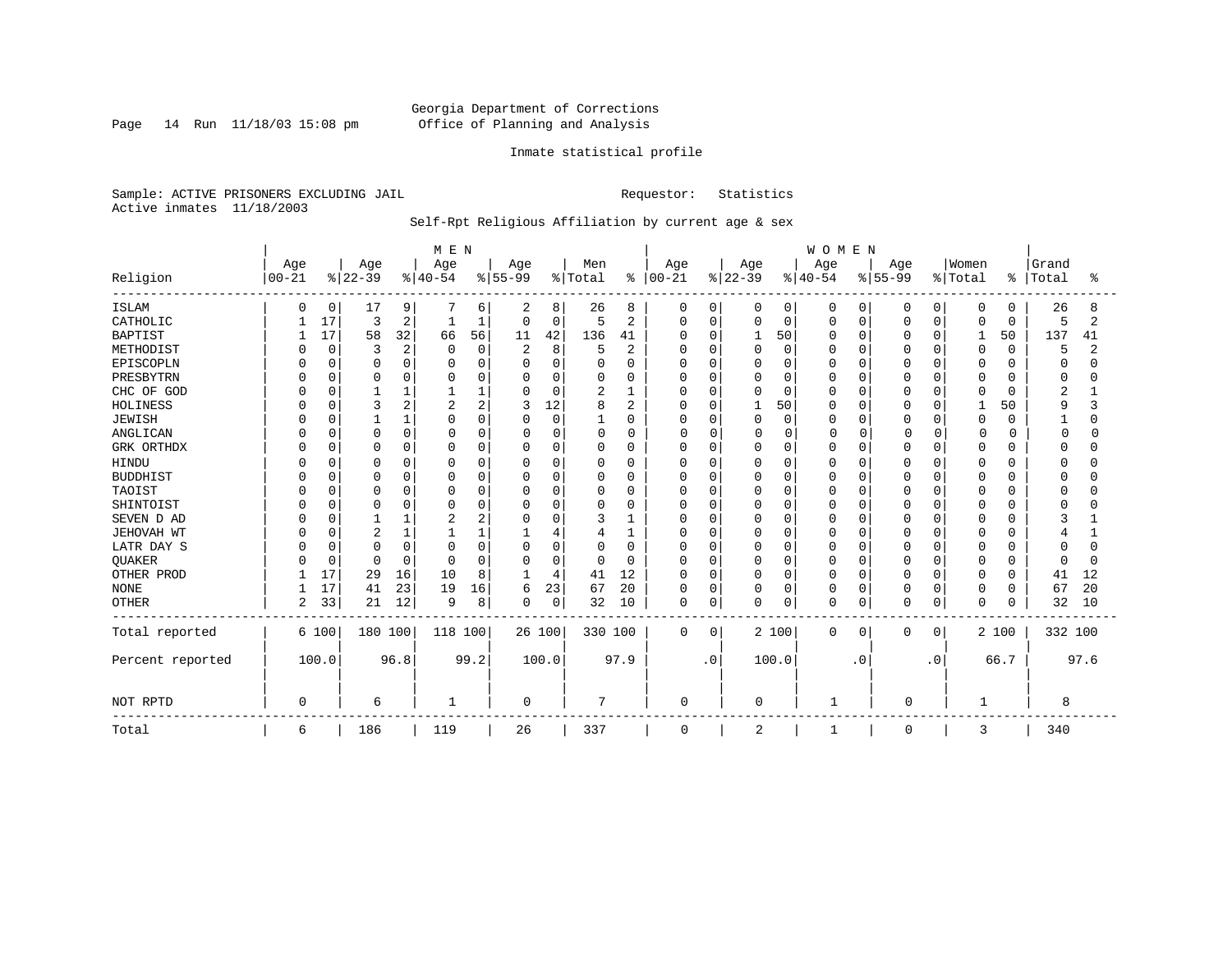### Georgia Department of Corrections Page 15 Run 11/18/03 15:08 pm Office of Planning and Analysis

### Inmate statistical profile

Sample: ACTIVE PRISONERS EXCLUDING JAIL **Requestor:** Statistics Active inmates 11/18/2003

Self-Rpt Family Behavior Patterns \* by current age & sex

|                  |           |             |           |      | M E N     |          |          |          |         |      |             |              |           |          | <b>WOMEN</b> |           |             |              |          |       |         |      |
|------------------|-----------|-------------|-----------|------|-----------|----------|----------|----------|---------|------|-------------|--------------|-----------|----------|--------------|-----------|-------------|--------------|----------|-------|---------|------|
|                  | Age       |             | Age       |      | Age       |          | Age      |          | Men     |      | Age         |              | Age       |          | Age          |           | Age         |              | Women    |       | Grand   |      |
| Family Behavior  | $00 - 21$ |             | $ 22-39 $ |      | $ 40-54 $ |          | $ 55-99$ |          | % Total | ៖    | $ 00 - 21 $ |              | $ 22-39 $ |          | $8 40-54$    |           | $ 55-99$    |              | % Total  | ៖     | Total   | °    |
| CRIMINLTY        | 4         | 25          | 53        | 19   | 41        | 25       | 6        | 23       | 104     | 22   | $\mathbf 0$ | 0            |           | 17       | $\Omega$     | 0         |             | $\Omega$     |          | 17    | 105     | 22   |
| ALCOHOLISM       | 3         | 19          | 39        | 14   | 27        | 16       | 3        | 12       | 72      | 15   | 0           | 0            |           | 17       | 0            |           |             | $\Omega$     |          | 17    | 73      | 15   |
| DRUG ABUSE       |           | 13          | 25        | 9    | 14        | 9        |          | 4        | 42      | 9    | $\Omega$    |              |           | 17       | O            |           |             |              |          | 17    | 43      | 9    |
| DOMINERING       |           |             |           |      | ∩         |          | 0        | 0        |         | 0    | $\Omega$    |              |           | 17       | 0            |           |             |              |          | 17    | 2       |      |
| MIGRANT          |           |             |           |      |           | 2        | 0        | 0        | 6       |      | 0           |              | 0         | 0        | 0            |           |             |              | 0        |       | 6       |      |
| INFL BTGS        |           | 6           | 12        |      | 6         |          | 2        | 8        | 21      | 4    | 0           |              |           | 0        | 0            |           |             |              |          |       | 21      |      |
| PERMISSIVE       |           |             |           |      | ∩         | $\Omega$ | 0        | $\Omega$ |         | 0    | 0           |              |           | 17       | 0            |           |             |              |          | 17    | 2       | U    |
| FATH ABSNT       | 4         | 25          | 105       | 38   | 55        | 34       | 11       | 42       | 175     | 36   | $\Omega$    |              |           | 0        | $\Omega$     |           |             |              | $\Omega$ |       | 175     | 36   |
| MOTH ABSNT       | 2         | 13          | 33        | 12   | 15        | 9        | 3        | 12       | 53      | 11   | 0           |              |           | $\Omega$ | $\Omega$     |           |             |              |          |       | 53      | 11   |
| NONE             | 0         | $\mathbf 0$ | 4         |      | 3         | 2        | 0        | 0        |         |      | 0           | 0            |           | 17       | 0            |           | $\Omega$    | 0            |          |       | 8       |      |
| Total reported   | 16        | 100         | 276 100   |      | 164 100   |          |          | 26 100   | 482 100 |      | $\mathbf 0$ | $\mathbf{0}$ |           | 6 100    | $\mathbf 0$  | 0         | $\Omega$    | $\mathbf{0}$ |          | 6 100 | 488 100 |      |
| Percent reported | 100.0     |             |           | 77.4 |           | 74.8     |          | 65.4     |         | 76.0 |             | $\cdot$ 0    |           | 100.0    |              | $\cdot$ 0 |             | $\cdot$ 0    |          | 66.7  |         | 75.9 |
| <b>OTHER</b>     | 0         |             | 42        |      | 30        |          | 9        |          | 81      |      | 0           |              | 0         |          |              |           | 0           |              |          |       | 82      |      |
| Total            | 6         |             | 186       |      | 119       |          | 26       |          | 337     |      | 0           |              | 2         |          |              |           | $\mathbf 0$ |              | 3        |       | 340     |      |

\* NOTE: SINCE THERE CAN BE UP TO FIVE BEHAVIOR CODES PER INMATE, THE NUMBER OF CASES REPORTED IN THE DETAIL LINES AND THE TOTAL REPORTED LINE MAY EXCEED THE TOTAL NUMBER OF CASES. IN SHORT, THIS TABLE COUNTS THE NUMBER OF BEHAVIOR PROBLEMS, NOT INMATES.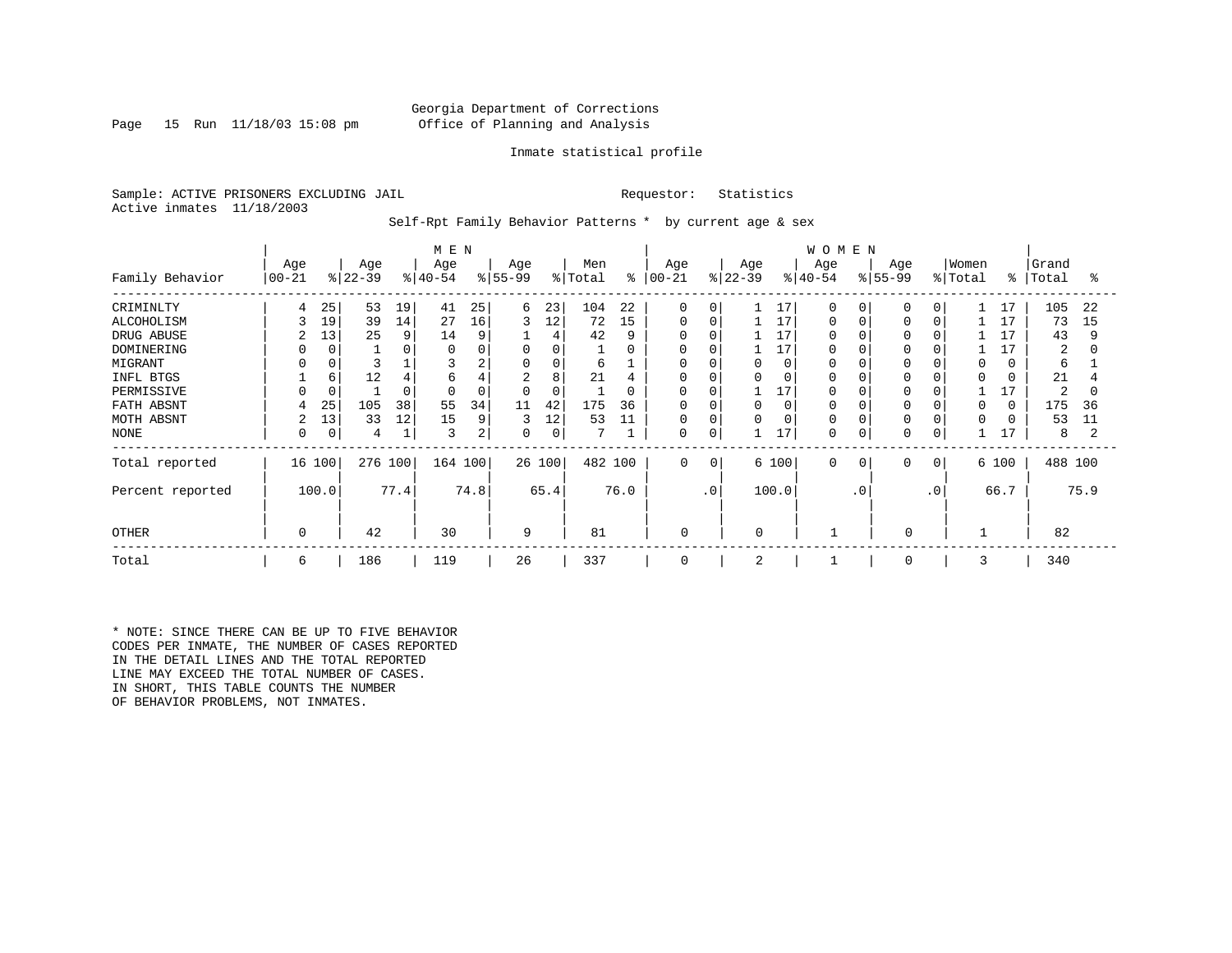### Georgia Department of Corrections Page 16 Run 11/18/03 15:08 pm Office of Planning and Analysis

### Inmate statistical profile

Sample: ACTIVE PRISONERS EXCLUDING JAIL Requestor: Statistics Active inmates 11/18/2003

Inmate Diagnostic Behavior Problem \* by current age & sex

|                    |           |          |           |      | M E N     |                   |                |             |                |      |               |             |           |          | <b>WOMEN</b> |             |           |           |             |              |         |      |
|--------------------|-----------|----------|-----------|------|-----------|-------------------|----------------|-------------|----------------|------|---------------|-------------|-----------|----------|--------------|-------------|-----------|-----------|-------------|--------------|---------|------|
|                    | Age       |          | Age       |      | Age       |                   | Age            |             | Men            |      | Age           |             | Age       |          | Age          |             | Age       |           | Women       |              | Grand   |      |
| Diagnostic Problem | $00 - 21$ |          | $ 22-39 $ |      | $ 40-54 $ |                   | $ 55-99$       |             | % Total        |      | $8   00 - 21$ |             | $ 22-39 $ |          | $ 40-54 $    |             | $8 55-99$ |           | % Total     | $\approx$    | Total   | ႜ    |
| <b>ALCOHOLIC</b>   |           | 6        | 11        | 2    | 9         | 3                 | 3              | 6           | 24             | 3    | 0             | 0           |           | 25       |              | 0           |           | 0         |             | 25           | 25      |      |
| <b>ALCOH ABSE</b>  |           | 6        | 43        | 10   | 28        | 10                | 3              | 6           | 75             | 10   | $\Omega$      | 0           |           | 0        | $\Omega$     | 0           | 0         | $\Omega$  | 0           | 0            | 75      | 9    |
| DRUG EXP           |           | 19       | 60        | 13   | 34        | $12 \overline{ }$ |                | 14          | 104            | 13   |               | $\Omega$    |           | $\Omega$ | $\Omega$     | $\Omega$    |           | $\Omega$  | 0           | $\Omega$     | 104     | 13   |
| DRUG ABSE          |           | 13       | 73        | 16   | 44        | 16                | 3              | 6           | 122            | 15   |               | $\Omega$    |           | 25       |              | $\Omega$    |           | $\cap$    |             | 25           | 123     | 16   |
| NARC ADDCT         |           | $\Omega$ | 6         |      |           |                   | $\Omega$       | 0           | 10             |      |               | $\Omega$    |           | $\Omega$ |              | $\Omega$    |           | $\cap$    | 0           | $\Omega$     | 10      |      |
| EPILEPTIC          |           | $\Omega$ |           |      | Р         |                   | O              | 0           | 6              |      | <sup>0</sup>  | $\Omega$    |           | $\Omega$ |              | $\Omega$    |           |           | O           | $\Omega$     | 6       |      |
| MANIPULTVE         |           | 13       | 46        | 10   | 21        | 8                 | 3              | 6           | 72             | 9    |               | $\Omega$    |           | $\Omega$ |              | $\Omega$    |           |           | 0           | 0            | 72      | 9    |
| <b>ASSAULTIVE</b>  | 6         | 38       | 149       | 33   | 94        | 34                | 20             | 41          | 269            | 34   | $\Omega$      | $\Omega$    | 2         | 50       |              | $\Omega$    |           | $\Omega$  | 2           | 50           | 271     | 34   |
| ESCPE TEND         |           | $\Omega$ | 19        |      | 16        | 6                 | 5              | 10          | 40             | 5    | $\Omega$      | $\Omega$    |           | $\Omega$ |              | $\Omega$    |           | ∩         | 0           | $\Omega$     | 40      |      |
| SUICIDAL           |           | 0        | 17        |      |           |                   | 2              | 4           | 24             | 3    | <sup>0</sup>  | $\Omega$    |           | $\Omega$ |              | $\Omega$    |           |           | O           | $\Omega$     | 24      |      |
| WITHDRAWN          |           |          |           |      |           |                   | $\Omega$       | 0           | $\overline{2}$ | O    | O             | $\Omega$    |           | $\Omega$ |              | $\Omega$    |           | $\cap$    | O           | $\Omega$     | 2       |      |
| PR RLTY CT         |           |          | 3         |      |           |                   | 0              | 0           | 6              |      | 0             | $\Omega$    |           | 0        | $\Omega$     | $\Omega$    | O         | $\Omega$  | $\Omega$    | $\Omega$     | 6       |      |
| HOMOSEXUAL         |           | 6        |           |      |           |                   | $\Omega$       | 0           |                | O    | <sup>0</sup>  | $\Omega$    |           | 0        |              | $\Omega$    |           | $\Omega$  | $\Omega$    | <sup>0</sup> |         |      |
| <b>NONE</b>        |           | $\Omega$ | 3         |      |           |                   |                | 2           | 5              |      | $\Omega$      | $\Omega$    |           | $\Omega$ | $\Omega$     | $\Omega$    | 0         | $\Omega$  | $\Omega$    | $\Omega$     | 5       |      |
| <b>OTHER</b>       | $\Omega$  | $\Omega$ |           | 2    | 9         |                   | 0              | $\mathbf 0$ | 16             |      | 0             | $\Omega$    |           | 0        | $\Omega$     | $\mathbf 0$ | 0         | $\Omega$  | 0           | $\Omega$     | 16      |      |
| NOT RPTD           | $\Omega$  | 0        | 5         |      | 3         |                   | $\overline{2}$ | 4           | 10             |      | $\mathbf 0$   | $\mathbf 0$ |           | 0        | $\Omega$     | $\mathbf 0$ | 0         | 0         | $\mathbf 0$ | 0            | 10      |      |
| Total reported     | 16 100    |          | 447 100   |      | 276 100   |                   |                | 49 100      | 788 100        |      | $\Omega$      | 0           |           | 4 100    | 0            | $\Omega$    | $\Omega$  | $\Omega$  |             | 4 100        | 792 100 |      |
| Percent reported   |           | 100.0    |           | 99.5 |           | 100.0             |                | 100.0       |                | 99.7 |               | $\cdot$ 0   |           | 100.0    | 100.0        |             |           | $\cdot$ 0 |             | 100.0        |         | 99.7 |
| <b>UNKNOWN</b>     | 0         |          |           |      | 0         |                   | $\mathbf 0$    |             |                |      | $\mathbf 0$   |             | 0         |          | $\Omega$     |             | 0         |           | 0           |              |         |      |
| Total              | 6         |          | 186       |      | 119       |                   | 26             |             | 337            |      | 0             |             | 2         |          | 1            |             | 0         |           | 3           |              | 340     |      |

\* NOTE: SINCE THERE CAN BE UP TO FIVE BEHAVIOR CODES PER INMATE, THE NUMBER OF CASES REPORTED IN THE DETAIL LINES AND THE TOTAL REPORTED LINE MAY EXCEED THE TOTAL NUMBER OF CASES. IN SHORT, THIS TABLE COUNTS THE NUMBER OF BEHAVIOR PROBLEMS, NOT INMATES.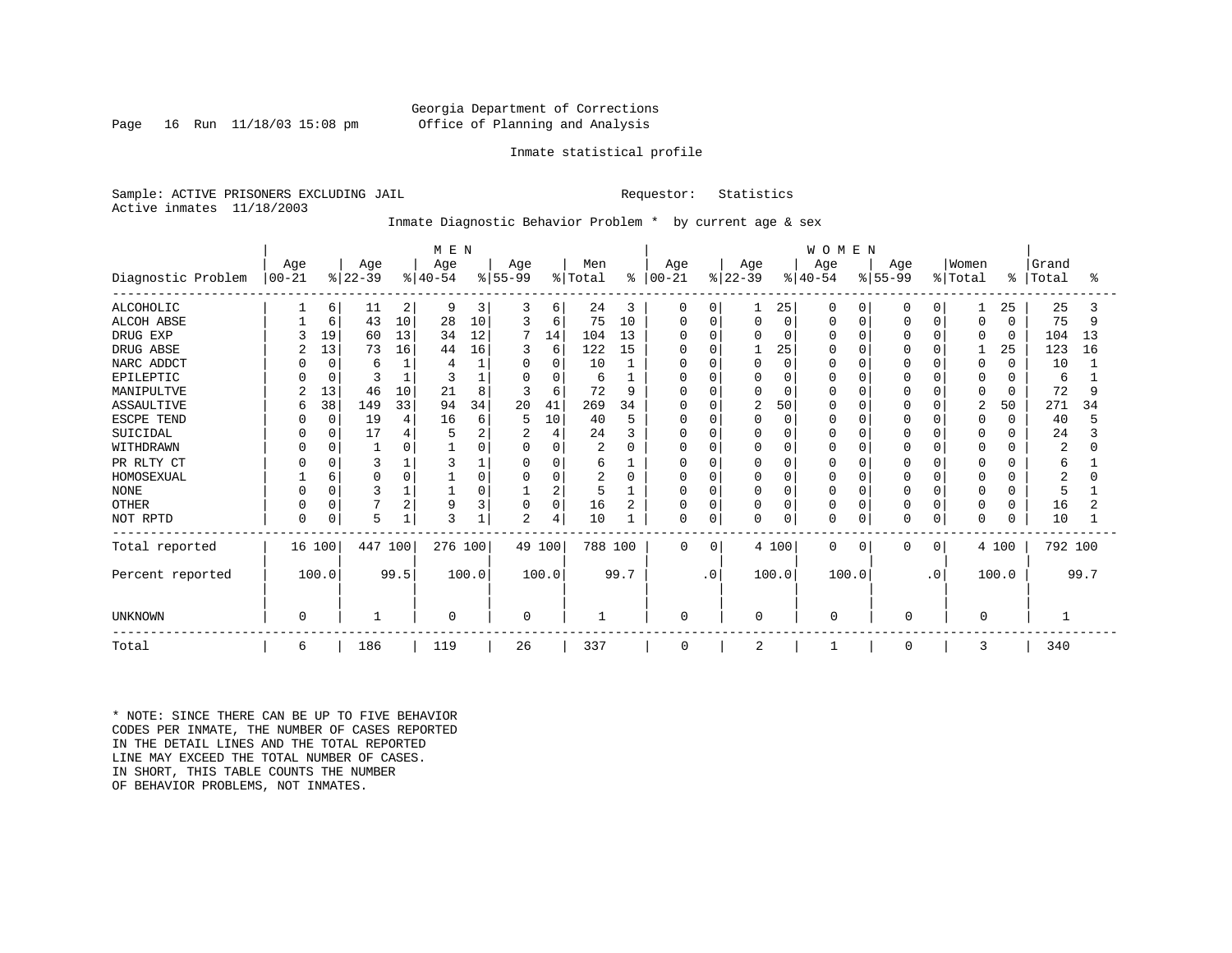Page 17 Run 11/18/03 15:08 pm

### Inmate statistical profile

Sample: ACTIVE PRISONERS EXCLUDING JAIL Requestor: Statistics Active inmates 11/18/2003

Physical Profile (General Condition) by current age & sex

|                                                                                  |                     |                              |                             |                                  | M E N            |                                |                                |                     |                      |                |                                                          |                             |                             |                              | <b>WOMEN</b>                      |                      |                                              |                                                   |                                       |          |                      |                 |
|----------------------------------------------------------------------------------|---------------------|------------------------------|-----------------------------|----------------------------------|------------------|--------------------------------|--------------------------------|---------------------|----------------------|----------------|----------------------------------------------------------|-----------------------------|-----------------------------|------------------------------|-----------------------------------|----------------------|----------------------------------------------|---------------------------------------------------|---------------------------------------|----------|----------------------|-----------------|
| Physical Profile                                                                 | Age<br>$00 - 21$    |                              | Age<br>$ 22-39 $            |                                  | Age<br>$8 40-54$ |                                | Age<br>$8155 - 99$             |                     | Men<br>% Total       | ៖              | Age<br>$ 00-21$                                          |                             | Age<br>$ 22-39 $            |                              | Age<br>$8 40-54$                  | $8155 - 99$          | Aqe                                          |                                                   | Women<br>% Total                      | ႜႜ       | Grand<br>Total       | °≈              |
| NO LIMITATION<br>DEFECT NO MAJOR LIMT<br>DEFECT MAJOR LIMIT<br>VERY MAJOR DEFECT | 5.<br>0<br>$\Omega$ | 83<br>17<br>0<br>$\mathbf 0$ | 141<br>22<br>22<br>$\Omega$ | 76<br>12<br>12<br>0 <sup>1</sup> | 55<br>40<br>23   | 46<br>34<br>19<br>$\mathbf{1}$ | 8<br>12<br>4<br>$\overline{2}$ | 31<br>46<br>15<br>8 | 209<br>75<br>49<br>3 | 62<br>22<br>15 | $\mathbf 0$<br>$\mathbf 0$<br>$\mathbf 0$<br>$\mathbf 0$ | 0<br>0<br>0<br>$\mathbf{0}$ | 2 100<br>0<br>0<br>$\Omega$ | $\Omega$<br>0<br>$\mathbf 0$ | 0<br>$\mathbf 0$<br>0<br>$\Omega$ | 0  <br>$\Omega$<br>0 | $\Omega$<br>$\Omega$<br>$\Omega$<br>$\Omega$ | 0 <sup>1</sup><br>$\Omega$<br>0<br>$\overline{0}$ | 2 100<br>$\Omega$<br>0<br>$\mathbf 0$ | $\Omega$ | 211<br>75<br>49<br>3 | 62<br>2.2<br>14 |
| Total reported                                                                   |                     | 6 100                        | 185 100                     |                                  | 119              | 100                            | 26 100                         |                     | 336 100              |                | $\mathbf 0$                                              | $\mathbf 0$                 | 2 100                       |                              | 0                                 | 0 <sub>1</sub>       | 0                                            | $\mathbf{0}$                                      | 2 100                                 |          | 338 100              |                 |
| Percent reported                                                                 |                     | 100.0                        |                             | 99.5                             |                  | 100.0                          |                                | 100.0               |                      | 99.7           |                                                          | .0                          | 100.0                       |                              |                                   | $\cdot$ 0            |                                              | $\cdot$ 0                                         |                                       | 66.7     |                      | 99.4            |
| NOT REPORTED                                                                     | $\mathbf 0$         |                              |                             |                                  | $\mathbf 0$      |                                | $\mathbf 0$                    |                     |                      |                | $\mathbf 0$                                              |                             | $\mathbf 0$                 |                              |                                   |                      | $\mathbf 0$                                  |                                                   |                                       |          | 2                    |                 |
| Total                                                                            | 6                   |                              | 186                         |                                  | 119              |                                | 26                             |                     | 337                  |                | 0                                                        |                             | 2                           |                              |                                   |                      | 0                                            |                                                   |                                       |          | 340                  |                 |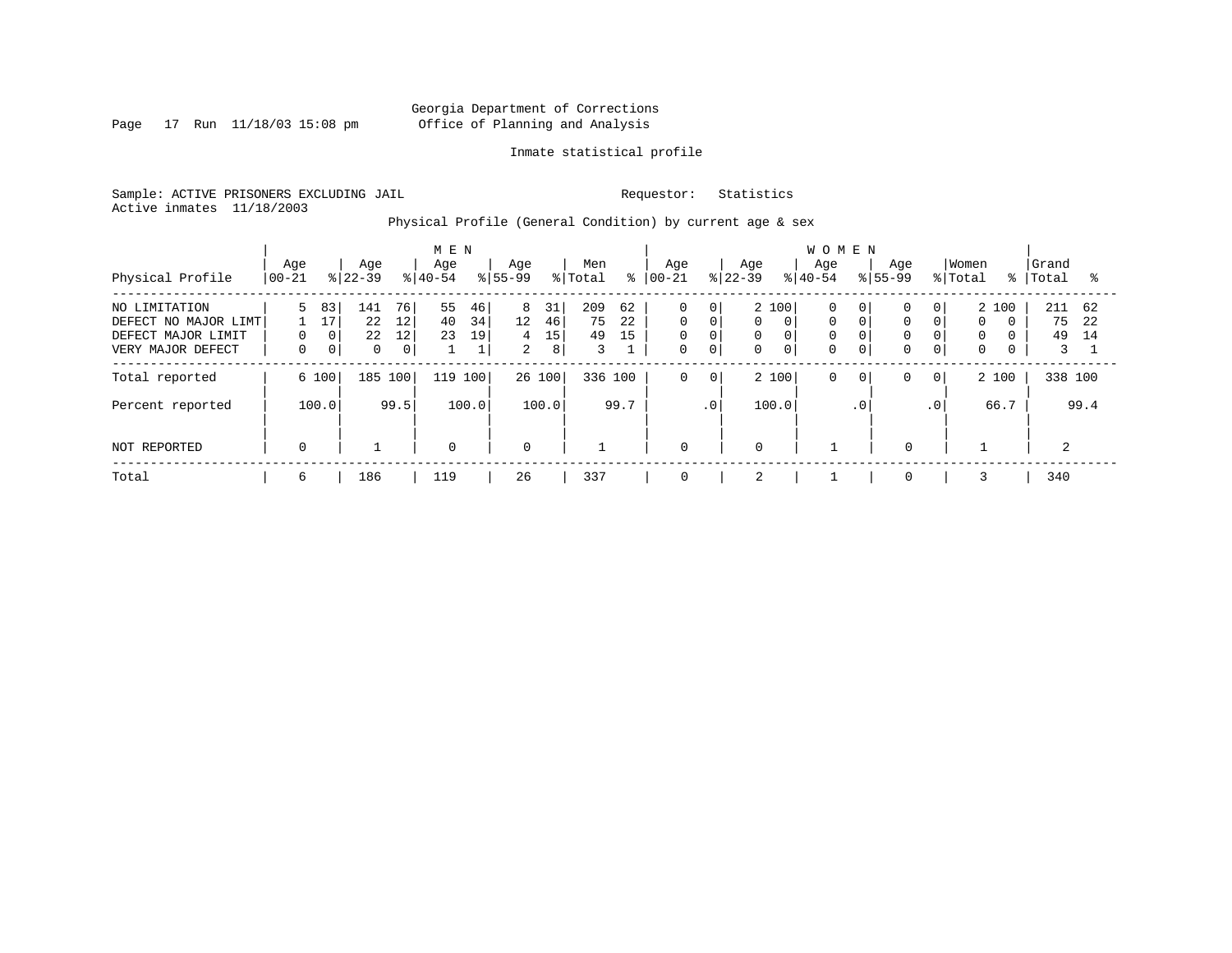### Georgia Department of Corrections Page 18 Run 11/18/03 15:08 pm Office of Planning and Analysis

### Inmate statistical profile

Sample: ACTIVE PRISONERS EXCLUDING JAIL Requestor: Statistics Active inmates 11/18/2003

Security Status by current age & sex

|                  |             |       |                |       | M E N       |       |             |          |             |       |             |             |           |                | <b>WOMEN</b> |               |           |              |             |       |             |       |
|------------------|-------------|-------|----------------|-------|-------------|-------|-------------|----------|-------------|-------|-------------|-------------|-----------|----------------|--------------|---------------|-----------|--------------|-------------|-------|-------------|-------|
|                  | Age         |       | Age            |       | Age         |       | Age         |          | Men         |       | Age         |             | Age       |                | Age          |               | Age       |              | Women       |       | Grand       |       |
| Security         | $ 00 - 21$  |       | $ 22-39$       |       | $ 40-54$    |       | $ 55-99$    |          | % Total     | ి     | $ 00 - 21$  |             | $ 22-39 $ |                | $ 40-54$     |               | $8 55-99$ |              | % Total     | ៖     | Total       | န္    |
| DIAG INCOM       | $\Omega$    | 0     | 0              | 0     | $\Omega$    | 0     | $\Omega$    | 0        | 0           | 0     | $\mathbf 0$ | 0           | 0         | $\overline{0}$ | $\Omega$     | $\Omega$      | 0         | $\Omega$     | 0           | 0     | $\mathbf 0$ |       |
| WRK RELEAS       | $\Omega$    | 0     |                | 0     | $\mathbf 0$ | 0     | 0           | 0        | 0           | 0     | 0           | $\mathbf 0$ | 0         | $\mathbf 0$    | 0            | 0             | 0         | $\Omega$     | 0           | 0     | 0           |       |
| TRUSTY           |             |       |                |       |             |       | $\Omega$    | $\Omega$ | 0           |       | $\Omega$    | 0           |           | $\Omega$       | $\Omega$     | C             |           |              | $\Omega$    |       | 0           |       |
| MINIMUM          | $\Omega$    |       |                |       | 2           | 2     | $\mathbf 0$ | 0        | 2           |       | $\Omega$    | $\Omega$    |           | 50             | 0            | C             |           |              |             | 33    | 3           |       |
| MEDIUM           | $\Omega$    |       | 67             | 36    | 49          | 41    | 16          | 62       | 132         | 39    | $\mathbf 0$ |             | $\Omega$  | $\mathbf 0$    | $\Omega$     | C             | 0         | $\Omega$     | 0           | 0     | 132         | 39    |
| CLOSE            |             | 6 100 | 104            | 56    | 65          | 55    | 8           | 31       | 183         | 54    | 0           | 0           | 0         | 0              | $\Omega$     | C             | 0         |              | $\Omega$    | 0     | 183         | 54    |
| MAXIMUM          | 0           | 0     | 13             |       | 2           | 2     | 2           | 8        | 17          | 5     | $\mathbf 0$ | $\mathbf 0$ |           | 50             | 0            | $\mathcal{C}$ |           | $\mathbf 0$  |             | 33    | 18          |       |
| DIAGNOSTIC       | $\mathbf 0$ | 0     | $\overline{2}$ |       |             |       | $\mathbf 0$ | 0        | 3           |       | $\mathbf 0$ | $\mathbf 0$ | 0         | 0 <sup>1</sup> |              | 100           | 0         | 0            |             | 33    | 4           |       |
| Total reported   |             | 6 100 | 186 100        |       | 119         | 100   |             | 26 100   | 337         | 100   | $\mathbf 0$ | $\circ$     |           | 2 100          |              | 1 100         | 0         | $\mathbf{0}$ |             | 3 100 | 340 100     |       |
| Percent reported |             | 100.0 |                | 100.0 |             | 100.0 |             | 100.0    |             | 100.0 |             | $\cdot$ 0   |           | 100.0          |              | 100.0         |           | $\cdot$ 0    |             | 100.0 |             | 100.0 |
| NOT RPTD         | $\Omega$    |       | $\mathbf 0$    |       | $\mathbf 0$ |       | 0           |          | $\mathbf 0$ |       | $\mathbf 0$ |             | 0         |                | $\mathbf 0$  |               | $\Omega$  |              | $\mathbf 0$ |       | 0           |       |
| Total            | 6           |       | 186            |       | 119         |       | 26          |          | 337         |       | $\mathbf 0$ |             | 2         |                |              |               | $\Omega$  |              | 3           |       | 340         |       |

\* NOTE: BEGINNING IN JULY 1987, THE FACILITIES DIVISION NO LONGER CODED INMATES AS BEING WORK RELEASE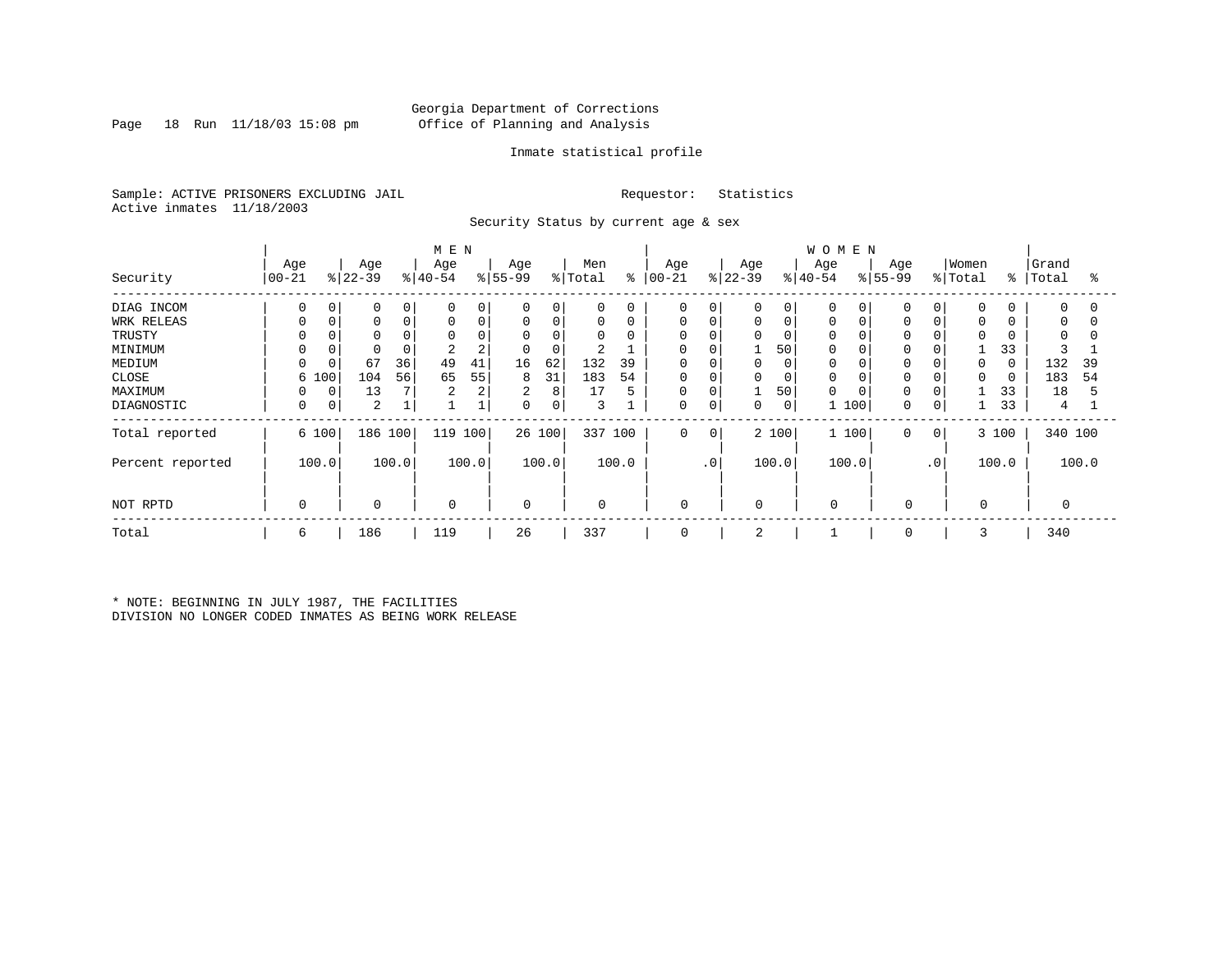Page 19 Run 11/18/03 15:08 pm

### Inmate statistical profile

Sample: ACTIVE PRISONERS EXCLUDING JAIL Requestor: Statistics Active inmates 11/18/2003

Number Of Sentences by current age & sex

|                     |                 |             |                  |       | M E N            |       |                  |        |                |         |                  |           |                  |    | WOMEN                      |                  |                            |                  |             |                |       |
|---------------------|-----------------|-------------|------------------|-------|------------------|-------|------------------|--------|----------------|---------|------------------|-----------|------------------|----|----------------------------|------------------|----------------------------|------------------|-------------|----------------|-------|
| Number Of Sentences | Age<br>$ 00-21$ |             | Age<br>$ 22-39 $ |       | Age<br>$ 40-54 $ |       | Age<br>$ 55-99 $ |        | Men<br>% Total | ႜ       | Age<br>$ 00-21 $ |           | Age<br>$ 22-39 $ |    | Age<br>$ 40-54 $           | Age<br>$ 55-99 $ |                            | Women<br>% Total | $\approx$ 1 | Grand<br>Total | ႜ     |
|                     |                 |             |                  |       |                  |       |                  |        |                |         |                  |           |                  |    |                            |                  |                            |                  |             |                |       |
| ONE                 | $\Omega$        | 0           | 18               | 10    | 23               | 19    | 4                | 15     | 45             | 13      | 0                | 0         | 0                | 0  | 1 100                      |                  | $\Omega$<br>0              |                  | 33          | 46             | 14    |
| TWO                 | 2               | 33          | 32               | 17    | 25               | 21    | 6                | 23     | 65             | 19      | 0                |           |                  | 50 | 0                          |                  | 0<br>0                     |                  | 33          | 66             | 19    |
| THREE               | 2               | 33          | 32               | 17    | 22               | 18    | 5                | 19     | 61             | 18      | 0                |           | $\mathbf 0$      |    | 0                          |                  | $\Omega$                   | $\Omega$         | 0           | 61             | 18    |
| <b>FOUR</b>         | 0               | $\mathbf 0$ | 22               | 12    | 17               | 14    |                  | 4      | 40             | 12      | $\mathbf 0$      |           | $\Omega$         |    | $\Omega$                   |                  |                            |                  | 0           | 40             | 12    |
| FIVE                | $\Omega$        | 0           | 19               | 10    | 6                | 5     |                  | 15     | 29             | 9       | 0                |           |                  | 50 | 0                          |                  | $\Omega$                   |                  | 33          | 30             | 9     |
| MORE THAN FIVE      | 2               | 33          | 63               | 34    | 26               | 22    | 6                | 23     | 97             | 29      | $\mathsf 0$      |           | $\mathbf 0$      | 0  | $\mathbf 0$<br>$\mathbf 0$ |                  | $\Omega$<br>0              | 0                | 0           | 97             | 29    |
| Total reported      |                 | 6 100       | 186 100          |       | 119 100          |       |                  | 26 100 |                | 337 100 | $\Omega$         | $\Omega$  | 2 100            |    | 1 100                      |                  | $\Omega$<br>0 <sup>1</sup> |                  | 3 100       | 340 100        |       |
| Percent reported    | 100.0           |             |                  | 100.0 |                  | 100.0 |                  | 100.0  |                | 100.0   |                  | $\cdot$ 0 | 100.0            |    | 100.0                      |                  | $\cdot$ 0                  |                  | 100.0       |                | 100.0 |
| NOT REPORTED        | $\mathbf 0$     |             | $\Omega$         |       | $\mathbf 0$      |       | $\mathbf 0$      |        | $\mathbf 0$    |         | $\mathbf 0$      |           | $\mathbf 0$      |    | $\Omega$                   |                  | $\mathbf 0$                | $\Omega$         |             | $\Omega$       |       |
| Total               | 6               |             | 186              |       | 119              |       | 26               |        | 337            |         | $\Omega$         |           | 2                |    |                            |                  | $\Omega$                   | 3                |             | 340            |       |
|                     |                 |             |                  |       |                  |       |                  |        |                |         |                  |           |                  |    |                            |                  |                            |                  |             |                |       |
|                     |                 |             |                  |       |                  |       |                  |        |                |         |                  |           |                  |    |                            |                  |                            |                  |             |                |       |
| AVG NUM SENTENCES   | 4.33            |             | 5.00             |       | 4.07             |       | 4.50             |        | 4.62           |         | .00.             |           | 3.50             |    | 1.00                       |                  | .00                        |                  | 2.67        | 4.60           |       |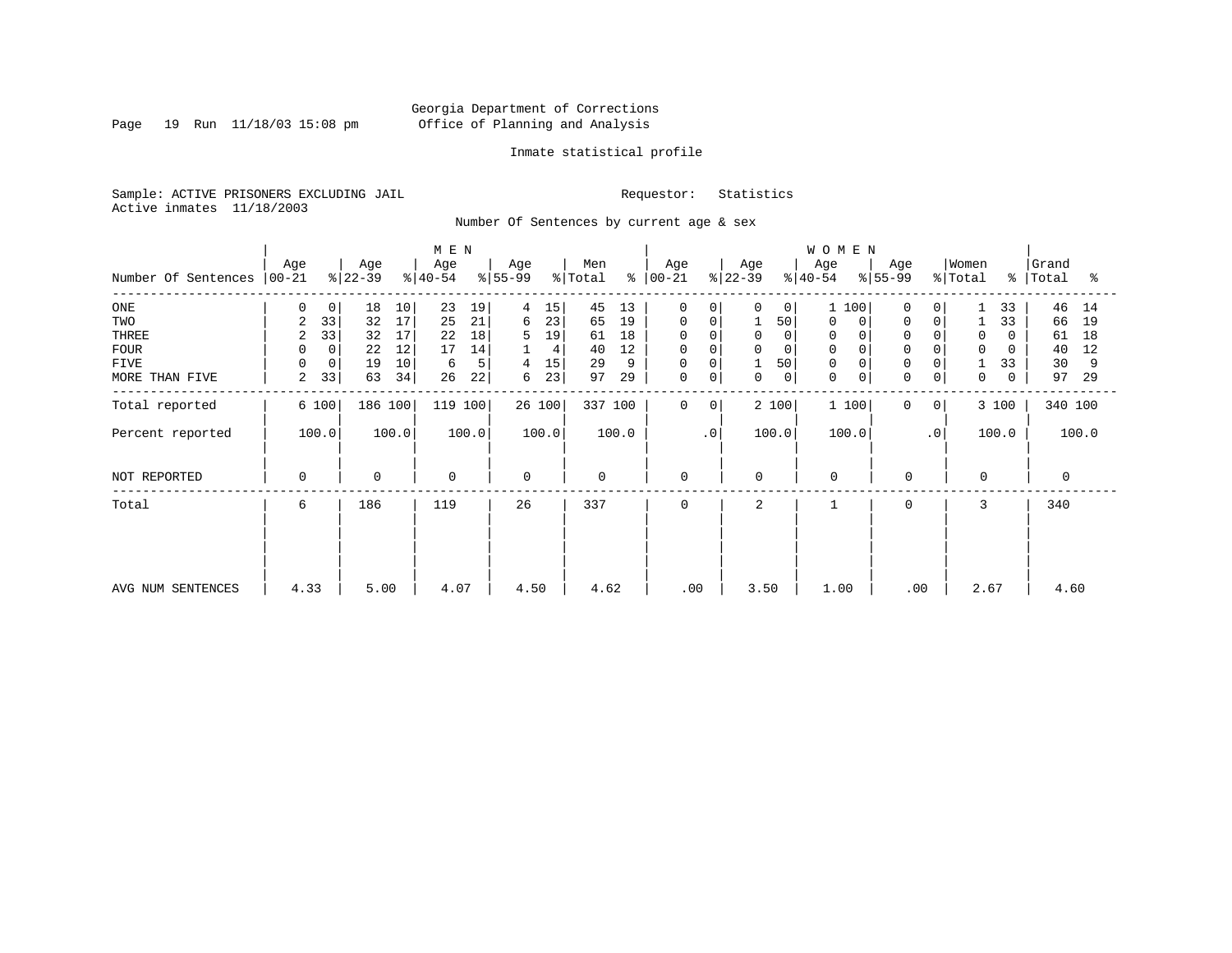Page 20 Run 11/18/03 15:08 pm

### Inmate statistical profile

Sample: ACTIVE PRISONERS EXCLUDING JAIL Requestor: Statistics Active inmates 11/18/2003

Number Of Disciplinaries by current age & sex

|                  |                 |                  | M E N            |                  |                      |                         |                  | WOMEN                                            |                         |                         |                     |
|------------------|-----------------|------------------|------------------|------------------|----------------------|-------------------------|------------------|--------------------------------------------------|-------------------------|-------------------------|---------------------|
| Disciplinaries   | Age<br>$ 00-21$ | Age<br>$ 22-39 $ | Age<br>$ 40-54 $ | Age<br>$ 55-99$  | Men<br>% Total<br>န္ | Age<br>$ 00-21$         | Age<br>$ 22-39 $ | Age<br>Age<br>$\frac{1}{6}$   55-99<br>$ 40-54 $ | Women<br>% Total        | ွေ                      | Grand<br>Total<br>ႜ |
| ZERO             | 17              | 30<br>16         | 36<br>30         | 8<br>31          | 75<br>22             | $\mathbf 0$<br>$\Omega$ | 0<br>0           | 100<br>1                                         | $\Omega$<br>0           | 33                      | 76<br>22            |
| $_{\rm ONE}$     | 50<br>3         | 12<br>22         | 13<br>16         | 5<br>19          | 14<br>46             | $\mathbf 0$<br>0        | $\mathbf 0$<br>0 | 0<br>0                                           | $\mathbf 0$<br>$\Omega$ | $\mathbf 0$<br>$\Omega$ | 46<br>14            |
| TWO              | $\mathbf 0$     | 13               | 7<br>8           | 23<br>6          | 27<br>8              | 0<br>$\Omega$           | $\mathbf 0$      | 0                                                |                         | 0                       | 27<br>8             |
| THREE            | 0<br>0          | 17<br>9          | 12<br>10         | 12<br>3          | 32<br>9              | 0<br>0                  | $\mathbf{0}$     | 0                                                | $\Omega$                | $\mathbf 0$             | 32                  |
| <b>FOUR</b>      |                 | 8<br>15          | 14<br>17         | 4                | 33<br>10             | $\mathbf 0$             | 50               | $\mathbf 0$                                      |                         | 33                      | 34<br>10            |
| <b>FIVE</b>      | 17              | 8<br>4           | 4<br>5           | $\mathbf 0$<br>0 | 14<br>4              | 0<br>0                  | 0<br>0           | 0                                                | 0<br>$\Omega$           | 0<br>$\Omega$           | 14<br>4             |
| MORE THAN FIVE   | 17<br>1         | 81<br>44         | 25<br>21         | 3<br>12          | 33<br>110            | 0<br>0                  | 50               | $\mathbf 0$<br>0                                 | $\mathbf 0$<br>0        | 33                      | 111<br>33           |
| Total reported   | 6 100           | 186 100          | 119 100          | 26 100           | 337 100              | $\mathbf 0$<br>0        | 2 100            | 1 100                                            | 0<br>0                  | 3 100                   | 340 100             |
| Percent reported | 100.0           | 100.0            | 100.0            | 100.0            | 100.0                | $\cdot$ 0               | 100.0            | 100.0                                            | $\cdot$ 0               | 100.0                   | 100.0               |
| NOT REPORTED     | 0               | $\mathbf 0$      | 0                | $\Omega$         | $\mathbf 0$          | 0                       | 0                | $\mathbf 0$                                      | 0                       | $\mathbf 0$             | $\Omega$            |
| Total            | 6               | 186              | 119              | 26               | 337                  | 0                       | 2                | $\mathbf{1}$                                     | 0                       | 3                       | 340                 |
|                  |                 |                  |                  |                  |                      |                         |                  |                                                  |                         |                         |                     |
|                  |                 |                  |                  |                  |                      |                         |                  |                                                  |                         |                         |                     |
| AVG NUM DISCIP   | 2.83            | 8.55             | 3.91             | 2.23             | 6.32                 | .00                     | 15.50            | .00                                              | .00                     | 10.33                   | 6.36                |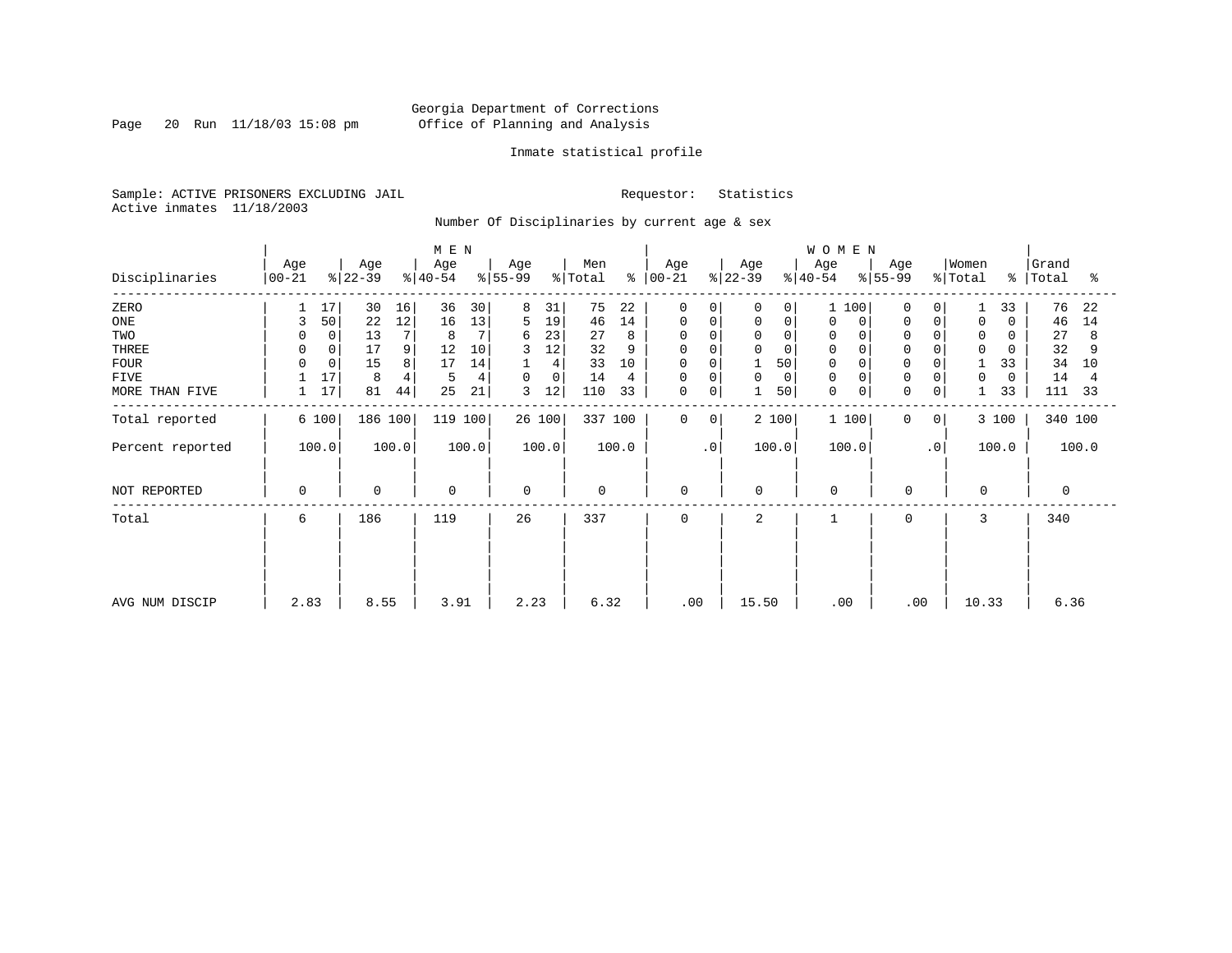Page 21 Run  $11/18/03$  15:08 pm

### Inmate statistical profile

Sample: ACTIVE PRISONERS EXCLUDING JAIL Requestor: Statistics Active inmates 11/18/2003

Number Of Escapes by current age & sex

|                  |                  |                      | M E N            |                            |                  |                      |                         | WOMEN            |                         |                         |                         |
|------------------|------------------|----------------------|------------------|----------------------------|------------------|----------------------|-------------------------|------------------|-------------------------|-------------------------|-------------------------|
| Escapes          | Age<br>$00 - 21$ | Age<br>$ 22-39$      | Age<br>$ 40-54 $ | Age<br>$ 55-99$            | Men<br>% Total   | Age<br>$8   00 - 21$ | Age<br>$ 22-39 $        | Age<br>$ 40-54 $ | Age<br>$ 55-99 $        | Women<br>% Total        | Grand<br>%   Total<br>ႜ |
| ZERO             | 6 100            | 185<br>99            | 119 100          | 26 100                     | 336 100          | $\mathbf 0$<br>0     | 2 100                   | 1 100            | $\Omega$<br>0           | 3 100                   | 339 100                 |
| ONE              | 0<br>0           |                      | $\Omega$<br>0    | $\mathbf 0$<br>$\mathbf 0$ | 0                | 0<br>0               | 0<br>0                  | 0<br>0           | 0                       | $\mathbf 0$<br>$\Omega$ | 0                       |
| TWO              | $\Omega$<br>0    | $\Omega$             | $\Omega$         | 0<br>0                     | 0<br>0           | 0<br>$\Omega$        | 0<br>0                  | 0                |                         | $\mathbf 0$             | 0                       |
| THREE            | $\Omega$         |                      | $\Omega$         | 0<br>0                     | 0                | 0                    | 0<br>$\Omega$           | $\Omega$         |                         | $\mathbf 0$             | 0                       |
| <b>FOUR</b>      | $\Omega$         |                      | $\Omega$         | 0<br>$\Omega$              | $\mathbf 0$      | 0                    | $\Omega$<br>0           | $\Omega$         |                         | 0                       | $\Omega$                |
| FIVE             | 0<br>0           | $\mathbf 0$          | 0<br>$\Omega$    | 0<br>$\mathbf 0$           | 0<br>0           | 0<br>0               | 0<br>0                  | 0                |                         | 0                       | 0                       |
| MORE THAN FIVE   | 0<br>$\mathbf 0$ | $\Omega$<br>$\Omega$ | $\mathbf 0$<br>0 | $\Omega$<br>0              | $\mathbf 0$<br>0 | $\mathbf 0$<br>0     | $\Omega$<br>$\mathbf 0$ | $\Omega$         | $\Omega$<br>$\mathbf 0$ | $\mathbf 0$             | $\Omega$                |
| Total reported   | 6 100            | 186 100              | 119 100          | 26 100                     | 337 100          | $\mathbf 0$<br>0     | 2 100                   | 1 100            | 0<br>0                  | 3 100                   | 340 100                 |
| Percent reported | 100.0            | 100.0                | 100.0            | 100.0                      | 100.0            | $\cdot$ 0            | 100.0                   | 100.0            | $\cdot$ 0               | 100.0                   | 100.0                   |
| NOT REPORTED     | $\Omega$         | $\mathbf 0$          | $\mathbf 0$      | $\mathbf 0$                | $\mathbf 0$      | $\mathbf 0$          | 0                       | $\mathbf 0$      | $\Omega$                | $\Omega$                | $\Omega$                |
| Total            | 6                | 186                  | 119              | 26                         | 337              | 0                    | 2                       |                  | $\Omega$                | 3                       | 340                     |
|                  |                  |                      |                  |                            |                  |                      |                         |                  |                         |                         |                         |
|                  |                  |                      |                  |                            |                  |                      |                         |                  |                         |                         |                         |
| AVG NUM ESCAPES  | .00              | .01                  | .00              | .00                        | .00              | .00                  | .00                     | .00              | .00                     | .00                     | .00                     |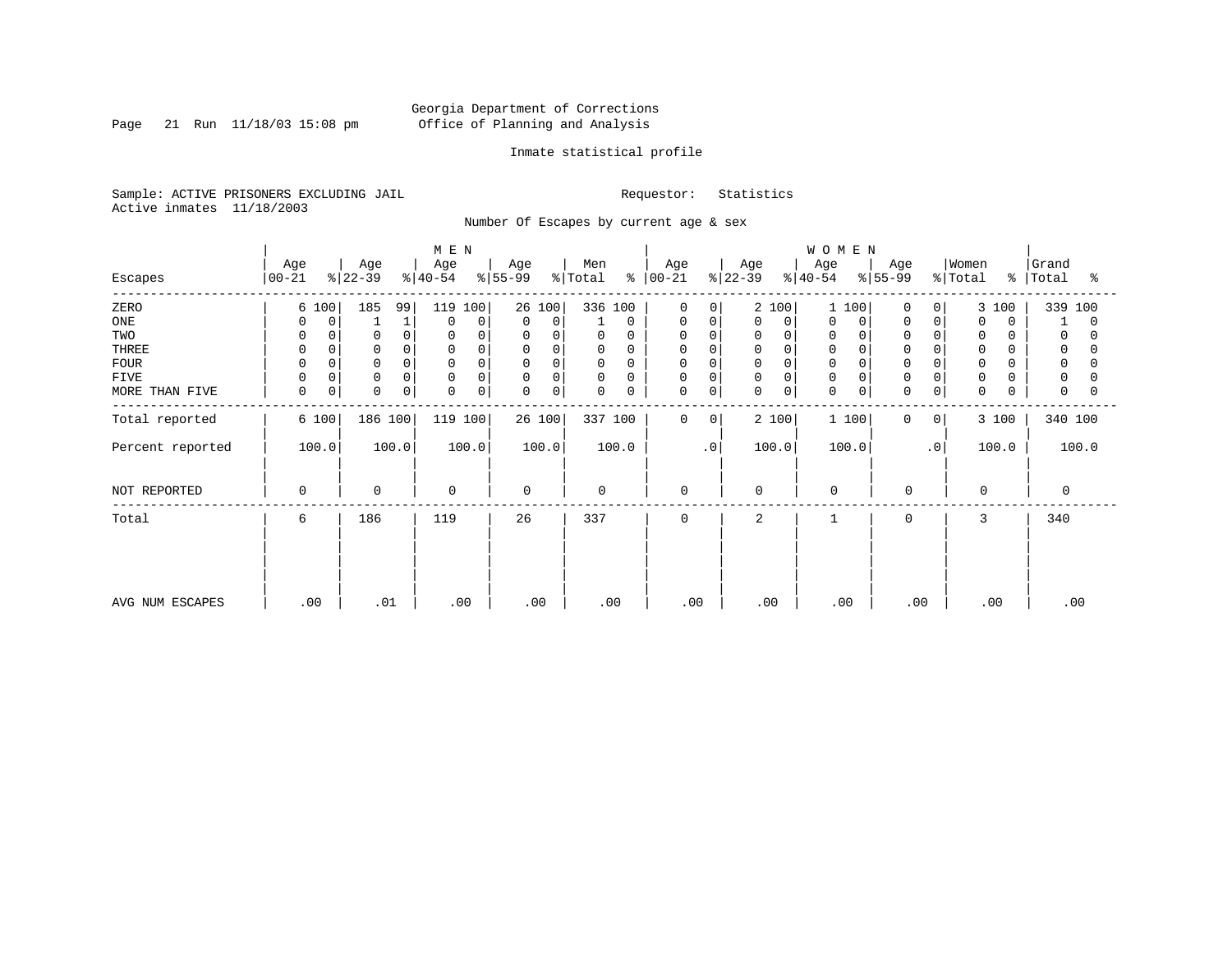### Georgia Department of Corrections Page 22 Run 11/18/03 15:08 pm Office of Planning and Analysis

### Inmate statistical profile

Sample: ACTIVE PRISONERS EXCLUDING JAIL **Requestor:** Statistics Active inmates 11/18/2003

Number Of Prior Georgia Incarcerations \* by current age & sex

| Prior Incarcerations 00-21                                           | Age                                                                        | Age<br>$ 22-39 $                                                | M E N<br>Age<br>$ 40-54 $                                               | Age<br>$ 55-99 $                                                     | Men<br>% Total<br>ႜ                                               | Age<br>$ 00-21$                                                                     | Age<br>$ 22-39 $                                                                   | WOMEN<br>Age<br>Age<br>$ 55-99 $<br>$ 40-54 $                                                                                                                          | Women<br>% Total<br>$\approx$ 1                                                                                                                           | Grand<br>Total<br>ႜ                                               |
|----------------------------------------------------------------------|----------------------------------------------------------------------------|-----------------------------------------------------------------|-------------------------------------------------------------------------|----------------------------------------------------------------------|-------------------------------------------------------------------|-------------------------------------------------------------------------------------|------------------------------------------------------------------------------------|------------------------------------------------------------------------------------------------------------------------------------------------------------------------|-----------------------------------------------------------------------------------------------------------------------------------------------------------|-------------------------------------------------------------------|
| ZERO<br>ONE<br>TWO<br>THREE<br><b>FOUR</b><br>FIVE<br>MORE THAN FIVE | 6 100<br>0<br>0<br>$\mathbf 0$<br>0<br>$\Omega$<br>0<br>$\Omega$<br>0<br>0 | 104<br>56<br>22<br>40<br>19<br>10<br>15<br>8<br>3<br>6<br>$1\,$ | 34<br>41<br>21<br>25<br>13<br>15<br>12<br>14<br>12<br>14<br>6<br>3<br>3 | 13<br>50<br>19<br>5<br>2<br>8<br>3<br>12<br>4<br>4<br>$\overline{4}$ | 164<br>49<br>70<br>21<br>36<br>11<br>32<br>9<br>21<br>6<br>9<br>5 | $\mathbf 0$<br>0<br>0<br>0<br>0<br>$\mathbf 0$<br>$\mathbf 0$<br>0<br>0<br>$\Omega$ | 2 100<br>0<br>0<br>0<br>$\mathsf 0$<br>$\mathbf 0$<br>$\mathbf 0$<br>$\Omega$<br>0 | 1 100<br>$\Omega$<br>0<br>$\Omega$<br>0<br>0<br>0<br>$\mathbf 0$<br>$\Omega$<br>$\mathbf 0$<br>$\Omega$<br>$\mathbf 0$<br>$\Omega$<br>$\Omega$<br>$\Omega$<br>$\Omega$ | 3 100<br>$\overline{0}$<br>0<br>$\Omega$<br>$\Omega$<br>$\Omega$<br>O<br>0<br>$\Omega$<br>O<br>$\mathbf 0$<br>0<br>0<br>$\mathbf 0$<br>0<br>$\Omega$<br>O | 167<br>49<br>70<br>21<br>36<br>11<br>32<br>9<br>21<br>6<br>9<br>5 |
| Total reported<br>Percent reported                                   | 6 100<br>100.0                                                             | 186 100<br>100.0                                                | 119 100<br>100.0                                                        | 26 100<br>100.0                                                      | 337 100<br>100.0                                                  | $\mathbf 0$<br>$\Omega$<br>$\cdot$ 0                                                | 2 100<br>100.0                                                                     | 1 100<br>$\Omega$<br>100.0                                                                                                                                             | 3 100<br>0 <sup>1</sup><br>$\cdot$ 0<br>100.0                                                                                                             | 340 100<br>100.0                                                  |
| NOT REPORTED                                                         | 0                                                                          | $\Omega$                                                        | $\mathbf 0$                                                             | $\mathbf 0$                                                          | $\mathbf 0$                                                       | $\mathbf 0$                                                                         | $\mathbf 0$                                                                        | $\Omega$<br>$\mathbf 0$                                                                                                                                                | $\Omega$                                                                                                                                                  | $\Omega$                                                          |
| Total                                                                | 6                                                                          | 186                                                             | 119                                                                     | 26                                                                   | 337                                                               | $\mathbf 0$                                                                         | 2                                                                                  | 0                                                                                                                                                                      | 3                                                                                                                                                         | 340                                                               |
| AVG # INCARCERATIONS                                                 | .00                                                                        | .85                                                             | 1.76                                                                    | 1.27                                                                 | 1.19                                                              | .00                                                                                 | .00                                                                                | .00<br>.00                                                                                                                                                             | .00                                                                                                                                                       | 1.18                                                              |

\* This data counts a parole revocation on an existing sentenCE AS A prior incarceration. Also, this data counts, for any cohort of inmates, the total number of Georgia incarcerations the inmate has had during his entire criminal career. For example, if an inmate was admitted to prison first in FY72, and then re-admitted in FY79 and FY85, he had two prior incarcerations before the FY85 admission. This inmate's records show two prior incarcerations in all three of his records since he has had two prior incarcerations in his criminal career. If the cohort of FY72 admissions is selected for analysis, two prior incarcerations will be listed for this inmate even though in FY72, he had no prior incarcerations.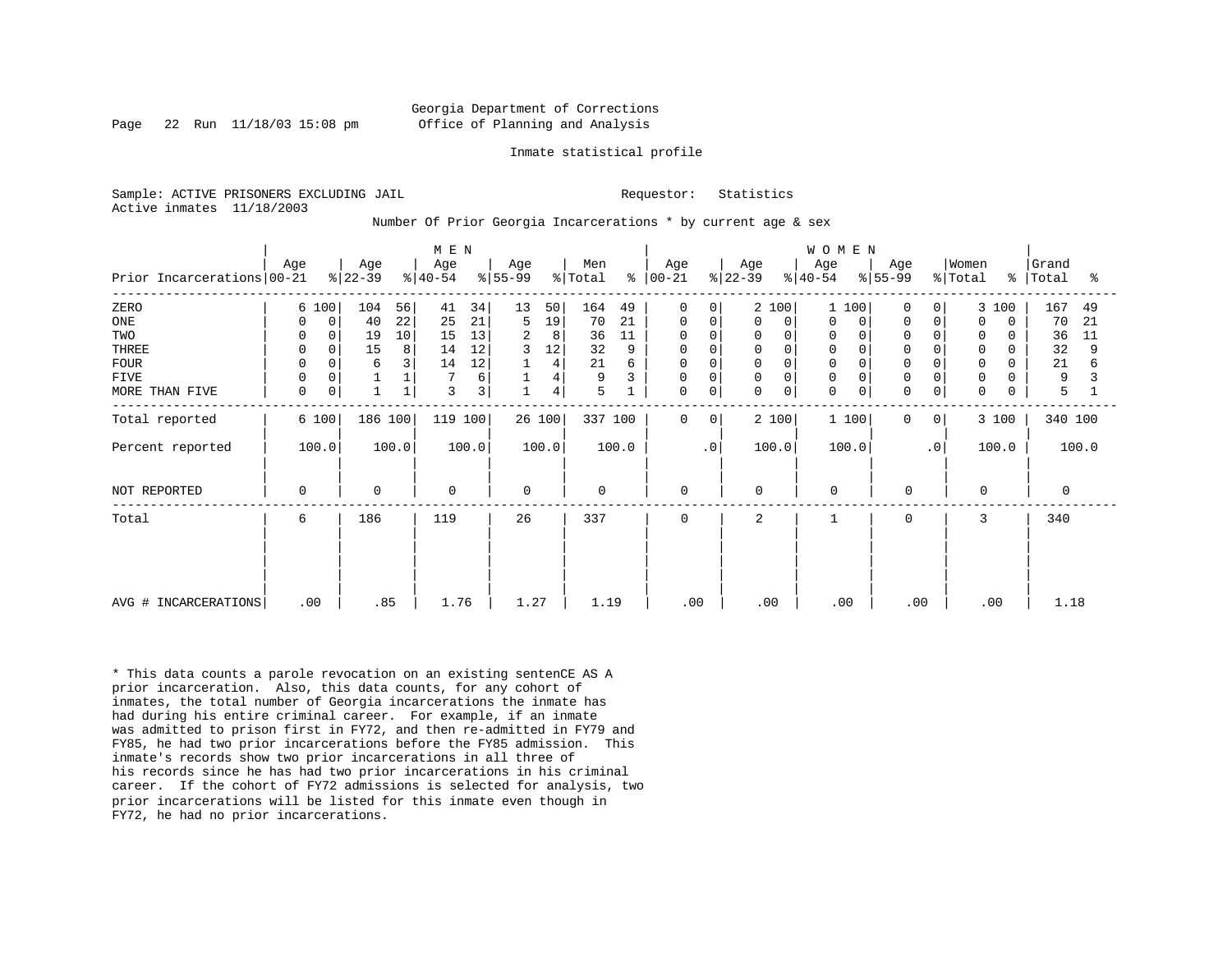Page 23 Run 11/18/03 15:08 pm

### Inmate statistical profile

Sample: ACTIVE PRISONERS EXCLUDING JAIL Requestor: Statistics Active inmates 11/18/2003

Number Of Transfers by current age & sex

|                   |                  |                           | M E N            |                  |                |                      |                         | <b>WOMEN</b>                  |                            |                      |                         |
|-------------------|------------------|---------------------------|------------------|------------------|----------------|----------------------|-------------------------|-------------------------------|----------------------------|----------------------|-------------------------|
| Transfers         | Age<br>$ 00-21 $ | Age<br>$ 22-39 $          | Age<br>$ 40-54 $ | Age<br>$ 55-99 $ | Men<br>% Total | Age<br>$8   00 - 21$ | Age<br>$ 22-39 $        | Age<br>$ 40-54 $<br>$ 55-99 $ | Age<br>$\frac{1}{2}$ Total | Women                | Grand<br>%   Total<br>ႜ |
| ZERO              |                  | 0<br>4<br>2               | 3<br>3           | 0<br>0           | 7<br>2         | 0                    | 50 <br>$\Omega$         | 100<br>$\mathbf{1}$           | 0<br>$\Omega$              | 2<br>67              | 9                       |
| ONE               | 67<br>4          | 81<br>44                  | 48<br>40         | 11<br>42         | 144<br>43      | 0<br>0               | 50                      | 0<br>0                        | 0<br>0                     | 33                   | 145<br>43               |
| TWO               |                  | 22<br>41<br>$\Omega$      | 24<br>29         | 7<br>27          | 77<br>23       | $\Omega$<br>$\Omega$ | $\Omega$<br>0           | 0<br>$\Omega$                 |                            | $\Omega$<br>$\Omega$ | 77<br>23                |
| THREE             | 17               | 30<br>16                  | 19<br>23         | 15<br>4          | 17<br>58       | 0                    | 0                       | 0                             | $\Omega$                   | 0                    | 58<br>17                |
| <b>FOUR</b>       | 17               | 10<br>5                   | 6                | 15<br>4          | 22             | 0                    | $\mathbf 0$<br>$\Omega$ | $\mathbf 0$                   |                            | 0                    | 22<br>6                 |
| <b>FIVE</b>       |                  | 0<br>8                    |                  | $\mathbf 0$<br>0 | 11             | 0<br>0               | $\mathbf 0$<br>0        | $\mathbf 0$                   | $\Omega$<br>0              | $\mathbf 0$          | 11                      |
| MORE THAN FIVE    | $\mathbf 0$      | 0 <sup>1</sup><br>12<br>6 | 5<br>6           | 0<br>$\mathbf 0$ | 18<br>5        | 0<br>0               | $\mathbf 0$<br>0        | $\mathbf 0$<br>0              | $\mathbf 0$<br>0           | $\mathbf 0$          | 18<br>5                 |
| Total reported    | 6 100            | 186 100                   | 119 100          | 26 100           | 337 100        | 0<br>0               | 2 100                   | 1 100                         | 0<br>0                     | 3 100                | 340 100                 |
| Percent reported  | 100.0            | 100.0                     | 100.0            | 100.0            | 100.0          | $\cdot$ 0            | 100.0                   | 100.0                         | $\cdot$ 0                  | 100.0                | 100.0                   |
| NOT REPORTED      | 0                | $\mathbf 0$               | $\mathbf 0$      | $\mathbf 0$      | $\mathbf 0$    | $\mathbf 0$          | $\mathbf 0$             | $\mathbf 0$                   | $\mathbf 0$                | $\mathbf 0$          | 0                       |
| Total             | 6                | 186                       | 119              | 26               | 337            | 0                    | 2                       | 1                             | $\mathbf 0$                | 3                    | 340                     |
|                   |                  |                           |                  |                  |                |                      |                         |                               |                            |                      |                         |
|                   |                  |                           |                  |                  |                |                      |                         |                               |                            |                      |                         |
| AVG NUM TRANSFERS | 1.83             | 2.25                      | 2.17             | 2.04             | 2.20           | .00                  | .50                     | .00                           | .00                        | .33                  | 2.18                    |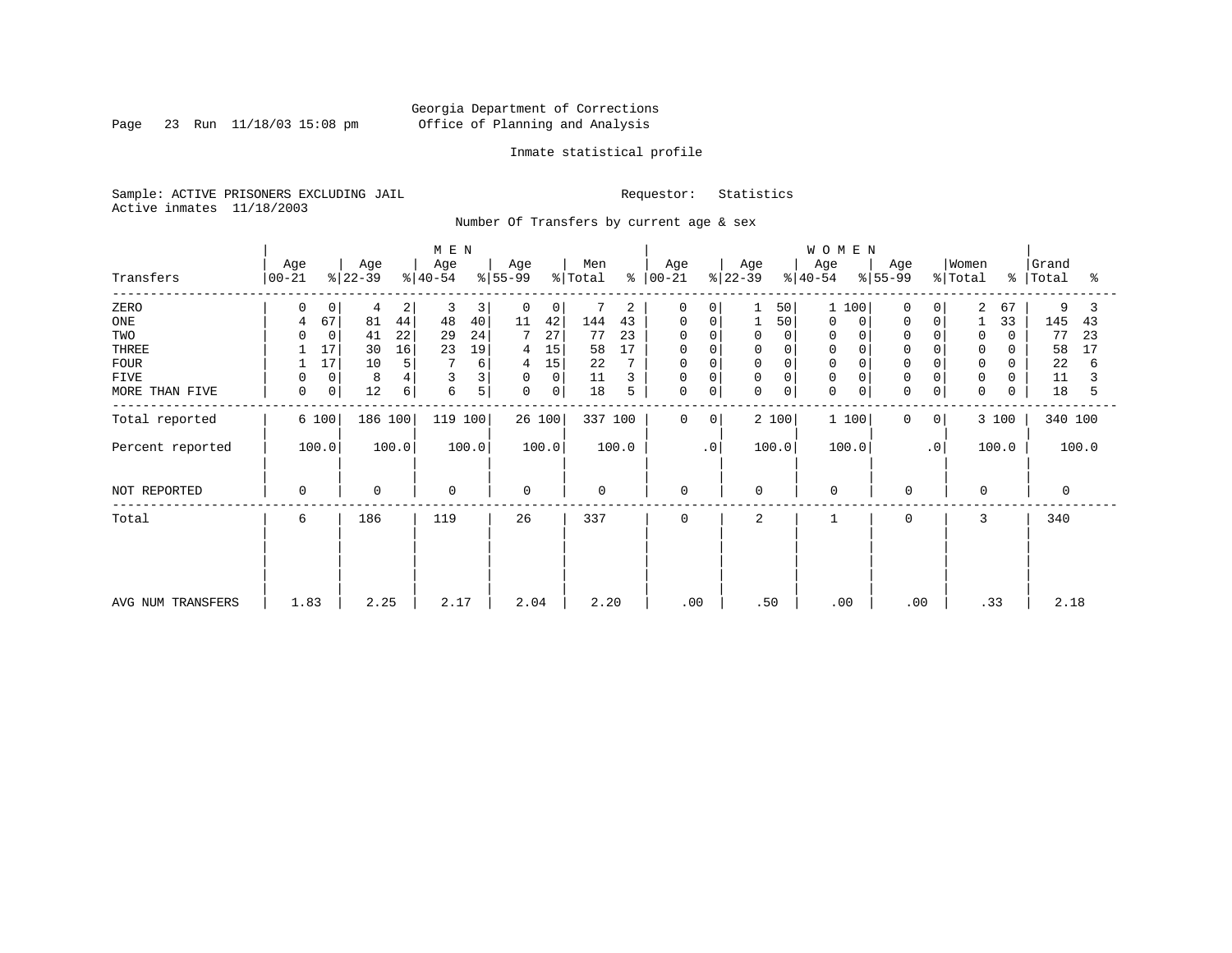Page 24 Run  $11/18/03$  15:08 pm

### Inmate statistical profile

Sample: ACTIVE PRISONERS EXCLUDING JAIL Requestor: Statistics Active inmates 11/18/2003

County Of Conviction by current age & sex

|                              |     |              |                |                | M E N          |                |                |                |                |              |              |             |             |             | <b>WOMEN</b> |          |              |             |             |             |                |              |
|------------------------------|-----|--------------|----------------|----------------|----------------|----------------|----------------|----------------|----------------|--------------|--------------|-------------|-------------|-------------|--------------|----------|--------------|-------------|-------------|-------------|----------------|--------------|
|                              | Age |              | Age            |                | Age            |                | Age            |                | Men            |              | Age          |             | Age         |             | Age          |          | Age          |             | Women       |             | Grand          |              |
| County Of Conviction 00-21   |     |              | $8 22-39$      |                | $8140 - 54$    |                | $8155 - 99$    |                | % Total        | ႜ            | $ 00 - 21$   |             | $8 22-39$   |             | $8 40-54$    |          | $8 55-99$    |             | % Total     | ႜ           | Total          | ႜ            |
| Appling                      | 0   | 0            | 1              | 1              | 0              | 0              | 1              | 4              | 2              | 1            | 0            | 0           | 0           | 0           | 0            | 0        | 0            | 0           | 0           | 0           | 2              | 1            |
| Atkinson                     | 0   | 0            | $\mathsf 0$    | 0              | $\Omega$       | 0              | $\mathbf{1}$   | $\,4$          | $\mathbf{1}$   | $\mathbf 0$  | $\Omega$     | $\mathbf 0$ | $\mathsf 0$ | $\mathbf 0$ | $\mathbf 0$  | 0        | $\Omega$     | $\mathbf 0$ | $\mathbf 0$ | $\mathbf 0$ | $\mathbf{1}$   | $\Omega$     |
| Bacon                        | O   | 0            | $\mathbf 0$    | 0              | $\mathbf{1}$   | $1\,$          | $\Omega$       | $\mathbf 0$    | $\mathbf{1}$   | $\mathbf 0$  | 0            | $\mathbf 0$ | $\mathbf 0$ | $\mathbf 0$ | $\mathbf 0$  | 0        | $\Omega$     | $\Omega$    | $\mathbf 0$ | $\Omega$    | $\mathbf{1}$   | $\Omega$     |
| Baldwin                      | C   | 0            | 1              | 1              |                | 3              | $\Omega$       | $\mathbf 0$    | 4              | 1            | 0            | $\mathbf 0$ | 0           | 0           | $\Omega$     | 0        | $\Omega$     | $\cap$      | $\mathbf 0$ | 0           | 4              |              |
| Banks                        |     | 0            | $\Omega$       | 0              | $\cap$         | $\Omega$       | $\mathbf{1}$   | 4              | $\mathbf{1}$   | $\Omega$     | <sup>0</sup> | $\Omega$    | 0           | $\Omega$    | $\Omega$     | $\Omega$ | $\Omega$     | $\cap$      | $\Omega$    | $\Omega$    | $\mathbf{1}$   | U            |
| Barrow                       | C   | 0            | 2              | $\mathbf{1}$   | $\Omega$       | $\mathbf 0$    | 1              | $\overline{4}$ | 3              | $\mathbf{1}$ | 0            | $\Omega$    | 0           | $\Omega$    | $\Omega$     | $\Omega$ | $\Omega$     | $\Omega$    | $\mathbf 0$ | $\Omega$    | 3              |              |
| Bartow                       |     | 0            | $\mathbf 0$    | 0              | $\overline{2}$ | $\overline{c}$ | $\Omega$       | $\mathsf 0$    | 2              | $\mathbf{1}$ | $\Omega$     | $\mathbf 0$ | 0           | 0           | $\Omega$     | 0        | $\Omega$     | 0           | $\mathbf 0$ | 0           | $\overline{2}$ |              |
| Ben Hill                     |     | 0            | $\mathbf{1}$   | $\mathbf 1$    | $\Omega$       | $\mathbf 0$    | $\Omega$       | $\mathbf 0$    | $\mathbf{1}$   | $\mathbf 0$  | 0            | $\mathbf 0$ | 0           | $\mathbf 0$ | $\Omega$     | 0        | $\Omega$     | $\Omega$    | $\mathbf 0$ | $\Omega$    | $\mathbf{1}$   | $\Omega$     |
| Berrien                      | C   | 0            | $\mathbf{1}$   | 1              | $\Omega$       | 0              | $\Omega$       | $\mathbf 0$    | 1              | 0            | 0            | 0           | 0           | $\Omega$    | $\Omega$     | 0        | $\Omega$     | $\Omega$    | $\mathbf 0$ | 0           | $\mathbf{1}$   | 0            |
| Bibb                         | C   | 0            | 7              | 4              |                | 3              | $\overline{2}$ | 8              | 12             | 4            | $\Omega$     | $\mathbf 0$ | 0           | $\mathbf 0$ | 0            | 0        | $\Omega$     | $\Omega$    | $\mathbf 0$ | 0           | 12             | 4            |
| Bleckley                     | U   | 0            | $\mathbf{1}$   | 1              | $\Omega$       | $\mathbf 0$    | $\Omega$       | $\mathbf 0$    | $\mathbf{1}$   | 0            | 0            | $\mathbf 0$ | 0           | $\mathbf 0$ | $\mathbf 0$  | 0        | $\Omega$     | $\Omega$    | $\mathbf 0$ | 0           | 1              | 0            |
| Brantley                     | O   | 0            | $\mathbf 0$    | 0              | 1              | $\mathbf{1}$   | $\Omega$       | 0              | 1              | $\Omega$     | $\Omega$     | $\Omega$    | 0           | $\Omega$    | $\mathbf 0$  | $\Omega$ | $\Omega$     | $\Omega$    | $\mathbf 0$ | $\Omega$    | $\mathbf{1}$   | 0            |
| Brooks                       |     | 0            | $\mathbf 0$    | 0              |                | $1\,$          | $\Omega$       | $\mathbf 0$    | 1              | $\mathbf 0$  | 0            | $\mathbf 0$ | 0           | $\mathbf 0$ | $\Omega$     | 0        | $\Omega$     | $\Omega$    | $\mathbf 0$ | 0           | 1              | O            |
| Bulloch                      |     | 0            | $\mathbf{1}$   | $\mathbf 1$    | $\Omega$       | $\mathbf 0$    | $\Omega$       | $\mathbf 0$    | $\mathbf{1}$   | $\mathbf 0$  | $\Omega$     | $\Omega$    | 0           | $\mathbf 0$ | $\Omega$     | 0        | $\Omega$     | $\Omega$    | $\mathbf 0$ | $\Omega$    | $\mathbf{1}$   | U            |
| Burke                        | C   | 0            | 3              | 2              | $\overline{c}$ | $\overline{c}$ | $\Omega$       | $\mathbf 0$    | 5              | $\mathbf{1}$ | 0            | $\mathbf 0$ | $\mathbf 0$ | $\mathbf 0$ | $\Omega$     | 0        | $\Omega$     | $\Omega$    | $\mathbf 0$ | 0           | 5              |              |
| <b>Butts</b>                 | ſ   | 0            | $\mathbf{1}$   | 1              |                | $\mathbf{1}$   |                | $\overline{4}$ | 3              | $\mathbf{1}$ | 0            | $\mathbf 0$ | 0           | $\Omega$    | $\Omega$     | 0        | $\Omega$     | $\Omega$    | $\mathbf 0$ | $\Omega$    | 3              |              |
| Camden                       |     | $\Omega$     | $\mathbf 0$    | 0              | 1              | $\mathbf{1}$   | $\Omega$       | $\mathbf 0$    | 1              | $\Omega$     | 0            | $\Omega$    | 0           | $\Omega$    | $\mathbf 0$  | $\Omega$ | $\Omega$     | $\cap$      | $\Omega$    | $\Omega$    | $\mathbf{1}$   | U            |
| Carroll                      | C   | 0            | 2              | $\mathbf 1$    | $\Omega$       | $\mathbf 0$    | $\mathbf 0$    | $\mathbf 0$    | 2              | $\mathbf{1}$ | 0            | $\Omega$    | 0           | $\mathbf 0$ | $\Omega$     | 0        | $\Omega$     | $\Omega$    | $\mathbf 0$ | 0           | 2              |              |
| Catoosa                      | C   | 0            | $\Omega$       | 0              | $\mathbf{1}$   | $1\,$          | $\mathbf{1}$   | 4              | $\overline{2}$ | $\mathbf{1}$ | $\Omega$     | $\mathbf 0$ | 0           | $\mathbf 0$ | 0            | 0        | $\Omega$     | $\Omega$    | $\mathbf 0$ | $\mathbf 0$ | $\overline{2}$ |              |
| Chatham                      |     | 0            | 9              | 5              | 3              | 3              | $\mathbf{1}$   | 4              | 13             | 4            | 0            | $\mathbf 0$ | $\mathbf 0$ | $\mathbf 0$ | 0            | 0        | $\Omega$     | $\Omega$    | $\mathbf 0$ | 0           | 13             | 4            |
| Chattooga                    | C   | 0            | 1              | 1              | $\Omega$       | $\mathbf 0$    | 0              | $\mathbf 0$    | $\mathbf{1}$   | 0            | 0            | 0           | 0           | $\Omega$    | $\Omega$     | 0        | $\Omega$     | $\Omega$    | $\mathbf 0$ | 0           | 1              | O            |
| Cherokee                     |     | 0            | $\overline{1}$ | $\mathbf 1$    |                | $\mathbf{1}$   | $\Omega$       | $\mathbf 0$    | $\overline{2}$ | $\mathbf{1}$ | $\Omega$     | $\mathbf 0$ | 0           | $\mathbf 0$ | $\mathbf 0$  | 0        | $\Omega$     | $\Omega$    | $\mathbf 0$ | $\mathbf 0$ | 2              |              |
| Clarke                       | U   | 0            | 5              | 3              | 6              | 5              | $\Omega$       | $\mathbf 0$    | 11             | 3            | 0            | $\mathbf 0$ | 0           | $\Omega$    | 0            | $\Omega$ | $\Omega$     | $\Omega$    | $\Omega$    | $\Omega$    | 11             | 3            |
| Clayton                      | O   | 0            | 8              | 4              | $\overline{2}$ | $\overline{c}$ |                | 4              | 11             | 3            | 0            | $\mathbf 0$ | 0           | $\mathbf 0$ | 0            | $\Omega$ | <sup>0</sup> | $\Omega$    | $\mathbf 0$ | 0           | 11             | 3            |
| Cobb                         |     | 17           | 4              | $\overline{c}$ | 4              | 3              | $\mathbf{1}$   | $\overline{4}$ | 10             | 3            | 0            | $\mathbf 0$ | 0           | 0           | $\mathbf 0$  | 0        | $\Omega$     | $\mathbf 0$ | $\mathbf 0$ | $\mathbf 0$ | 10             | 3            |
| Coffee                       |     | $\mathsf{O}$ | $\mathbf{1}$   | $\mathbf 1$    | $\mathbf{1}$   | $1\,$          | $\Omega$       | $\mathsf 0$    | $\overline{2}$ | 1            | 0            | $\mathbf 0$ | 0           | 0           | $\Omega$     | 0        | $\Omega$     | $\Omega$    | $\mathbf 0$ | 0           | $\overline{2}$ | $\mathbf{1}$ |
| Colquit                      | C   | 0            | $\mathbf{1}$   | 1              | $\overline{2}$ | $\overline{2}$ | $\Omega$       | $\mathbf 0$    | 3              | $\mathbf{1}$ | 0            | 0           | 0           | 0           | $\Omega$     | 0        | $\Omega$     | $\cap$      | $\mathbf 0$ | 0           | 3              | 1            |
| Columbia                     | C   | 0            | $\mathbf{1}$   | $\mathbf 1$    | $\overline{2}$ | 2              | $\Omega$       | $\mathbf 0$    | 3              | $\mathbf{1}$ | 0            | $\Omega$    | 0           | $\Omega$    | $\mathbf 0$  | 0        | $\Omega$     | $\Omega$    | $\mathbf 0$ | $\Omega$    | 3              |              |
| Cook                         | U   | 0            | $\overline{2}$ | $\mathbf{1}$   | $\Omega$       | $\mathbf 0$    | $\Omega$       | $\Omega$       | 2              | 1            | 0            | $\mathbf 0$ | 0           | $\Omega$    | $\mathbf 0$  | $\Omega$ | $\Omega$     | $\Omega$    | $\mathbf 0$ | $\Omega$    | $\overline{2}$ | $\mathbf{1}$ |
| Coweta                       | 0   | 0            | $\overline{2}$ | $\mathbf{1}$   | $\Omega$       | $\mathbf 0$    | $\Omega$       | $\mathbf 0$    | 2              | 1            | 0            | $\mathbf 0$ | 0           | $\mathbf 0$ | 0            | 0        | $\Omega$     | $\Omega$    | $\mathbf 0$ | 0           | $\overline{2}$ | 1            |
| Crisp                        |     | 0            | $\mathbf 0$    | 0              |                | 1              | $\Omega$       | $\mathbf 0$    | $\mathbf{1}$   | $\mathbf 0$  | 0            | $\mathbf 0$ | 0           | $\mathbf 0$ | 0            | 0        | $\Omega$     | $\Omega$    | $\mathbf 0$ | 0           | $\mathbf{1}$   | 0            |
| Dade                         | C   | 0            | $\mathbf{1}$   | $\mathbf 1$    | $\Omega$       | 0              | $\Omega$       | $\mathbf 0$    | $\mathbf{1}$   | $\Omega$     | 0            | $\mathbf 0$ | $\mathbf 0$ | $\Omega$    | $\mathbf 0$  | 0        | $\Omega$     | $\Omega$    | $\mathbf 0$ | $\Omega$    | $\mathbf{1}$   | 0            |
| Decatur                      | C   | 0            | $\Omega$       | 0              |                | 1              | $\Omega$       | $\mathbf 0$    | 1              | $\Omega$     | $\Omega$     | $\mathbf 0$ | 0           | $\Omega$    | $\mathbf 0$  | 0        | $\Omega$     | $\Omega$    | $\Omega$    | $\Omega$    | $\mathbf{1}$   | $\Omega$     |
| DeKalb                       | 0   | $\mathbf 0$  | 16             | 9              | 8              | 7              | 2              | 8              | 26             | 8            | 0            | $\Omega$    | 0           | $\Omega$    | $\Omega$     | 0        | $\Omega$     | $\Omega$    | $\Omega$    | $\Omega$    | 26             | 8            |
| Dodge                        | 0   | 0            | $\mathbf{1}$   | 1              | $\Omega$       | 0              | $\mathbf 0$    | $\mathbf 0$    | 1              | 0            | 0            | $\mathbf 0$ | 0           | 0           | $\Omega$     | 0        | $\Omega$     | 0           | $\mathbf 0$ | $\Omega$    | -1             | 0            |
| Dougherty<br>--------------- | 1   | 17           | 5              | 3              | 2              | 2              |                | $\overline{4}$ | 9              | 3            | 0            | 0           | 0           | 0           | $\mathbf 0$  | 0        | 0            | 0           | $\mathbf 0$ | 0           | 9              | 3            |

(continued)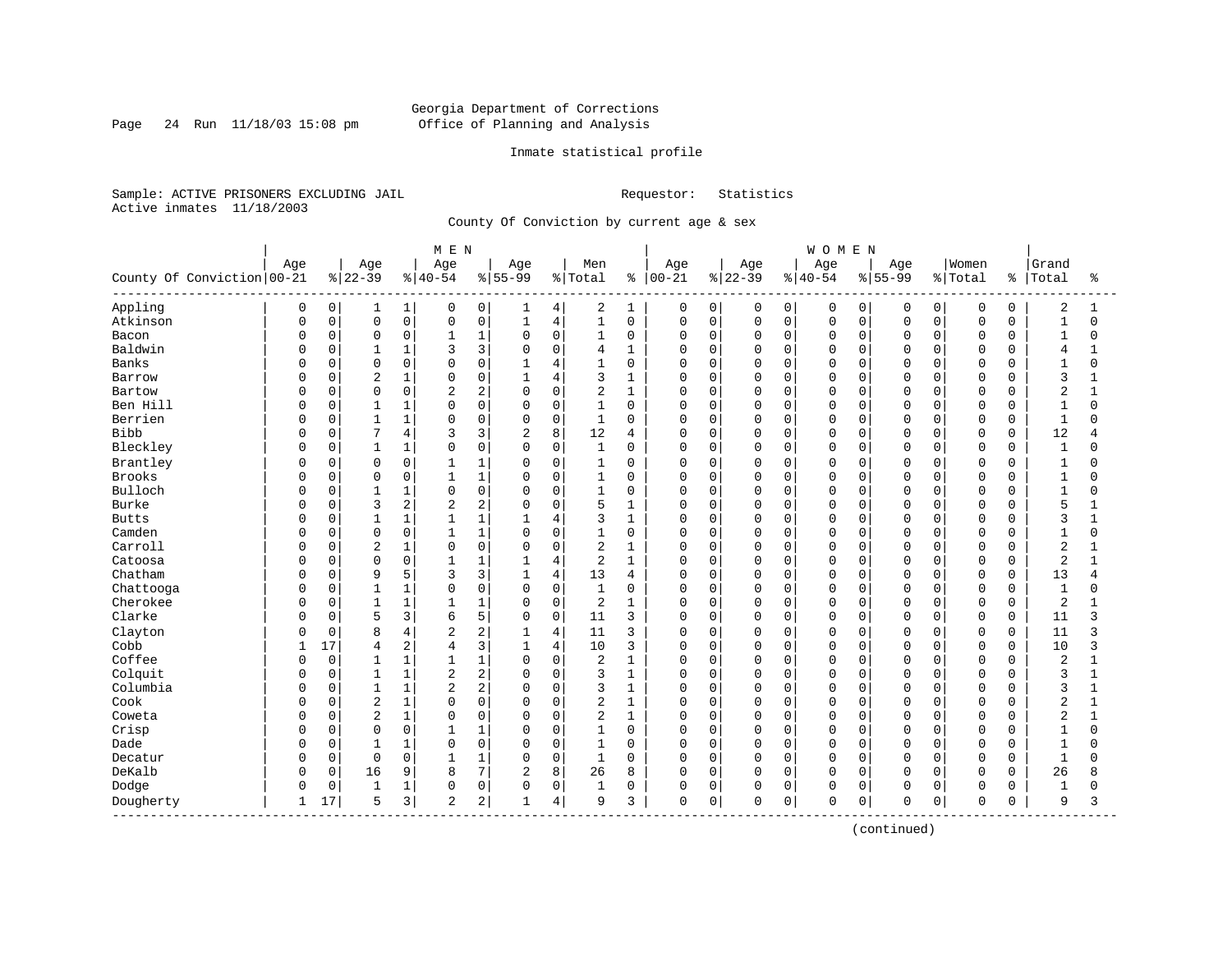### Georgia Department of Corrections Page 25 Run 11/18/03 15:08 pm Office of Planning and Analysis

### Inmate statistical profile

Sample: ACTIVE PRISONERS EXCLUDING JAIL Requestor: Statistics Active inmates 11/18/2003

### County Of Conviction by current age & sex (continued)

|                                    |              |             |                |                | M E N          |                |              |                |                |                |             |          |             |                | WOMEN       |             |           |          |             |              |                |              |
|------------------------------------|--------------|-------------|----------------|----------------|----------------|----------------|--------------|----------------|----------------|----------------|-------------|----------|-------------|----------------|-------------|-------------|-----------|----------|-------------|--------------|----------------|--------------|
|                                    | Age          |             | Age            |                | Age            |                | Age          |                | Men            |                | Age         |          | Age         |                | Age         |             | Age       |          | Women       |              | Grand          |              |
| County Of Conviction 00-21         |              |             | $ 22-39$       |                | $8 40-54$      |                | $8155 - 99$  |                | % Total        | ႜ              | $ 00 - 21$  |          | $ 22-39$    |                | $8140 - 54$ |             | $8 55-99$ |          | % Total     | ႜ            | Total          | ႜ            |
| Douglas                            | 0            | 0           | 8              | 4              | 3              | 3              | 0            | 0              | 11             | 3              | 0           | 0        | 0           | $\overline{0}$ | 1           | 100         | 0         | 0        | 1           | 33           | 12             | 4            |
| Elbert                             | $\Omega$     | $\mathbf 0$ | $\Omega$       | $\mathbf 0$    | $\mathbf 0$    | $\mathbf 0$    | $1\,$        | 4              | $\mathbf{1}$   | $\mathbf 0$    | $\mathbf 0$ | 0        | $\mathbf 0$ | $\mathbf 0$    | $\Omega$    | $\mathbf 0$ | $\Omega$  | $\Omega$ | $\mathbf 0$ | $\Omega$     | $\mathbf 1$    | $\Omega$     |
| Emanuel                            | $\Omega$     | $\mathbf 0$ | 1              | 1              | $\Omega$       | $\mathbf 0$    | $\mathbf 0$  | $\Omega$       | $\mathbf{1}$   | $\mathbf 0$    | 0           | 0        | $\Omega$    | $\Omega$       | $\Omega$    | $\Omega$    | $\Omega$  | $\Omega$ | $\mathbf 0$ | $\Omega$     | -1             | 0            |
| Fayette                            |              | $\mathbf 0$ | $\Omega$       | $\mathbf 0$    |                | $\mathbf{1}$   | $\mathbf{1}$ | 4              | 2              | $\mathbf{1}$   | $\Omega$    | 0        | $\Omega$    | $\Omega$       | $\Omega$    | $\Omega$    | O         | $\Omega$ | $\mathbf 0$ | $\Omega$     | $\overline{2}$ | 1            |
| Floyd                              |              | $\mathbf 0$ | 3              | $\overline{2}$ | $\mathbf{1}$   | $\mathbf{1}$   | $\Omega$     | $\Omega$       | 4              | $\mathbf{1}$   | $\Omega$    | 0        | $\Omega$    | 0              | $\Omega$    | $\mathbf 0$ | $\cap$    | $\Omega$ | $\mathbf 0$ | 0            | 4              | $\mathbf{1}$ |
| Forsyth                            |              | $\mathbf 0$ | $\Omega$       | $\mathbf 0$    | $\mathbf{1}$   | $\mathbf{1}$   | $\Omega$     | $\Omega$       | $\mathbf{1}$   | $\mathbf 0$    | $\mathbf 0$ | 0        | $\mathbf 0$ | $\Omega$       | $\Omega$    | $\mathbf 0$ | $\cap$    | $\Omega$ | $\mathbf 0$ | $\Omega$     | $\mathbf{1}$   | $\Omega$     |
| Franklin                           |              | 0           |                | 1              | $\Omega$       | $\mathbf 0$    | 0            | $\Omega$       | 1              | 0              | 0           | $\Omega$ | $\Omega$    | $\Omega$       | $\Omega$    | $\Omega$    | $\cap$    | $\Omega$ | 0           | $\Omega$     | $\mathbf{1}$   | 0            |
| Fulton                             |              | 17          | 15             | 8              | 13             | 11             | 2            | 8              | 31             | 9              | $\mathbf 0$ | $\Omega$ | $\Omega$    | 0              | $\Omega$    | 0           | $\cap$    |          | $\mathbf 0$ | 0            | 31             | 9            |
| Gilmer                             |              | $\mathbf 0$ | $\mathbf{1}$   | 1              | $\mathbf 0$    | $\Omega$       | $\Omega$     | $\Omega$       | $\mathbf{1}$   | 0              | $\Omega$    | $\Omega$ | $\Omega$    | $\Omega$       | $\Omega$    | $\Omega$    | $\cap$    | $\Omega$ | $\mathbf 0$ | $\Omega$     | $\mathbf 1$    | $\Omega$     |
| Glynn                              |              | $\mathbf 0$ | 6              | 3              | 3              | 3              | $\mathbf{1}$ | $\overline{4}$ | 10             | 3              | $\Omega$    | $\Omega$ | $\mathbf 0$ | $\Omega$       | $\Omega$    | $\mathbf 0$ | U         | 0        | $\mathbf 0$ | 0            | 10             | 3            |
| Gordon                             |              | $\mathbf 0$ | $\Omega$       | $\mathbf 0$    | $\Omega$       | $\mathbf 0$    | $\mathbf{1}$ | 4              | $\mathbf 1$    | 0              | $\Omega$    | 0        | $\Omega$    | $\Omega$       | $\Omega$    | $\mathbf 0$ | $\Omega$  | $\Omega$ | $\mathbf 0$ | $\Omega$     | $\mathbf{1}$   | 0            |
| Greene                             |              | 0           |                | 1              | $\Omega$       | $\mathbf 0$    | 0            | $\mathbf 0$    | 1              | 0              | 0           | 0        | 0           | $\Omega$       | $\Omega$    | 0           |           | $\Omega$ | $\mathbf 0$ | $\Omega$     |                | O            |
| Gwinnett                           |              | $\mathbf 0$ | $\overline{2}$ | $\mathbf 1$    | $\mathbf{1}$   | $\mathbf{1}$   | $\Omega$     | $\Omega$       | 3              | $\mathbf{1}$   | $\Omega$    | 0        | $\mathbf 0$ | $\Omega$       | $\Omega$    | $\Omega$    | $\Omega$  | $\Omega$ | $\mathbf 0$ | $\Omega$     | 3              |              |
| Habersham                          | $\Omega$     | $\mathsf 0$ | $\Omega$       | $\mathbf 0$    | 1              | $\mathbf{1}$   | $\Omega$     | $\Omega$       | $\mathbf{1}$   | $\mathbf 0$    | $\mathbf 0$ | 0        | $\mathbf 0$ | 0              | $\Omega$    | $\mathbf 0$ | $\cap$    | $\Omega$ | $\mathbf 0$ | $\Omega$     | $\mathbf{1}$   | $\Omega$     |
| Hall                               | $\Omega$     | $\mathbf 0$ | 3              | 2              |                | $\mathbf{1}$   | 0            | $\Omega$       | 4              | 1              | $\mathbf 0$ | 0        | $\Omega$    | $\Omega$       | $\Omega$    | $\mathbf 0$ | $\Omega$  | $\Omega$ | $\mathbf 0$ | $\Omega$     | 4              |              |
| Harris                             |              | $\mathbf 0$ | $\overline{2}$ | $\mathbf 1$    | $\Omega$       | $\mathbf 0$    | 0            | $\Omega$       | $\overline{2}$ | 1              | $\Omega$    | $\Omega$ | $\mathbf 0$ | $\Omega$       | $\Omega$    | $\Omega$    | $\Omega$  | $\Omega$ | $\mathbf 0$ | $\Omega$     | $\overline{a}$ |              |
| Hart                               |              | $\mathbf 0$ | $\overline{2}$ | $\mathbf 1$    | $\overline{2}$ | $\overline{2}$ | $\Omega$     | $\Omega$       | 4              | 1              | $\mathbf 0$ | $\Omega$ | $\Omega$    | $\Omega$       | $\Omega$    | $\Omega$    | O         | $\cap$   | $\mathbf 0$ | <sup>0</sup> | 4              |              |
| Henry                              |              | $\mathbf 0$ | $\overline{4}$ | 2              | $\Omega$       | $\mathbf 0$    | $\Omega$     | $\Omega$       | 4              | $\mathbf{1}$   | $\mathbf 0$ | $\Omega$ | $\Omega$    | $\Omega$       | $\Omega$    | $\Omega$    | $\cap$    | $\Omega$ | $\mathbf 0$ | $\Omega$     | $\overline{4}$ |              |
| Houston                            |              | $\mathsf 0$ | $\overline{2}$ | $\mathbf 1$    | 5              | $\overline{4}$ | 0            | $\Omega$       | 7              | $\overline{c}$ | $\Omega$    | 0        | 0           | 0              | $\Omega$    | $\mathbf 0$ |           | $\Omega$ | $\mathbf 0$ | $\Omega$     | 7              | 2            |
| Jackson                            |              | 17          | $\overline{2}$ | $\mathbf 1$    | $\mathbf{1}$   | $\mathbf{1}$   | $\mathbf{1}$ | 4              | 5              | $\mathbf{1}$   | $\Omega$    | 0        | $\Omega$    | $\Omega$       | $\Omega$    | $\Omega$    | $\Omega$  | $\Omega$ | $\mathbf 0$ | $\Omega$     | 5              |              |
| Jasper                             | $\Omega$     | $\mathbf 0$ | 1              | $\mathbf 1$    | $\Omega$       | $\mathbf 0$    | $\Omega$     | $\Omega$       | $\mathbf{1}$   | $\mathbf 0$    | $\mathbf 0$ | 0        | $\mathbf 0$ | 0              | $\Omega$    | 0           | $\cap$    | $\Omega$ | $\mathbf 0$ | $\Omega$     | $\mathbf{1}$   | $\Omega$     |
| Jeff Davis                         | $\Omega$     | 0           |                | 1              | $\Omega$       | $\mathbf 0$    | 0            | $\Omega$       | 1              | $\mathbf 0$    | $\mathbf 0$ | $\Omega$ | 0           | 0              | $\Omega$    | $\mathbf 0$ | $\cap$    | $\Omega$ | $\mathbf 0$ | 0            | $\mathbf{1}$   | 0            |
| Jones                              | $\Omega$     | $\mathbf 0$ | 1              | 1              | $\Omega$       | $\mathbf 0$    | $\Omega$     | $\Omega$       | $\mathbf{1}$   | 0              | $\mathbf 0$ | $\Omega$ | $\mathbf 0$ | 0              | $\Omega$    | 0           | $\Omega$  | $\Omega$ | 0           | $\Omega$     | $\mathbf{1}$   | 0            |
| Laurens                            | <sup>0</sup> | $\mathbf 0$ |                | 1              | $\Omega$       | $\mathbf 0$    | 0            | $\Omega$       | 1              | 0              | $\mathbf 0$ | $\Omega$ | $\Omega$    | $\Omega$       | $\Omega$    | 0           | O         | $\Omega$ | $\mathbf 0$ | $\Omega$     | 1              | O            |
| Lee                                | <sup>0</sup> | $\Omega$    | $\mathbf{1}$   | 1              | $\Omega$       | $\Omega$       | $\Omega$     | $\Omega$       | $\mathbf{1}$   | 0              | $\Omega$    | $\Omega$ | $\Omega$    | $\Omega$       | $\Omega$    | $\Omega$    | $\cap$    | $\cap$   | $\Omega$    | $\Omega$     | $\mathbf{1}$   | U            |
| Liberty                            | <sup>0</sup> | $\mathbf 0$ | 1              | $\mathbf 1$    |                | $\mathbf{1}$   | $\Omega$     | $\Omega$       | 2              | $\mathbf{1}$   | $\mathbf 0$ | $\Omega$ | $\Omega$    | $\Omega$       | $\Omega$    | $\mathbf 0$ | $\cap$    | $\Omega$ | $\mathbf 0$ | $\Omega$     | $\overline{2}$ |              |
| Long                               |              | $\mathbf 0$ | 3              | 2              | $\Omega$       | $\mathbf 0$    | 0            | $\mathbf 0$    | 3              | $\mathbf{1}$   | $\Omega$    | 0        | 0           | $\mathbf 0$    | $\Omega$    | $\mathbf 0$ |           | $\Omega$ | $\mathbf 0$ | 0            | 3              |              |
| Lowndes                            |              | $\mathbf 0$ | $\overline{2}$ | $\mathbf 1$    | $\mathbf{1}$   | $\mathbf{1}$   | $\Omega$     | $\mathbf 0$    | 3              | $\mathbf{1}$   | $\Omega$    | 0        | $\Omega$    | 0              | $\Omega$    | 0           | $\Omega$  | $\Omega$ | $\mathbf 0$ | $\Omega$     | 3              |              |
| Madison                            |              | $\mathbf 0$ | 1              | $\mathbf 1$    | $\Omega$       | $\Omega$       | $\Omega$     | $\Omega$       | 1              | $\mathbf 0$    | $\mathbf 0$ | 0        | $\Omega$    | $\Omega$       | $\Omega$    | $\Omega$    | $\cap$    | O        | $\mathbf 0$ | $\Omega$     | $\mathbf{1}$   | $\Omega$     |
| Marion                             | $\Omega$     | $\mathbf 0$ |                | 1              | $\Omega$       | $\mathbf 0$    | 0            | $\mathbf 0$    | 1              | 0              | $\mathbf 0$ | 0        | $\Omega$    | 0              | $\Omega$    | $\mathbf 0$ | $\cap$    | $\cap$   | $\mathbf 0$ | 0            | 1              | 0            |
| McIntosh                           | $\Omega$     | $\mathbf 0$ |                | 1              | $\Omega$       | $\mathbf 0$    | $\Omega$     | $\Omega$       | 1              | $\mathbf 0$    | $\mathbf 0$ | $\Omega$ | $\Omega$    | 0              | $\Omega$    | $\mathbf 0$ | $\cap$    | $\Omega$ | $\mathbf 0$ | $\Omega$     | -1             | U            |
| Miller                             | $\Omega$     | $\Omega$    | 1              | 1              | $\Omega$       | $\Omega$       | $\Omega$     | $\Omega$       | $\mathbf{1}$   | $\Omega$       | $\Omega$    | $\Omega$ | $\Omega$    | $\Omega$       | $\Omega$    | $\Omega$    | $\cap$    | $\cap$   | $\Omega$    | $\Omega$     | $\mathbf{1}$   | U            |
| Monroe                             | 0            | $\mathbf 0$ | $\mathbf 0$    | $\mathbf 0$    | $\overline{2}$ | $\overline{2}$ | $\Omega$     | $\mathbf 0$    | 2              | 1              | $\mathbf 0$ | 0        | $\mathbf 0$ | 0              | $\Omega$    | $\mathbf 0$ | $\Omega$  | $\Omega$ | $\mathbf 0$ | 0            | $\overline{2}$ |              |
| Murray                             | 0            | $\mathsf 0$ |                | 1              | 0              | $\mathsf 0$    | 0            | $\mathbf 0$    | 1              | 0              | 0           | 0        | 0           | 0              | $\mathbf 0$ | 0           | O         | 0        | $\mathbf 0$ | 0            |                | O            |
| Muscogee<br>---------------------- | $\Omega$     | 0           | 5              | 3              | 5              | 4              | $\Omega$     | 0              | 10             | 3              | $\mathsf 0$ | 0        | $\Omega$    | 0              | $\Omega$    | 0           | $\Omega$  | 0        | $\mathbf 0$ | $\Omega$     | 10             | 3            |

(continued)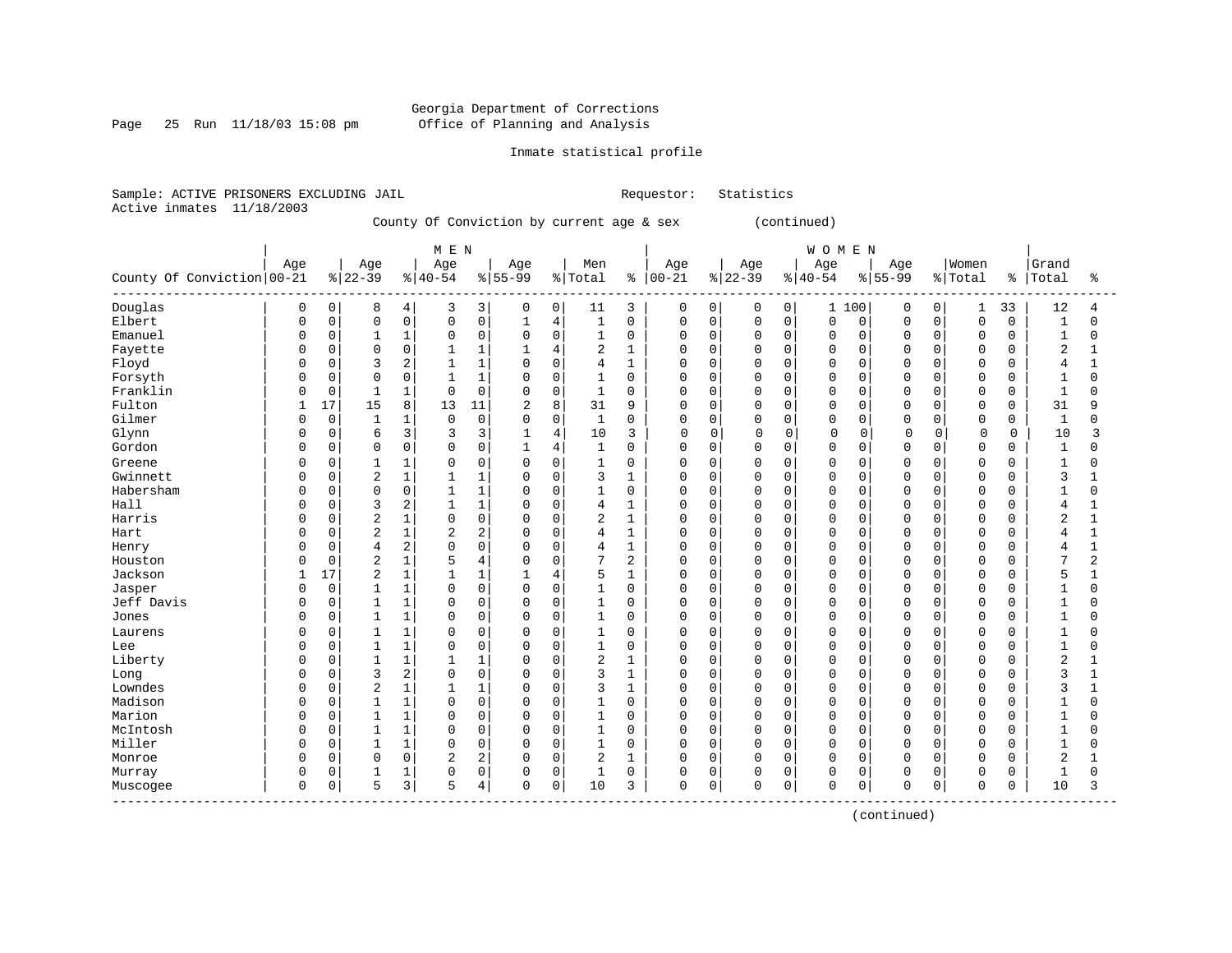Page 26 Run 11/18/03 15:08 pm

### Inmate statistical profile

Sample: ACTIVE PRISONERS EXCLUDING JAIL Requestor: Statistics Active inmates 11/18/2003

## County Of Conviction by current age & sex (continued)

|                            |              |             |             |                | M E N          |                |             |                |                |                |             |             |              |             | WOMEN       |             |             |             |              |               |                |              |
|----------------------------|--------------|-------------|-------------|----------------|----------------|----------------|-------------|----------------|----------------|----------------|-------------|-------------|--------------|-------------|-------------|-------------|-------------|-------------|--------------|---------------|----------------|--------------|
|                            | Age          |             | Age         |                | Age            |                | Age         |                | Men            |                | Age         |             | Age          |             | Age         |             | Age         |             | Women        |               | Grand          |              |
| County Of Conviction 00-21 |              |             | $8 22-39$   |                | $ 40-54$       |                | $8155 - 99$ |                | % Total        | နွ             | $ 00 - 21$  |             | $ 22-39$     |             | $8 40-54$   |             | $8155 - 99$ |             | % Total      | $\frac{8}{6}$ | Total          | ిక           |
| Newton                     | 0            | 0           | 1           | 1              | 0              | 0              | 0           | 0              | 1              | 0              | 0           | 0           | 0            | 0           | 0           | 0           | 0           | 0           | 0            | 0             | 1              | 0            |
| Oglethorpe                 | $\Omega$     | $\mathsf 0$ | $\mathbf 0$ | $\mathbf 0$    | $\mathbf{1}$   | 1              | 0           | $\mathsf{O}$   | $\mathbf{1}$   | $\mathbf 0$    | 0           | 0           | 0            | $\mathbf 0$ | $\mathbf 0$ | $\mathbf 0$ | $\mathbf 0$ | $\Omega$    | $\mathbf 0$  | 0             | $\mathbf{1}$   | 0            |
| Paulding                   | 0            | $\mathsf 0$ | $\Omega$    | $\mathsf 0$    | $\mathbf{1}$   | $1\,$          | 0           | $\mathsf 0$    | 1              | $\mathbf 0$    | 0           | 0           | $\Omega$     | $\mathbf 0$ | $\mathbf 0$ | $\mathbf 0$ | 0           | $\mathbf 0$ | $\mathbf 0$  | 0             | $\mathbf{1}$   | 0            |
| Pierce                     |              | $\mathbf 0$ | $\Omega$    | $\mathbf 0$    | $\mathbf{1}$   | $\mathbf{1}$   | $\Omega$    | $\mathbf 0$    | 1              | $\mathbf 0$    | $\mathbf 0$ | 0           | $\Omega$     | $\Omega$    | $\Omega$    | $\Omega$    | $\Omega$    | $\Omega$    | $\mathbf 0$  | 0             | $\mathbf{1}$   | $\Omega$     |
| Pike                       |              | $\mathbf 0$ |             | $\mathbf{1}$   |                | $\mathbf{1}$   |             | 4              | 3              | 1              | $\mathbf 0$ | 0           | $\Omega$     | $\Omega$    | $\Omega$    | $\Omega$    | $\Omega$    | $\Omega$    | $\mathbf 0$  | O             | 3              |              |
| Pulaski                    |              | $\Omega$    |             | $\mathbf{1}$   | 0              | $\Omega$       | $\Omega$    | $\mathbf 0$    | 1              | $\mathbf 0$    | $\Omega$    | $\Omega$    | $\Omega$     | $\Omega$    | $\Omega$    | $\Omega$    | $\Omega$    | $\Omega$    | $\mathbf 0$  | U             | $\mathbf{1}$   | $\Omega$     |
| Putnam                     | <sup>0</sup> | $\mathbf 0$ | 3           | $\overline{2}$ | $\mathbf{1}$   | $\mathbf{1}$   | 0           | $\mathbf 0$    | 4              | 1              | $\mathbf 0$ | $\Omega$    | $\Omega$     | $\Omega$    | $\Omega$    | $\Omega$    | $\Omega$    | $\Omega$    | $\mathbf 0$  | $\Omega$      | 4              | 1            |
| Rabun                      |              | $\mathbf 0$ |             | $\mathbf{1}$   | $\Omega$       | $\mathbf 0$    | 0           | $\mathbf 0$    | $\mathbf{1}$   | $\mathbf 0$    | $\Omega$    | $\mathbf 0$ | $\Omega$     | $\mathbf 0$ | $\Omega$    | $\mathbf 0$ | $\Omega$    | $\Omega$    | $\Omega$     | 0             | $\overline{1}$ | $\Omega$     |
| Randolph                   |              | $\mathbf 0$ | 1           | $\mathbf{1}$   | $\Omega$       | $\Omega$       | $\Omega$    | $\mathbf 0$    | $\mathbf 1$    | $\mathbf 0$    | $\mathbf 0$ | 0           | $\Omega$     | $\Omega$    | $\Omega$    | $\Omega$    | $\Omega$    | $\Omega$    | $\Omega$     | $\Omega$      | $\mathbf{1}$   | $\Omega$     |
| Richmond                   |              | 17          | 7           | $\overline{4}$ | 5              | $\overline{4}$ | 1           | $\overline{4}$ | 14             | 4              | $\mathbf 0$ | 0           | 1            | 50          | $\Omega$    | 0           | $\Omega$    | $\Omega$    | $\mathbf{1}$ | 33            | 15             | 4            |
| Rockdale                   | <sup>0</sup> | 0           | 3           | $\overline{c}$ |                | $\mathbf{1}$   | $\Omega$    | $\mathbf 0$    | 4              | $\mathbf{1}$   | $\mathbf 0$ | $\mathbf 0$ | $\Omega$     | $\mathbf 0$ | $\Omega$    | $\Omega$    | 0           | $\Omega$    | $\mathbf 0$  | $\Omega$      | 4              | 1            |
| Spalding                   |              | $\mathbf 0$ | 3           | $\overline{c}$ | 2              | $\overline{c}$ | 0           | $\mathbf 0$    | 5              | $\mathbf{1}$   | $\mathbf 0$ | 0           | $\Omega$     | $\Omega$    | $\Omega$    | $\Omega$    | 0           | $\Omega$    | $\mathbf 0$  | $\Omega$      | 5              | 1            |
| Sumter                     | <sup>0</sup> | $\mathbf 0$ | $\Omega$    | $\mathbf 0$    | $\mathbf{1}$   | $\mathbf{1}$   | $\Omega$    | $\mathbf 0$    | $\mathbf{1}$   | $\mathbf 0$    | $\mathbf 0$ | 0           | $\Omega$     | $\Omega$    | $\Omega$    | $\Omega$    | 0           | $\Omega$    | $\mathbf 0$  | $\Omega$      | $\mathbf{1}$   | 0            |
| Terrell                    |              | $\mathsf 0$ | $\Omega$    | $\mathsf 0$    | $\mathbf{1}$   | $\mathbf{1}$   | 0           | $\mathbf 0$    | 1              | $\mathbf 0$    | $\Omega$    | 0           | $\Omega$     | $\mathbf 0$ | $\Omega$    | $\Omega$    | $\Omega$    | $\Omega$    | $\mathbf 0$  | 0             | $\mathbf{1}$   | 0            |
| Thomas                     |              | $\mathbf 0$ | 1           | $\mathbf{1}$   | $\mathbf{1}$   | $\mathbf{1}$   | $\Omega$    | $\mathbf 0$    | 2              | $\mathbf{1}$   | $\Omega$    | $\Omega$    | $\Omega$     | $\Omega$    | $\Omega$    | $\Omega$    | $\Omega$    | $\Omega$    | $\mathbf 0$  | O             | $\sqrt{2}$     | 1            |
| Tift                       | <sup>0</sup> | $\mathbf 0$ | $\mathbf 0$ | $\mathbf 0$    |                | $\mathbf{1}$   |             | 4              | $\overline{2}$ | $\mathbf{1}$   | $\mathbf 0$ | 0           | $\Omega$     | $\Omega$    | $\Omega$    | 0           | $\Omega$    | $\Omega$    | $\mathbf 0$  | O             | $\overline{a}$ | 1            |
| Toombs                     |              | $\mathbf 0$ | 2           | $\mathbf{1}$   |                | $\mathbf{1}$   | 0           | $\mathbf 0$    | 3              | $\mathbf{1}$   | $\mathbf 0$ | $\Omega$    | $\Omega$     | $\Omega$    | $\Omega$    | $\Omega$    | $\Omega$    | $\cap$      | $\mathbf 0$  | 0             | 3              | 1            |
| Towns                      | <sup>0</sup> | $\Omega$    | 1           | $\mathbf{1}$   | $\mathbf 0$    | $\Omega$       | $\Omega$    | $\mathbf 0$    | $\mathbf 1$    | $\Omega$       | $\mathbf 0$ | $\Omega$    | $\Omega$     | $\Omega$    | $\Omega$    | $\Omega$    | $\Omega$    | $\Omega$    | $\mathbf 0$  | $\Omega$      | $\mathbf{1}$   | $\Omega$     |
| Troup                      |              | $\mathbf 0$ | $\Omega$    | $\mathbf 0$    | 1              | $\mathbf{1}$   | 0           | $\mathbf 0$    | 1              | 0              | 0           | 0           | $\Omega$     | $\mathbf 0$ | $\Omega$    | 0           | $\Omega$    | $\Omega$    | $\mathbf 0$  | 0             | $\mathbf{1}$   | O            |
| Union                      |              | $\mathbf 0$ | $\Omega$    | $\mathbf 0$    | $\mathbf{1}$   | $\mathbf{1}$   | 0           | $\mathbf 0$    | 1              | $\Omega$       | $\Omega$    | 0           | $\Omega$     | $\mathbf 0$ | $\Omega$    | $\mathbf 0$ | $\Omega$    | $\Omega$    | $\circ$      | 0             | $\mathbf{1}$   | O            |
| Upson                      | $\Omega$     | $\mathbf 0$ | 0           | $\mathbf 0$    | $\mathbf{1}$   | $\mathbf{1}$   | 0           | $\mathbf 0$    | 1              | $\mathbf 0$    | $\mathbf 0$ | 0           | $\Omega$     | $\mathbf 0$ | $\Omega$    | 0           | 0           | $\Omega$    | $\Omega$     | 0             | $\mathbf{1}$   | $\Omega$     |
| Walker                     |              | $\mathbf 0$ | 2           | $\mathbf{1}$   | $\Omega$       | $\mathbf 0$    | 0           | $\mathbf 0$    | 2              | $\mathbf{1}$   | $\mathbf 0$ | $\mathbf 0$ | $\mathbf{1}$ | 50          | $\Omega$    | $\Omega$    | $\Omega$    | $\Omega$    | $\mathbf{1}$ | 33            | 3              |              |
| Walton                     | <sup>0</sup> | $\mathbf 0$ | $\Omega$    | $\mathbf 0$    | $\overline{2}$ | $\overline{2}$ | $\Omega$    | $\mathbf 0$    | 2              | $\mathbf{1}$   | $\Omega$    | 0           | $\Omega$     | $\mathbf 0$ | $\Omega$    | $\Omega$    | $\Omega$    | $\Omega$    | $\mathbf 0$  | $\Omega$      | $\overline{2}$ | $\mathbf{1}$ |
| Ware                       | <sup>0</sup> | $\mathbf 0$ | 3           | $\overline{2}$ | 3              | 3              | $\Omega$    | $\mathbf 0$    | 6              | $\overline{2}$ | 0           | 0           | 0            | 0           | $\mathbf 0$ | $\Omega$    | 0           | $\Omega$    | $\mathbf 0$  | 0             | 6              | 2            |
| Washington                 |              | 17          |             | $\mathbf{1}$   | 0              | $\mathbf 0$    | 0           | $\mathbf 0$    | 2              | $\mathbf{1}$   | $\Omega$    | 0           | $\Omega$     | $\mathbf 0$ | $\Omega$    | 0           | 0           | $\Omega$    | $\mathbf 0$  | 0             | 2              | $\mathbf{1}$ |
| Wayne                      |              | 0           | 1           | $1\,$          | $\Omega$       | $\mathbf 0$    | 0           | $\mathbf 0$    | $\mathbf{1}$   | $\Omega$       | $\mathbf 0$ | 0           | $\Omega$     | $\Omega$    | $\mathbf 0$ | $\mathbf 0$ | $\mathbf 0$ | $\Omega$    | $\mathbf 0$  | 0             | $\mathbf{1}$   | 0            |
| Whitfield                  | $\Omega$     | 0           | $\mathbf 0$ | $\mathbf 0$    | 2              | 2              | 2           | 8              | 4              | 1              | 0           | 0           | $\mathbf 0$  | 0           | $\mathbf 0$ | 0           | $\mathbf 0$ | 0           | $\mathbf 0$  | 0             | 4              | 1            |
| Wilkes                     | $\mathbf 0$  | 0           |             | 1              | $\Omega$       | 0              | 0           | $\mathbf 0$    | 1              | 0              | $\mathbf 0$ | 0           | $\mathsf 0$  | 0           | $\mathbf 0$ | 0           | $\mathbf 0$ | 0           | $\mathbf 0$  | 0             | $\mathbf{1}$   | $\Omega$     |
| Total reported             |              | 6 100       | 186 100     |                | 119 100        |                | 26 100      |                | 337 100        |                | $\mathbf 0$ | $\Omega$    |              | 2 100       | 1 100       |             | $\mathbf 0$ | 0           |              | 3 100         | 340 100        |              |
| Percent reported           |              | 100.0       |             | 100.0          | 100.0          |                | 100.0       |                | 100.0          |                |             | $\cdot$ 0   |              | 100.0       | 100.0       |             |             | $\cdot$ 0   |              | 100.0         |                | 100.0        |
| Not reported               | 0            |             | 0           |                | 0              |                | 0           |                | $\mathbf 0$    |                | $\mathbf 0$ |             | 0            |             | $\mathbf 0$ |             | 0           |             | $\mathbf 0$  |               | 0              |              |
| Total                      | 6            |             | 186         |                | 119            |                | 26          |                | 337            |                | $\mathbf 0$ |             | 2            |             | 1           |             | 0           |             | 3            |               | 340            |              |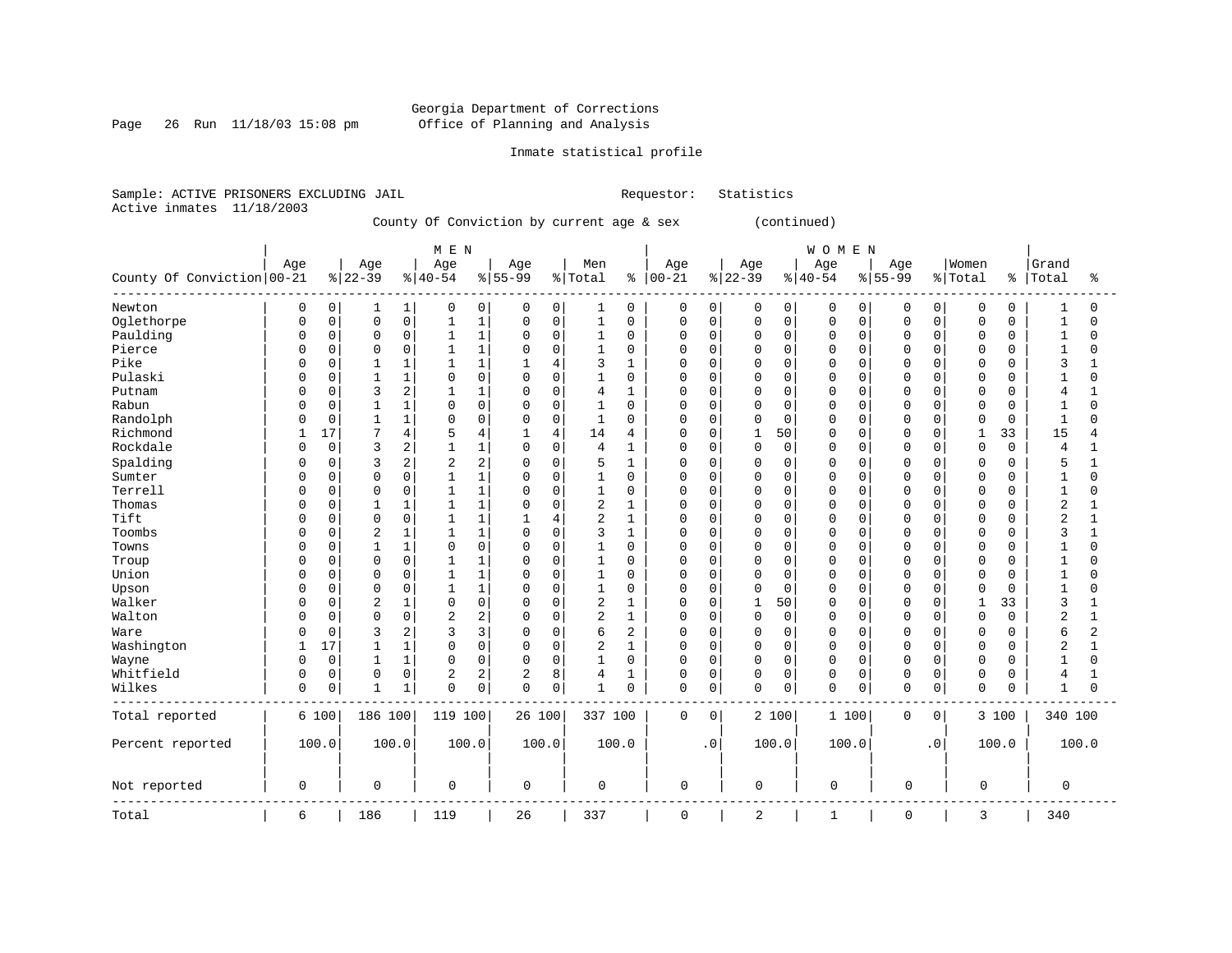Page  $27$  Run  $11/18/03$  15:08 pm

### Inmate statistical profile

Sample: ACTIVE PRISONERS EXCLUDING JAIL Requestor: Statistics Active inmates 11/18/2003

Circ Of Conviction by current age & sex

| Age<br>Age<br>Women<br>Age<br>Age<br>Men<br>Age<br>Age<br>Age<br>Grand<br>Age<br>Circ Of Conviction<br>$00 - 21$<br>$8 22-39$<br>$ 40-54$<br>$8 55-99$<br>$00 - 21$<br>$ 22-39$<br>$8 55-99$<br>% Total<br>$ 40-54$<br>% Total<br>Total<br>ႜ<br>နွ<br>Alapaha<br>0<br>$\overline{a}$<br>0<br>0<br>0<br>3<br>0<br>4<br>4<br>0<br>0<br>0<br>0<br>0<br>0<br>0<br>0<br>1<br>0<br>1<br>$\overline{c}$<br>$\mathbf 1$<br>$\mathsf 0$<br>$\mathsf 0$<br>$\mathbf{1}$<br>2<br>$\mathbf 0$<br>3<br>$1\,$<br>$\mathbf 0$<br>$\mathsf 0$<br>$\mathbf 0$<br>$\mathsf 0$<br>Alcovy<br>$\Omega$<br>0<br>0<br>$\Omega$<br>0<br>$\mathbf 0$<br>U<br>17<br>15<br>8<br>8<br>9<br>Atlanta<br>13<br>11<br>$\overline{c}$<br>31<br>0<br>$\mathbf 0$<br>0<br>$\mathbf 0$<br>$\mathbf 0$<br>$\Omega$<br>$\mathbf 0$<br>$\mathbf{1}$<br>0<br>$\Omega$<br>0<br>Atlantic<br>$\mathbf 0$<br>5<br>3<br>$\mathbf{1}$<br>$\mathbf 0$<br>$\overline{2}$<br>$\Omega$<br>6<br>$\mathbf 0$<br>0<br>$\mathbf 0$<br>$\mathbf 0$<br>$\Omega$<br>$\Omega$<br>$\Omega$<br>0<br>$\Omega$<br>$\Omega$<br>U<br>6<br>17<br>11<br>8<br>Augusta<br>4<br>22<br>7<br>$\Omega$<br>1<br>50<br>$\Omega$<br>1<br>33<br>9<br>1<br><sup>0</sup><br>$\Omega$<br>U<br>0<br>1<br>$\mathbf 0$<br>1<br>$1\,$<br>$\mathbf 0$<br>Blue Ridge<br>$\mathbf{1}$<br>$\mathbf 0$<br>2<br>$\mathbf 0$<br>0<br>$\mathbf 0$<br>$\Omega$<br>$\mathbf 0$<br>$\Omega$<br>$\mathbf{1}$<br>0<br>$\Omega$<br>$\Omega$<br>0<br>3<br>Brunswick<br>5<br>8<br>15<br>$\mathbf 0$<br>9<br>2<br>$\mathbf 0$<br>0<br>$\mathbf 0$<br>$\Omega$<br>$\mathbf 0$<br>4<br>0<br>0<br>0<br>0<br>0<br>4<br>Chattahoochee<br>8<br>$\overline{4}$<br>$\mathbf 0$<br>13<br>$\mathbf 0$<br>4<br>$\Omega$<br>$\mathbf 0$<br>$\mathbf 0$<br>$\Omega$<br>$\Omega$<br>$\Omega$<br>$\Omega$<br>U<br>4<br>0<br>0<br>0<br>O<br>$\overline{c}$<br>Cherokee<br>$\overline{4}$<br>0<br>0<br>0<br>0<br>2<br>3<br>0<br>0<br>0<br>0<br>$\Omega$<br>O<br>$\Omega$<br>0<br>1<br>$\Omega$<br>$\overline{c}$<br>Clayton<br>$\mathbf 0$<br>8<br>4<br>$\overline{2}$<br>4<br>11<br>$\mathbf 0$<br>$\Omega$<br>3<br>$\Omega$<br>$\mathbf 0$<br>0<br>$\Omega$<br>$\Omega$<br>$\Omega$<br>$\Omega$<br>$\mathbf 0$<br>Ω<br>3<br>17<br>2<br>4<br>Cobb<br>10<br>$\Omega$<br>4<br>$\mathbf{1}$<br>3<br>$\Omega$<br>$\Omega$<br>0<br>$\Omega$<br>$\Omega$<br>$\Omega$<br>$\Omega$<br>$\Omega$<br>$\Omega$<br>4<br>2<br>$\mathbf 0$<br>$\mathbf 1$<br>8<br>2<br>$\overline{2}$<br>$\mathbf 0$<br>$\mathbf 0$<br>$\Omega$<br>Conasauga<br>$\mathbf{1}$<br>5<br>$\mathbf{1}$<br>0<br>0<br>$\Omega$<br>0<br>$\Omega$<br>O<br>O<br>$1\,$<br>Cordele<br>$\mathsf 0$<br>$\mathbf{1}$<br>$\mathbf 1$<br>0<br>2<br>$\Omega$<br>$\Omega$<br>$\mathbf{1}$<br>$\mathbf 0$<br>0<br>$\mathbf 0$<br>0<br>$\Omega$<br>0<br>0<br>$\Omega$<br>$\Omega$<br>2<br>$1\,$<br>Coweta<br>$\mathbf 0$<br>4<br>$\Omega$<br>5<br>$\mathbf{1}$<br>$\mathbf 0$<br>$\Omega$<br>$\Omega$<br>$\Omega$<br>$\Omega$<br>0<br>0<br>0<br>$\Omega$<br>O<br>$\Omega$ |                                |
|---------------------------------------------------------------------------------------------------------------------------------------------------------------------------------------------------------------------------------------------------------------------------------------------------------------------------------------------------------------------------------------------------------------------------------------------------------------------------------------------------------------------------------------------------------------------------------------------------------------------------------------------------------------------------------------------------------------------------------------------------------------------------------------------------------------------------------------------------------------------------------------------------------------------------------------------------------------------------------------------------------------------------------------------------------------------------------------------------------------------------------------------------------------------------------------------------------------------------------------------------------------------------------------------------------------------------------------------------------------------------------------------------------------------------------------------------------------------------------------------------------------------------------------------------------------------------------------------------------------------------------------------------------------------------------------------------------------------------------------------------------------------------------------------------------------------------------------------------------------------------------------------------------------------------------------------------------------------------------------------------------------------------------------------------------------------------------------------------------------------------------------------------------------------------------------------------------------------------------------------------------------------------------------------------------------------------------------------------------------------------------------------------------------------------------------------------------------------------------------------------------------------------------------------------------------------------------------------------------------------------------------------------------------------------------------------------------------------------------------------------------------------------------------------------------------------------------------------------------------------------------------------------------------------------------------------------------------------------------------------------|--------------------------------|
|                                                                                                                                                                                                                                                                                                                                                                                                                                                                                                                                                                                                                                                                                                                                                                                                                                                                                                                                                                                                                                                                                                                                                                                                                                                                                                                                                                                                                                                                                                                                                                                                                                                                                                                                                                                                                                                                                                                                                                                                                                                                                                                                                                                                                                                                                                                                                                                                                                                                                                                                                                                                                                                                                                                                                                                                                                                                                                                                                                                                   |                                |
|                                                                                                                                                                                                                                                                                                                                                                                                                                                                                                                                                                                                                                                                                                                                                                                                                                                                                                                                                                                                                                                                                                                                                                                                                                                                                                                                                                                                                                                                                                                                                                                                                                                                                                                                                                                                                                                                                                                                                                                                                                                                                                                                                                                                                                                                                                                                                                                                                                                                                                                                                                                                                                                                                                                                                                                                                                                                                                                                                                                                   | ႜ                              |
|                                                                                                                                                                                                                                                                                                                                                                                                                                                                                                                                                                                                                                                                                                                                                                                                                                                                                                                                                                                                                                                                                                                                                                                                                                                                                                                                                                                                                                                                                                                                                                                                                                                                                                                                                                                                                                                                                                                                                                                                                                                                                                                                                                                                                                                                                                                                                                                                                                                                                                                                                                                                                                                                                                                                                                                                                                                                                                                                                                                                   | 4<br>1                         |
|                                                                                                                                                                                                                                                                                                                                                                                                                                                                                                                                                                                                                                                                                                                                                                                                                                                                                                                                                                                                                                                                                                                                                                                                                                                                                                                                                                                                                                                                                                                                                                                                                                                                                                                                                                                                                                                                                                                                                                                                                                                                                                                                                                                                                                                                                                                                                                                                                                                                                                                                                                                                                                                                                                                                                                                                                                                                                                                                                                                                   | 3<br>$\mathbf{1}$              |
|                                                                                                                                                                                                                                                                                                                                                                                                                                                                                                                                                                                                                                                                                                                                                                                                                                                                                                                                                                                                                                                                                                                                                                                                                                                                                                                                                                                                                                                                                                                                                                                                                                                                                                                                                                                                                                                                                                                                                                                                                                                                                                                                                                                                                                                                                                                                                                                                                                                                                                                                                                                                                                                                                                                                                                                                                                                                                                                                                                                                   | 31<br>9                        |
|                                                                                                                                                                                                                                                                                                                                                                                                                                                                                                                                                                                                                                                                                                                                                                                                                                                                                                                                                                                                                                                                                                                                                                                                                                                                                                                                                                                                                                                                                                                                                                                                                                                                                                                                                                                                                                                                                                                                                                                                                                                                                                                                                                                                                                                                                                                                                                                                                                                                                                                                                                                                                                                                                                                                                                                                                                                                                                                                                                                                   | 6                              |
|                                                                                                                                                                                                                                                                                                                                                                                                                                                                                                                                                                                                                                                                                                                                                                                                                                                                                                                                                                                                                                                                                                                                                                                                                                                                                                                                                                                                                                                                                                                                                                                                                                                                                                                                                                                                                                                                                                                                                                                                                                                                                                                                                                                                                                                                                                                                                                                                                                                                                                                                                                                                                                                                                                                                                                                                                                                                                                                                                                                                   | 23                             |
|                                                                                                                                                                                                                                                                                                                                                                                                                                                                                                                                                                                                                                                                                                                                                                                                                                                                                                                                                                                                                                                                                                                                                                                                                                                                                                                                                                                                                                                                                                                                                                                                                                                                                                                                                                                                                                                                                                                                                                                                                                                                                                                                                                                                                                                                                                                                                                                                                                                                                                                                                                                                                                                                                                                                                                                                                                                                                                                                                                                                   | $\overline{2}$                 |
|                                                                                                                                                                                                                                                                                                                                                                                                                                                                                                                                                                                                                                                                                                                                                                                                                                                                                                                                                                                                                                                                                                                                                                                                                                                                                                                                                                                                                                                                                                                                                                                                                                                                                                                                                                                                                                                                                                                                                                                                                                                                                                                                                                                                                                                                                                                                                                                                                                                                                                                                                                                                                                                                                                                                                                                                                                                                                                                                                                                                   | 15<br>4                        |
|                                                                                                                                                                                                                                                                                                                                                                                                                                                                                                                                                                                                                                                                                                                                                                                                                                                                                                                                                                                                                                                                                                                                                                                                                                                                                                                                                                                                                                                                                                                                                                                                                                                                                                                                                                                                                                                                                                                                                                                                                                                                                                                                                                                                                                                                                                                                                                                                                                                                                                                                                                                                                                                                                                                                                                                                                                                                                                                                                                                                   | 13                             |
|                                                                                                                                                                                                                                                                                                                                                                                                                                                                                                                                                                                                                                                                                                                                                                                                                                                                                                                                                                                                                                                                                                                                                                                                                                                                                                                                                                                                                                                                                                                                                                                                                                                                                                                                                                                                                                                                                                                                                                                                                                                                                                                                                                                                                                                                                                                                                                                                                                                                                                                                                                                                                                                                                                                                                                                                                                                                                                                                                                                                   | 3                              |
|                                                                                                                                                                                                                                                                                                                                                                                                                                                                                                                                                                                                                                                                                                                                                                                                                                                                                                                                                                                                                                                                                                                                                                                                                                                                                                                                                                                                                                                                                                                                                                                                                                                                                                                                                                                                                                                                                                                                                                                                                                                                                                                                                                                                                                                                                                                                                                                                                                                                                                                                                                                                                                                                                                                                                                                                                                                                                                                                                                                                   | 11<br>ς                        |
|                                                                                                                                                                                                                                                                                                                                                                                                                                                                                                                                                                                                                                                                                                                                                                                                                                                                                                                                                                                                                                                                                                                                                                                                                                                                                                                                                                                                                                                                                                                                                                                                                                                                                                                                                                                                                                                                                                                                                                                                                                                                                                                                                                                                                                                                                                                                                                                                                                                                                                                                                                                                                                                                                                                                                                                                                                                                                                                                                                                                   | 10<br>3                        |
|                                                                                                                                                                                                                                                                                                                                                                                                                                                                                                                                                                                                                                                                                                                                                                                                                                                                                                                                                                                                                                                                                                                                                                                                                                                                                                                                                                                                                                                                                                                                                                                                                                                                                                                                                                                                                                                                                                                                                                                                                                                                                                                                                                                                                                                                                                                                                                                                                                                                                                                                                                                                                                                                                                                                                                                                                                                                                                                                                                                                   | 5                              |
|                                                                                                                                                                                                                                                                                                                                                                                                                                                                                                                                                                                                                                                                                                                                                                                                                                                                                                                                                                                                                                                                                                                                                                                                                                                                                                                                                                                                                                                                                                                                                                                                                                                                                                                                                                                                                                                                                                                                                                                                                                                                                                                                                                                                                                                                                                                                                                                                                                                                                                                                                                                                                                                                                                                                                                                                                                                                                                                                                                                                   | $\overline{2}$                 |
|                                                                                                                                                                                                                                                                                                                                                                                                                                                                                                                                                                                                                                                                                                                                                                                                                                                                                                                                                                                                                                                                                                                                                                                                                                                                                                                                                                                                                                                                                                                                                                                                                                                                                                                                                                                                                                                                                                                                                                                                                                                                                                                                                                                                                                                                                                                                                                                                                                                                                                                                                                                                                                                                                                                                                                                                                                                                                                                                                                                                   | 5                              |
| Dougherty<br>3<br>$\overline{2}$<br>17<br>5<br>2<br>$\overline{4}$<br>9<br>3<br>$\mathbf 0$<br>0<br>$\Omega$<br>0<br>0<br>$\Omega$<br>0<br>0<br>0<br>0                                                                                                                                                                                                                                                                                                                                                                                                                                                                                                                                                                                                                                                                                                                                                                                                                                                                                                                                                                                                                                                                                                                                                                                                                                                                                                                                                                                                                                                                                                                                                                                                                                                                                                                                                                                                                                                                                                                                                                                                                                                                                                                                                                                                                                                                                                                                                                                                                                                                                                                                                                                                                                                                                                                                                                                                                                            | 9<br>3                         |
| Dublin<br>$\mathbf 0$<br>$\mathbf 0$<br>$\mathbf 0$<br>$\mathbf{1}$<br>1<br>$\Omega$<br>$\mathbf 0$<br>$\Omega$<br>$\Omega$<br>0<br>0<br>0<br>0<br>$\Omega$<br>$\Omega$<br>$\Omega$<br>O<br>$\Omega$<br>1<br>Ω                                                                                                                                                                                                                                                                                                                                                                                                                                                                                                                                                                                                                                                                                                                                                                                                                                                                                                                                                                                                                                                                                                                                                                                                                                                                                                                                                                                                                                                                                                                                                                                                                                                                                                                                                                                                                                                                                                                                                                                                                                                                                                                                                                                                                                                                                                                                                                                                                                                                                                                                                                                                                                                                                                                                                                                    | -1                             |
| 5<br>3<br>$\Omega$<br>9<br>4<br>13<br>$\Omega$<br>Eastern<br>$\Omega$<br>0<br>$\Omega$<br>$\Omega$<br>$\Omega$<br>$\Omega$<br>$\Omega$<br>3<br>$\mathbf{1}$<br>4<br>0<br><sup>0</sup>                                                                                                                                                                                                                                                                                                                                                                                                                                                                                                                                                                                                                                                                                                                                                                                                                                                                                                                                                                                                                                                                                                                                                                                                                                                                                                                                                                                                                                                                                                                                                                                                                                                                                                                                                                                                                                                                                                                                                                                                                                                                                                                                                                                                                                                                                                                                                                                                                                                                                                                                                                                                                                                                                                                                                                                                             | 13                             |
| 2<br>$\mathbf 0$<br>$\mathbf 0$<br>Flint<br>0<br>$\Omega$<br>$\Omega$<br>4<br>$\overline{4}$<br>$\mathbf{1}$<br>$\mathbf 0$<br>0<br>$\Omega$<br>$\Omega$<br>$\Omega$<br>$\Omega$<br>$\mathbf 0$<br>$\Omega$<br>$\Omega$<br>0                                                                                                                                                                                                                                                                                                                                                                                                                                                                                                                                                                                                                                                                                                                                                                                                                                                                                                                                                                                                                                                                                                                                                                                                                                                                                                                                                                                                                                                                                                                                                                                                                                                                                                                                                                                                                                                                                                                                                                                                                                                                                                                                                                                                                                                                                                                                                                                                                                                                                                                                                                                                                                                                                                                                                                      | $\overline{4}$                 |
| Griffin<br>2<br>0<br>$\overline{4}$<br>$\overline{2}$<br>8<br>11<br>3<br>$\Omega$<br>$\mathbf 0$<br>0<br>$\mathbf 0$<br>$\Omega$<br>0<br>$\Omega$<br>$\Omega$<br>$\Omega$<br>$\mathbf 0$<br>4                                                                                                                                                                                                                                                                                                                                                                                                                                                                                                                                                                                                                                                                                                                                                                                                                                                                                                                                                                                                                                                                                                                                                                                                                                                                                                                                                                                                                                                                                                                                                                                                                                                                                                                                                                                                                                                                                                                                                                                                                                                                                                                                                                                                                                                                                                                                                                                                                                                                                                                                                                                                                                                                                                                                                                                                     | 11<br>3                        |
| Gwinnett<br>0<br>$\overline{2}$<br>$\mathbf 1$<br>$1\,$<br>$\mathbf 0$<br>$\Omega$<br>3<br>$\mathbf{1}$<br>$\Omega$<br>$\mathbf 0$<br>$\Omega$<br>$\Omega$<br>$\Omega$<br>$\Omega$<br>$\Omega$<br>U<br>$\Omega$<br>O<br>$\Omega$                                                                                                                                                                                                                                                                                                                                                                                                                                                                                                                                                                                                                                                                                                                                                                                                                                                                                                                                                                                                                                                                                                                                                                                                                                                                                                                                                                                                                                                                                                                                                                                                                                                                                                                                                                                                                                                                                                                                                                                                                                                                                                                                                                                                                                                                                                                                                                                                                                                                                                                                                                                                                                                                                                                                                                  | 3                              |
| Houston<br>$\overline{2}$<br>1<br>$\overline{4}$<br>0<br>$\Omega$<br>0<br>5<br>2<br>$\mathbf 0$<br>0<br>$\mathbf 0$<br>$\Omega$<br>Ω<br>$\Omega$<br>0<br>$\Omega$<br>$\Omega$<br>O<br>$\Omega$                                                                                                                                                                                                                                                                                                                                                                                                                                                                                                                                                                                                                                                                                                                                                                                                                                                                                                                                                                                                                                                                                                                                                                                                                                                                                                                                                                                                                                                                                                                                                                                                                                                                                                                                                                                                                                                                                                                                                                                                                                                                                                                                                                                                                                                                                                                                                                                                                                                                                                                                                                                                                                                                                                                                                                                                    | 7<br>$\overline{2}$            |
| 2<br>$\mathbf{1}$<br>Lookout Mountain<br>0<br>$\overline{4}$<br>6<br>2<br>$\mathbf 0$<br>$\mathbf{1}$<br>50<br>$\mathbf 0$<br>1<br>33<br>U<br>4<br>0<br>$\Omega$<br><sup>0</sup><br>O                                                                                                                                                                                                                                                                                                                                                                                                                                                                                                                                                                                                                                                                                                                                                                                                                                                                                                                                                                                                                                                                                                                                                                                                                                                                                                                                                                                                                                                                                                                                                                                                                                                                                                                                                                                                                                                                                                                                                                                                                                                                                                                                                                                                                                                                                                                                                                                                                                                                                                                                                                                                                                                                                                                                                                                                             | 7<br>2                         |
| 3<br>8<br>$\mathbf 0$<br>7<br>$\overline{4}$<br>$\overline{2}$<br>12<br>3<br>$\mathbf 0$<br>0<br>$\mathbf 0$<br>$\mathbf 0$<br>$\Omega$<br>$\Omega$<br>$\Omega$<br>Macon<br>4<br>0<br>$\Omega$<br><sup>0</sup><br>U                                                                                                                                                                                                                                                                                                                                                                                                                                                                                                                                                                                                                                                                                                                                                                                                                                                                                                                                                                                                                                                                                                                                                                                                                                                                                                                                                                                                                                                                                                                                                                                                                                                                                                                                                                                                                                                                                                                                                                                                                                                                                                                                                                                                                                                                                                                                                                                                                                                                                                                                                                                                                                                                                                                                                                               | 12<br>4                        |
| Middle<br>17<br>2<br>$\mathbf{1}$<br>$\Omega$<br>6<br>$\overline{2}$<br>$\Omega$<br>$\Omega$<br>$\Omega$<br>$\Omega$<br>$\Omega$<br>$\Omega$<br>$\Omega$<br>$\Omega$<br>4<br>$\Omega$<br>$\Omega$<br>$\Omega$<br>1                                                                                                                                                                                                                                                                                                                                                                                                                                                                                                                                                                                                                                                                                                                                                                                                                                                                                                                                                                                                                                                                                                                                                                                                                                                                                                                                                                                                                                                                                                                                                                                                                                                                                                                                                                                                                                                                                                                                                                                                                                                                                                                                                                                                                                                                                                                                                                                                                                                                                                                                                                                                                                                                                                                                                                                | 6<br>2                         |
| 1<br>$\mathbf 1$<br>Mountain<br>$\mathbf 0$<br>$\mathbf{1}$<br>0<br>$\overline{2}$<br>$\mathbf{1}$<br>$\Omega$<br>$\Omega$<br>$\Omega$<br>$\Omega$<br>$\mathbf 0$<br>0<br>$\mathbf 0$<br>0<br>0<br>$\Omega$<br>$\Omega$                                                                                                                                                                                                                                                                                                                                                                                                                                                                                                                                                                                                                                                                                                                                                                                                                                                                                                                                                                                                                                                                                                                                                                                                                                                                                                                                                                                                                                                                                                                                                                                                                                                                                                                                                                                                                                                                                                                                                                                                                                                                                                                                                                                                                                                                                                                                                                                                                                                                                                                                                                                                                                                                                                                                                                           | $\overline{2}$                 |
| 3<br>2<br>$1\,$<br>Northeastern<br>$\mathbf 0$<br>$\Omega$<br>$\Omega$<br>$\mathbf{1}$<br>$\Omega$<br>4<br>$\mathbf{1}$<br>$\mathbf 0$<br>$\Omega$<br>$\Omega$<br>$\Omega$<br>$\Omega$<br>0<br>0<br>$\Omega$<br>$\Omega$                                                                                                                                                                                                                                                                                                                                                                                                                                                                                                                                                                                                                                                                                                                                                                                                                                                                                                                                                                                                                                                                                                                                                                                                                                                                                                                                                                                                                                                                                                                                                                                                                                                                                                                                                                                                                                                                                                                                                                                                                                                                                                                                                                                                                                                                                                                                                                                                                                                                                                                                                                                                                                                                                                                                                                          | $\overline{4}$<br>$\mathbf{1}$ |
| 2<br>3<br>Northern<br>$\overline{4}$<br>$\overline{2}$<br>0<br>ζ<br>8<br>$\Omega$<br>$\Omega$<br>$\Omega$<br>U<br>4<br>0<br>0<br>0<br>0<br>$\Omega$<br>O<br>$\Omega$                                                                                                                                                                                                                                                                                                                                                                                                                                                                                                                                                                                                                                                                                                                                                                                                                                                                                                                                                                                                                                                                                                                                                                                                                                                                                                                                                                                                                                                                                                                                                                                                                                                                                                                                                                                                                                                                                                                                                                                                                                                                                                                                                                                                                                                                                                                                                                                                                                                                                                                                                                                                                                                                                                                                                                                                                              | 8<br>$\overline{2}$            |
| Ocmulgee<br>$\overline{4}$<br>3<br>$\mathbf 0$<br>0<br>7<br>11<br>3<br>$\mathbf 0$<br>0<br>$\Omega$<br>$\mathbf 0$<br>$\Omega$<br>$\Omega$<br>0<br>$\Omega$<br><sup>0</sup><br>O<br>$\Omega$<br>Λ<br>4                                                                                                                                                                                                                                                                                                                                                                                                                                                                                                                                                                                                                                                                                                                                                                                                                                                                                                                                                                                                                                                                                                                                                                                                                                                                                                                                                                                                                                                                                                                                                                                                                                                                                                                                                                                                                                                                                                                                                                                                                                                                                                                                                                                                                                                                                                                                                                                                                                                                                                                                                                                                                                                                                                                                                                                            | 11<br>3                        |
| 3<br>2<br>$\mathbf 0$<br>0<br>Oconee<br>0<br>$\Omega$<br>3<br>$\mathbf 0$<br>O<br>$\Omega$<br>$\Omega$<br>$\Omega$<br>$\Omega$<br>$\Omega$<br>$\mathbf{1}$<br>0<br>$\Omega$<br>$\Omega$<br>$\Omega$                                                                                                                                                                                                                                                                                                                                                                                                                                                                                                                                                                                                                                                                                                                                                                                                                                                                                                                                                                                                                                                                                                                                                                                                                                                                                                                                                                                                                                                                                                                                                                                                                                                                                                                                                                                                                                                                                                                                                                                                                                                                                                                                                                                                                                                                                                                                                                                                                                                                                                                                                                                                                                                                                                                                                                                               | 3                              |
| Ogeechee<br>$\mathsf 0$<br>1<br>0<br>$\mathsf 0$<br>1<br>$\mathbf 0$<br>$\mathbf 0$<br>$\Omega$<br>$\mathbf 0$<br>$\Omega$<br>0<br>0<br>0<br>0<br>$\Omega$<br>0<br>$\Omega$<br>0<br>1                                                                                                                                                                                                                                                                                                                                                                                                                                                                                                                                                                                                                                                                                                                                                                                                                                                                                                                                                                                                                                                                                                                                                                                                                                                                                                                                                                                                                                                                                                                                                                                                                                                                                                                                                                                                                                                                                                                                                                                                                                                                                                                                                                                                                                                                                                                                                                                                                                                                                                                                                                                                                                                                                                                                                                                                             | 1<br>O                         |
| $\overline{2}$<br>Pataula<br>$\mathbf 1$<br>$1\,$<br>$\mathbf 0$<br>$\mathbf 0$<br>3<br>$\mathbf{1}$<br>$\mathbf 0$<br>0<br>$\mathbf 0$<br>$\Omega$<br>0<br>$\Omega$<br>$\Omega$<br>0<br>0<br>$\Omega$<br>$\Omega$                                                                                                                                                                                                                                                                                                                                                                                                                                                                                                                                                                                                                                                                                                                                                                                                                                                                                                                                                                                                                                                                                                                                                                                                                                                                                                                                                                                                                                                                                                                                                                                                                                                                                                                                                                                                                                                                                                                                                                                                                                                                                                                                                                                                                                                                                                                                                                                                                                                                                                                                                                                                                                                                                                                                                                                | 3                              |
| Piedmont<br>17<br>$\overline{a}$<br>$\mathbf{1}$<br>12<br>9<br>3<br>$\mathbf 0$<br>$\mathbf 0$<br>4<br>3<br>0<br>0<br>0<br>0<br>$\Omega$<br>$\Omega$<br>0<br>-1<br>$\Omega$                                                                                                                                                                                                                                                                                                                                                                                                                                                                                                                                                                                                                                                                                                                                                                                                                                                                                                                                                                                                                                                                                                                                                                                                                                                                                                                                                                                                                                                                                                                                                                                                                                                                                                                                                                                                                                                                                                                                                                                                                                                                                                                                                                                                                                                                                                                                                                                                                                                                                                                                                                                                                                                                                                                                                                                                                       | 9<br>3                         |
| 2<br>$\mathbf 0$<br>3<br>1<br>$\mathbf 0$<br>$\mathbf 0$<br>$\mathbf 0$<br>4<br>0<br>0<br>0<br>0<br>$\Omega$<br>0<br>$\Omega$<br>Rome<br>0<br>$\mathbf{1}$<br>$\Omega$                                                                                                                                                                                                                                                                                                                                                                                                                                                                                                                                                                                                                                                                                                                                                                                                                                                                                                                                                                                                                                                                                                                                                                                                                                                                                                                                                                                                                                                                                                                                                                                                                                                                                                                                                                                                                                                                                                                                                                                                                                                                                                                                                                                                                                                                                                                                                                                                                                                                                                                                                                                                                                                                                                                                                                                                                            | 4                              |
| $1\,$<br>South Georgia<br>$\mathbf 0$<br>0<br>$\mathbf 0$<br>$\Omega$<br>$\mathbf{1}$<br>$\Omega$<br>$\mathbf{1}$<br>$\Omega$<br>$\Omega$<br>$\mathbf 0$<br>$\Omega$<br>$\Omega$<br>$\Omega$<br>0<br>$\Omega$<br>0<br>$\Omega$<br>U<br>$\Omega$                                                                                                                                                                                                                                                                                                                                                                                                                                                                                                                                                                                                                                                                                                                                                                                                                                                                                                                                                                                                                                                                                                                                                                                                                                                                                                                                                                                                                                                                                                                                                                                                                                                                                                                                                                                                                                                                                                                                                                                                                                                                                                                                                                                                                                                                                                                                                                                                                                                                                                                                                                                                                                                                                                                                                   | $\mathbf{1}$<br>$\Omega$       |
| $\overline{4}$<br>Southern<br>2<br>0<br>5<br>$\mathbf 0$<br>9<br>3<br>$\Omega$<br>$\mathbf 0$<br>$\mathbf 0$<br>0<br>$\Omega$<br>0<br>0<br>$\Omega$<br>0<br>$\Omega$<br>0<br>O<br>4                                                                                                                                                                                                                                                                                                                                                                                                                                                                                                                                                                                                                                                                                                                                                                                                                                                                                                                                                                                                                                                                                                                                                                                                                                                                                                                                                                                                                                                                                                                                                                                                                                                                                                                                                                                                                                                                                                                                                                                                                                                                                                                                                                                                                                                                                                                                                                                                                                                                                                                                                                                                                                                                                                                                                                                                               | 9<br>3                         |
| Southwestern<br>0<br>$\mathbf{1}$<br>$\mathbf 1$<br>0<br>2<br>0<br>0<br>$\mathbf 0$<br>0<br>$\mathbf 0$<br>0<br>$\mathbf{1}$<br>1<br>$\Omega$<br>0<br>0<br>0<br>$\Omega$<br>1<br>0<br>-----------------------                                                                                                                                                                                                                                                                                                                                                                                                                                                                                                                                                                                                                                                                                                                                                                                                                                                                                                                                                                                                                                                                                                                                                                                                                                                                                                                                                                                                                                                                                                                                                                                                                                                                                                                                                                                                                                                                                                                                                                                                                                                                                                                                                                                                                                                                                                                                                                                                                                                                                                                                                                                                                                                                                                                                                                                     | 2                              |

(continued)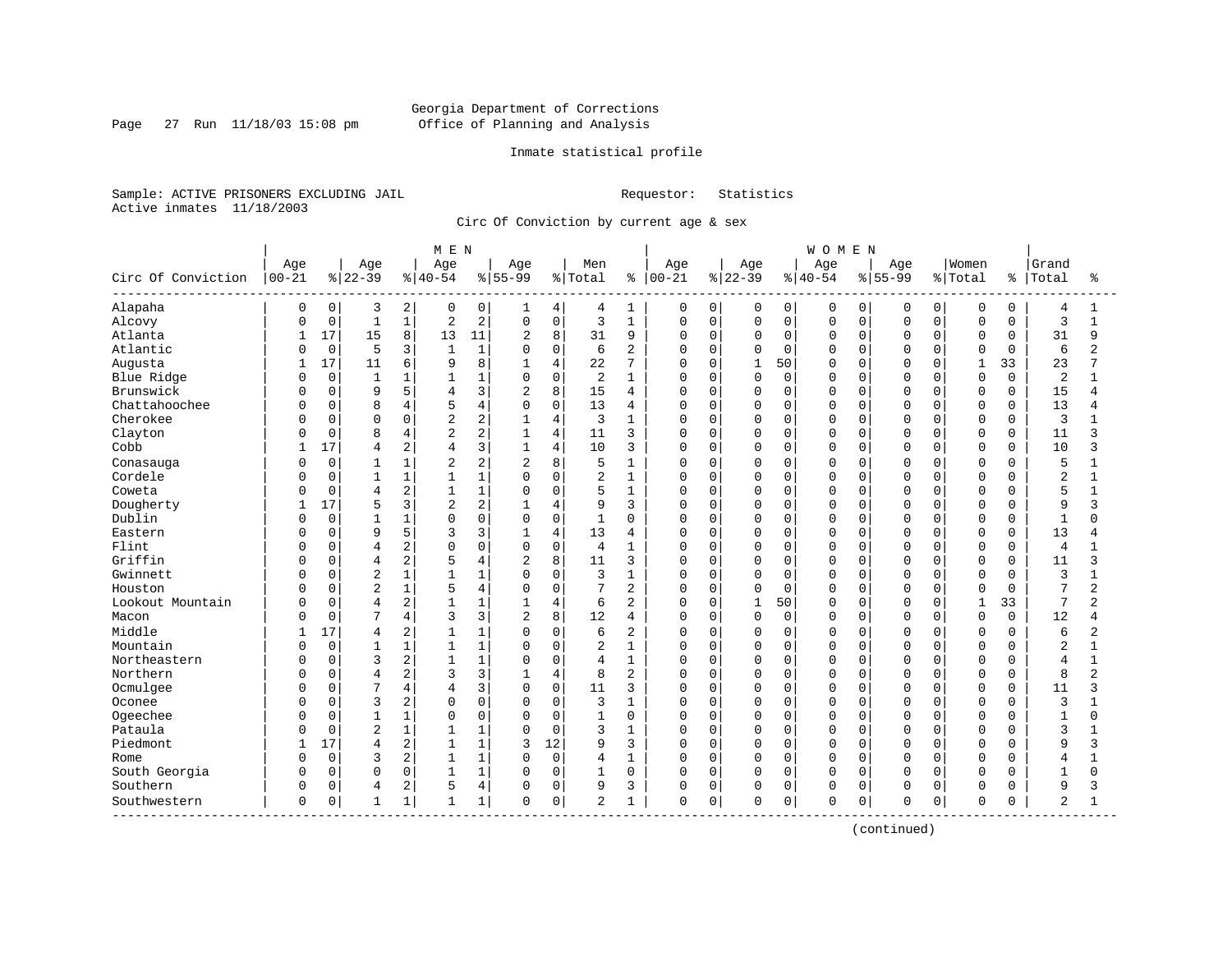Page 28 Run 11/18/03 15:08 pm

### Inmate statistical profile

Sample: ACTIVE PRISONERS EXCLUDING JAIL Requestor: Statistics Active inmates 11/18/2003

Circ Of Conviction by current age & sex (continued)

|                    |                   |       |                  |                | M E N           |          |                  |          |                |          |                   |           |                  |             | WOMEN           |          |                 |           |                  |          |                |       |
|--------------------|-------------------|-------|------------------|----------------|-----------------|----------|------------------|----------|----------------|----------|-------------------|-----------|------------------|-------------|-----------------|----------|-----------------|-----------|------------------|----------|----------------|-------|
| Circ Of Conviction | Age<br>$ 00 - 21$ |       | Age<br>$ 22-39 $ |                | Age<br>$ 40-54$ |          | Age<br>$8 55-99$ |          | Men<br>% Total | ి        | Age<br>$ 00 - 21$ |           | Age<br>$ 22-39 $ |             | Age<br>$ 40-54$ |          | Age<br>$ 55-99$ |           | Women<br>% Total | ႜ        | Grand<br>Total | °     |
| Stone Mountain     | 0                 | 0     | 16               | 9              | 8               |          | 2                | 8        | 26             | 8        | $\mathbf 0$       | 0         | 0                | $\mathbf 0$ | 0               | $\Omega$ | 0               | 0         | $\Omega$         | $\Omega$ | 26             |       |
| Tifton             | $\Omega$          | 0     | $\Omega$         | 0              |                 |          |                  | 4        | 2              |          | $\mathbf 0$       | 0         | 0                | $\mathbf 0$ | 0               | $\Omega$ | $\Omega$        | 0         | $\mathbf 0$      |          | 2              |       |
| Toombs             | $\Omega$          |       |                  |                | $\Omega$        | $\Omega$ | $\mathbf 0$      | 0        |                | $\Omega$ | $\Omega$          |           | <sup>0</sup>     | $\Omega$    | 0               |          | $\Omega$        |           | $\mathbf 0$      | 0        |                |       |
| Waycross           |                   |       |                  | $\overline{2}$ |                 | б        | 0                | 0        | 11             | 3        | <sup>0</sup>      |           | N                |             |                 |          |                 |           | $\Omega$         | O        | 11             |       |
| Western            | $\Omega$          |       |                  | 3              | 6               |          | 0                | 0        | 11             |          | 0                 |           | O                | 0           |                 |          | 0               |           | $\Omega$         | O        | 11             |       |
| Rockdale           | $\Omega$          |       |                  | $\overline{2}$ |                 |          | $\Omega$         | $\Omega$ | 4              |          | <sup>0</sup>      |           | U                | $\Omega$    |                 |          | $\cap$          |           | $\Omega$         |          | $\overline{4}$ |       |
| Douglas            | $\Omega$          |       | 8                |                |                 |          | 0                | 0        | 11             | 3        | 0                 |           |                  | 0           |                 | 100      |                 |           |                  | 33       | 12             |       |
| Appalachian        | $\Omega$          |       |                  |                |                 |          | $\Omega$         |          |                | $\Omega$ | <sup>0</sup>      |           | <sup>0</sup>     | $\Omega$    |                 | $\Omega$ | $\Omega$        |           | $\Omega$         | $\Omega$ |                |       |
| Enotah             | $\Omega$          |       |                  |                |                 |          | 0                |          | 2              |          | 0                 |           | <sup>0</sup>     | $\Omega$    |                 |          |                 |           | $\Omega$         |          | 2              |       |
| Bell-Forsyth       | $\Omega$          |       |                  | $\Omega$       |                 |          | $\Omega$         |          |                | $\Omega$ | 0                 |           | <sup>0</sup>     | $\Omega$    | $\Omega$        |          | $\Omega$        |           | $\Omega$         |          |                |       |
| Towaliga           | $\Omega$          |       |                  |                |                 | 3        |                  | 4        | 5              |          | $\Omega$          |           | 0                | $\Omega$    | $\Omega$        |          | $\Omega$        |           | $\Omega$         |          | 5              |       |
| Paulding           | 0                 | 0     | $\Omega$         | 0              |                 |          | $\Omega$         | 0        |                | 0        | $\mathbf 0$       | 0         | 0                | $\mathbf 0$ | 0               | 0        | $\Omega$        | 0         | $\Omega$         | $\Omega$ |                |       |
| Total reported     |                   | 6 100 | 186 100          |                | 119 100         |          | 26 100           |          | 337 100        |          | $\Omega$          | $\Omega$  |                  | 2 100       | 1 100           |          | $\Omega$        | $\Omega$  |                  | 3 100    | 340 100        |       |
| Percent reported   |                   | 100.0 |                  | 100.0          |                 | 100.0    |                  | 100.0    |                | 100.0    |                   | $\cdot$ 0 |                  | 100.0       | 100.0           |          |                 | $\cdot$ 0 |                  | 100.0    |                | 100.0 |
| Not reported       | $\mathbf 0$       |       | 0                |                | $\mathbf 0$     |          | $\Omega$         |          | 0              |          | 0                 |           | $\mathbf 0$      |             | $\Omega$        |          | $\mathbf 0$     |           | $\Omega$         |          | $\Omega$       |       |
| Total              | 6                 |       | 186              |                | 119             |          | 26               |          | 337            |          | $\mathbf 0$       |           | 2                |             |                 |          | 0               |           | 3                |          | 340            |       |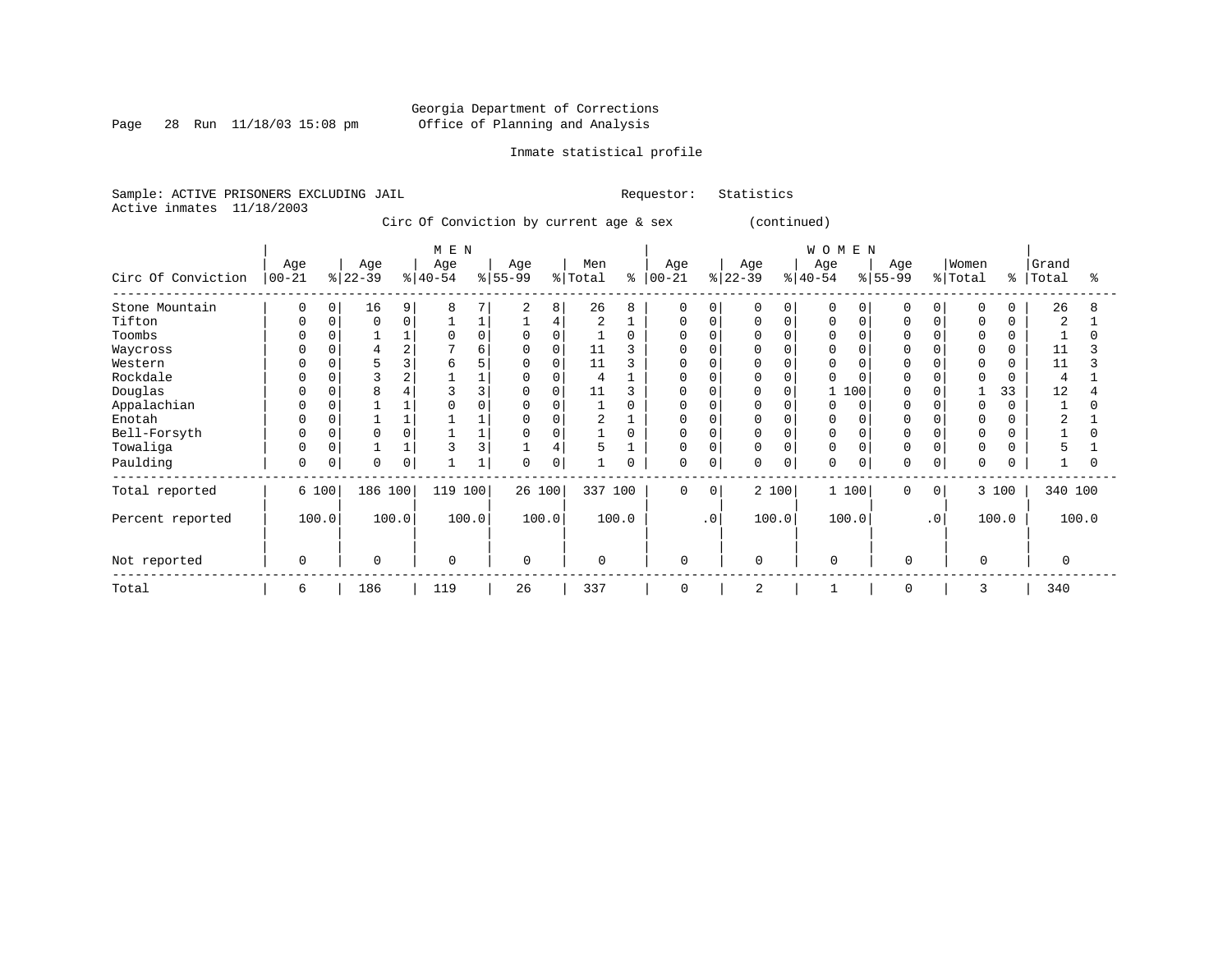Page 29 Run 11/18/03 15:08 pm

### Inmate statistical profile

Sample: ACTIVE PRISONERS EXCLUDING JAIL Requestor: Statistics Active inmates 11/18/2003

Home County by current age & sex

|              |           |             |                |              | M E N          |                |              |             |                |                |            |             |          |              | <b>WOMEN</b> |          |             |             |                |             |                |                |
|--------------|-----------|-------------|----------------|--------------|----------------|----------------|--------------|-------------|----------------|----------------|------------|-------------|----------|--------------|--------------|----------|-------------|-------------|----------------|-------------|----------------|----------------|
|              | Age       |             | Age            |              | Age            |                | Age          |             | Men            |                | Age        |             | Age      |              | Age          |          | Age         |             | Women          |             | Grand          |                |
| Home County  | $00 - 21$ |             | $ 22-39$       |              | $ 40-54$       |                | $8 55-99$    |             | % Total        | ႜ              | $ 00 - 21$ |             | $ 22-39$ |              | $8 40-54$    |          | $8155 - 99$ |             | % Total        | န္          | Total          | ႜ              |
| Appling      | 0         | 0           | $\mathbf{1}$   | $\mathbf{1}$ | 0              | 0              | 1            | 5           | 2              | 1              | 0          | 0           | 0        | 0            | 0            | 0        | 0           | 0           | 0              | 0           | 2              | 1              |
| Atkinson     | $\Omega$  | $\mathsf 0$ | $\mathbf 0$    | 0            | 0              | $\mathsf 0$    | $\mathbf{1}$ | 5           | $\mathbf{1}$   | $\mathbf 0$    | 0          | $\mathsf 0$ | 0        | $\mathsf{O}$ | $\mathsf 0$  | 0        | 0           | $\mathbf 0$ | $\mathsf 0$    | $\mathbf 0$ | $\mathbf{1}$   | $\mathbf 0$    |
| Baldwin      | 0         | $\mathbf 0$ | $\mathbf{1}$   | 1            | 2              | $\overline{c}$ | $\mathbf 0$  | $\mathbf 0$ | 3              | $\mathbf{1}$   | $\Omega$   | $\mathbf 0$ | 0        | $\mathbf 0$  | $\mathsf 0$  | 0        | $\Omega$    | 0           | $\overline{0}$ | $\mathbf 0$ | 3              | 1              |
| Barrow       | $\Omega$  | $\mathbf 0$ | $\sqrt{2}$     | $\mathbf 1$  | $\Omega$       | $\mathbf 0$    | $\mathbf{1}$ | 5           | 3              | $\mathbf{1}$   | $\Omega$   | $\mathbf 0$ | 0        | $\mathbf 0$  | $\mathbf 0$  | $\Omega$ | $\Omega$    | $\Omega$    | $\mathbf 0$    | $\Omega$    | 3              | 1              |
| Bartow       | Ω         | 0           | $\Omega$       | 0            | κ              | 3              | $\Omega$     | 0           | 3              | $\mathbf{1}$   | 0          | $\mathbf 0$ | 0        | $\mathbf 0$  | $\mathbf 0$  | $\Omega$ | $\Omega$    | O           | $\Omega$       | $\Omega$    | 3              |                |
| Ben Hill     | O         | 0           | $\mathbf{1}$   | 1            | $\Omega$       | $\mathbf 0$    | $\Omega$     | $\Omega$    | $\mathbf{1}$   | $\Omega$       | 0          | $\Omega$    | 0        | $\Omega$     | $\Omega$     | $\Omega$ | $\Omega$    | $\Omega$    | $\Omega$       | $\Omega$    | $\mathbf{1}$   | $\Omega$       |
| <b>Bibb</b>  | O         | $\Omega$    | 3              | 2            | 2              | $\overline{c}$ | $\mathbf{1}$ | 5           | 6              | $\overline{2}$ | $\Omega$   | $\Omega$    | 0        | $\Omega$     | $\mathbf 0$  | $\Omega$ | $\Omega$    | $\Omega$    | $\mathbf 0$    | $\Omega$    | 6              | $\overline{2}$ |
| Bleckley     | Ω         | $\mathbf 0$ | $\sqrt{2}$     | $\mathbf 1$  |                | $1\,$          | $\mathbf 0$  | $\mathbf 0$ | 3              | $\mathbf{1}$   | $\Omega$   | $\mathbf 0$ | $\Omega$ | $\mathbf 0$  | $\mathbf 0$  | 0        | $\Omega$    | $\mathbf 0$ | $\Omega$       | $\Omega$    | 3              |                |
| Brooks       | O         | $\mathbf 0$ | $\mathbf{1}$   | $\mathbf 1$  | $\Omega$       | $\mathbf 0$    | $\Omega$     | $\mathbf 0$ | $\mathbf{1}$   | $\Omega$       | $\Omega$   | $\mathbf 0$ | 0        | $\Omega$     | $\mathbf 0$  | $\Omega$ | $\Omega$    | 0           | $\Omega$       | $\Omega$    | $\mathbf{1}$   | $\Omega$       |
| Bulloch      | O         | 0           | $\mathbf{1}$   | 1            | $\Omega$       | $\mathbf 0$    | $\mathbf 0$  | $\mathbf 0$ | $\mathbf{1}$   | $\mathbf 0$    | $\Omega$   | $\mathbf 0$ | 0        | $\mathbf 0$  | $\mathbf 0$  | $\Omega$ | $\Omega$    | $\Omega$    | $\mathbf 0$    | $\Omega$    | $\mathbf{1}$   | O              |
| Burke        | $\Omega$  | 0           | $\overline{2}$ | 1            |                | $1\,$          | $\Omega$     | $\mathbf 0$ | 3              | $\mathbf{1}$   | $\Omega$   | $\mathbf 0$ | 0        | $\Omega$     | $\mathbf 0$  | 0        | $\Omega$    | $\Omega$    | $\Omega$       | $\Omega$    | 3              |                |
| <b>Butts</b> | U         | 0           | $\mathbf 0$    | 0            | 0              | $\mathbf 0$    | $\mathbf{1}$ | 5           | 1              | $\Omega$       | 0          | $\mathbf 0$ | 0        | $\Omega$     | $\mathbf 0$  | $\Omega$ | $\Omega$    | O           | $\Omega$       | $\cap$      | $\mathbf{1}$   | U              |
| Camden       | O         | $\mathbf 0$ | $\mathbf 0$    | 0            | 1              | $\mathbf{1}$   | $\Omega$     | $\mathbf 0$ | $\mathbf{1}$   | 0              | $\Omega$   | $\mathbf 0$ | 0        | $\Omega$     | $\mathbf 0$  | $\Omega$ | $\Omega$    | $\Omega$    | $\mathbf 0$    | $\Omega$    | $\mathbf{1}$   | $\Omega$       |
| Carroll      | 0         | $\mathsf 0$ | $\sqrt{2}$     | 1            | $\Omega$       | 0              | $\Omega$     | $\mathsf 0$ | $\mathbf 2$    | $\mathbf{1}$   | $\Omega$   | $\mathbf 0$ | 0        | $\mathbf 0$  | $\mathbf 0$  | 0        | $\Omega$    | 0           | $\mathbf 0$    | $\Omega$    | $\overline{a}$ |                |
| Catoosa      | O         | $\mathbf 0$ | $\Omega$       | 0            | $\mathbf{1}$   | $1\,$          | $\Omega$     | $\mathbf 0$ | $\mathbf{1}$   | $\Omega$       | $\Omega$   | $\mathbf 0$ | 0        | $\mathbf 0$  | $\mathbf 0$  | 0        | $\Omega$    | O           | $\Omega$       | $\Omega$    | $\mathbf{1}$   | U              |
| Chatham      | O         | 0           | 10             | 6            | 5              | 5              |              | 5           | 16             | 5              | 0          | $\mathbf 0$ | 0        | $\mathbf 0$  | $\mathbf 0$  | 0        | $\Omega$    | 0           | $\mathbf 0$    | $\Omega$    | 16             |                |
| Chattooga    | $\Omega$  | 0           | $\mathbf{1}$   | $1\,$        | $\Omega$       | $\mathsf 0$    | $\Omega$     | $\mathbf 0$ | $\mathbf{1}$   | $\Omega$       | $\Omega$   | $\mathbf 0$ | 0        | $\Omega$     | $\mathbf 0$  | $\Omega$ | $\cap$      | O           | $\Omega$       | $\Omega$    | $\mathbf{1}$   |                |
| Cherokee     | O         | $\Omega$    | $\mathbf{1}$   | $\mathbf 1$  | 1              | $\mathbf{1}$   | $\Omega$     | $\Omega$    | $\overline{2}$ | $\mathbf{1}$   | $\Omega$   | $\Omega$    | $\Omega$ | $\Omega$     | $\Omega$     | $\Omega$ | $\Omega$    | $\Omega$    | $\Omega$       | $\Omega$    | $\overline{2}$ | $\mathbf{1}$   |
| Clarke       |           | $\mathbf 0$ | 5              | 3            | $\overline{4}$ | $\overline{4}$ | $\Omega$     | $\mathbf 0$ | 9              | 3              | $\Omega$   | $\mathbf 0$ | 0        | $\mathbf 0$  | $\mathsf 0$  | 0        | $\Omega$    | $\Omega$    | $\Omega$       | $\Omega$    | 9              | 3              |
| Clayton      |           | $\mathbf 0$ | 5              | 3            | 1              | $1\,$          | $\mathbf{1}$ | 5           | 7              | $\overline{2}$ | $\Omega$   | $\mathbf 0$ | 0        | $\Omega$     | $\mathbf 0$  | 0        | $\Omega$    | $\Omega$    | $\Omega$       | $\Omega$    | $\overline{7}$ | 2              |
| Cobb         | 1         | 17          | 3              | 2            | $\overline{4}$ | $\overline{4}$ | $\mathbf{1}$ | 5           | 9              | 3              | 0          | $\mathbf 0$ | 0        | $\mathbf 0$  | $\mathbf 0$  | 0        | $\Omega$    | $\Omega$    | $\mathbf 0$    | $\Omega$    | 9              | 3              |
| Coffee       | U         | $\mathbf 0$ | $\Omega$       | 0            |                | $\mathbf{1}$   | $\Omega$     | $\mathbf 0$ | $\mathbf{1}$   | $\mathbf 0$    | $\Omega$   | $\mathbf 0$ | 0        | $\mathbf 0$  | $\mathbf 0$  | $\Omega$ | $\Omega$    | $\Omega$    | $\Omega$       | $\Omega$    | $\mathbf{1}$   | $\Omega$       |
| Colquit      | U         | $\Omega$    | $\Omega$       | 0            | 2              | $\overline{c}$ | $\Omega$     | $\mathbf 0$ | 2              | $\mathbf{1}$   | $\Omega$   | $\mathbf 0$ | 0        | $\Omega$     | $\Omega$     | $\Omega$ | $\Omega$    | $\Omega$    | $\Omega$       | $\Omega$    | $\overline{2}$ | $\mathbf{1}$   |
| Columbia     | U         | 0           | $\mathbf 0$    | 0            | $\Omega$       | $\mathbf 0$    | 1            | 5           | 1              | 0              | 0          | $\mathbf 0$ | 0        | $\Omega$     | $\mathbf 0$  | $\Omega$ | $\Omega$    | $\Omega$    | $\Omega$       | O           | 1              | $\Omega$       |
| Cook         | U         | $\mathsf 0$ | 1              | 1            | $\Omega$       | 0              | $\mathbf 0$  | $\mathbf 0$ | $\mathbf{1}$   | 0              | 0          | $\mathbf 0$ | 0        | $\mathbf 0$  | $\mathsf 0$  | 0        | $\Omega$    | $\Omega$    | $\Omega$       | $\Omega$    | $\mathbf{1}$   | O              |
| Coweta       | Ω         | $\mathbf 0$ | $\mathbf{1}$   | 1            | $\Omega$       | 0              | $\mathbf 0$  | $\mathbf 0$ | $\mathbf{1}$   | $\mathbf 0$    | 0          | $\mathbf 0$ | 0        | $\mathbf 0$  | $\mathbf 0$  | 0        | $\Omega$    | $\Omega$    | $\mathbf 0$    | $\Omega$    | $\mathbf{1}$   | U              |
| Crisp        | O         | $\mathbf 0$ | $\mathbf 0$    | 0            | 1              | $\mathbf{1}$   | 0            | $\mathbf 0$ | $\mathbf{1}$   | $\mathbf 0$    | 0          | $\mathbf 0$ | 0        | $\mathbf 0$  | $\mathbf 0$  | 0        | $\Omega$    | $\Omega$    | $\mathbf 0$    | $\Omega$    | $\mathbf 1$    | $\Omega$       |
| Decatur      | U         | 0           | $\mathbf 0$    | 0            | 2              | $\overline{c}$ | $\Omega$     | $\mathbf 0$ | 2              | 1              | $\Omega$   | $\mathbf 0$ | 0        | $\mathbf 0$  | $\mathbf 0$  | $\Omega$ | $\Omega$    | $\Omega$    | $\Omega$       | $\Omega$    | $\overline{2}$ |                |
| DeKalb       | O         | 0           | 20             | $12$         | 3              | 3              | $\Omega$     | $\Omega$    | 23             | 8              | 0          | $\mathbf 0$ | 0        | $\Omega$     | $\Omega$     | $\Omega$ | $\Omega$    | U           | $\Omega$       | $\Omega$    | 23             | 8              |
| Dougherty    | 1         | 17          | 3              | 2            | 2              | $\sqrt{2}$     |              | 5           | 7              | 2              | 0          | $\mathbf 0$ | 0        | $\mathbf 0$  | $\mathbf 0$  | $\Omega$ | $\Omega$    | $\Omega$    | $\mathbf 0$    | $\Omega$    | 7              | 2              |
| Douglas      | 0         | $\mathbf 0$ | 3              | 2            | 2              | $\overline{c}$ | $\mathbf 0$  | $\mathbf 0$ | 5              | $\overline{2}$ | $\Omega$   | $\mathbf 0$ | 0        | $\mathbf 0$  | $\mathbf 0$  | 0        | $\Omega$    | 0           | $\Omega$       | $\Omega$    | 5              | 2              |
| Elbert       | U         | $\mathbf 0$ | $\mathbf 0$    | 0            | $\Omega$       | $\mathbf 0$    | $\mathbf{1}$ | 5           | $\mathbf{1}$   | $\mathbf 0$    | $\Omega$   | $\mathbf 0$ | 0        | $\mathbf 0$  | $\mathbf 0$  | 0        | $\Omega$    | $\Omega$    | $\mathbf 0$    | $\Omega$    | $\mathbf 1$    | $\Omega$       |
| Fayette      | O         | 0           | $\mathbf 0$    | 0            |                | $1\,$          |              | 5           | 2              | $\mathbf{1}$   | 0          | $\mathbf 0$ | 0        | $\mathbf 0$  | $\mathbf 0$  | $\Omega$ | $\Omega$    | $\Omega$    | $\mathbf 0$    | $\Omega$    | $\overline{2}$ |                |
| Floyd        | 0         | $\mathbf 0$ | 3              | 2            | $\Omega$       | $\mathsf 0$    | $\Omega$     | $\mathbf 0$ | 3              | $\mathbf{1}$   | $\Omega$   | $\mathbf 0$ | 0        | $\Omega$     | $\mathbf 0$  | 0        | $\Omega$    | $\Omega$    | $\Omega$       | $\Omega$    | 3              | $\mathbf{1}$   |
| Franklin     | O         | $\mathsf 0$ | $\overline{2}$ | $\mathbf{1}$ | $\Omega$       | $\mathbf 0$    | $\Omega$     | $\mathbf 0$ | 2              | $\mathbf{1}$   | 0          | $\mathbf 0$ | 0        | $\mathbf 0$  | $\mathbf 0$  | 0        | $\Omega$    | 0           | $\mathbf 0$    | 0           | 2              | 1              |
| Fulton       | 1         | 17          | 22             | 14           | 17             | 16             | 2            | 10          | 42             | 14             | 0          | 0           | 0        | 0            | $\mathbf 0$  | 0        | 0           | 0           | $\mathbf 0$    | 0           | 42             | 14             |

(continued)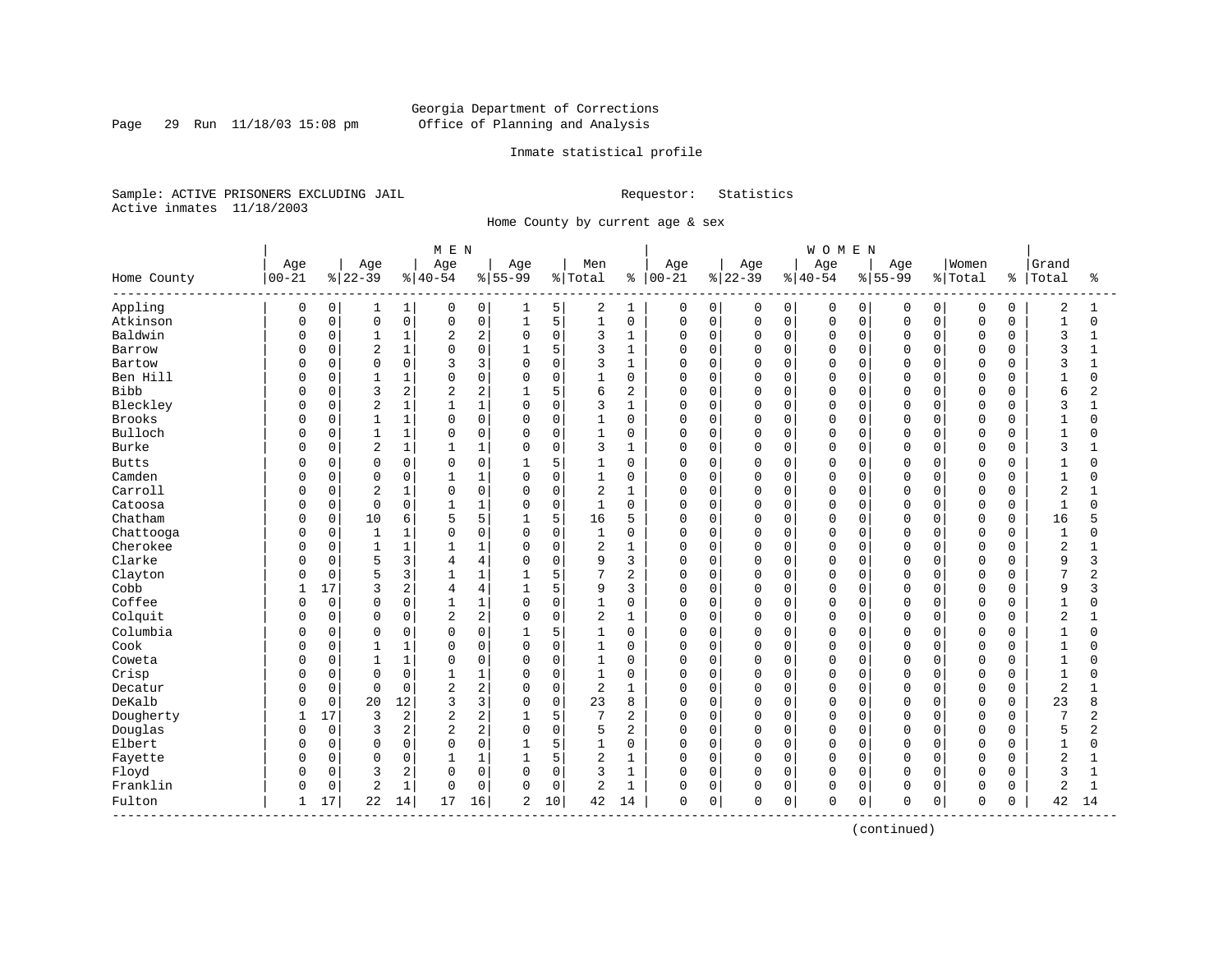### Georgia Department of Corrections Page 30 Run  $11/18/03$  15:08 pm Office of Planning and Analysis

### Inmate statistical profile

Sample: ACTIVE PRISONERS EXCLUDING JAIL Requestor: Statistics Active inmates 11/18/2003

Home County by current age & sex (continued)

 | M E N | W O M E N | | Age | Age | Age | Age | Men | Age | Age | Age | Age |Women |Grand Home County |00-21 %|22-39 %|40-54 %|55-99 %|Total % |00-21 %|22-39 %|40-54 %|55-99 %|Total % |Total % ------------------------------------------------------------------------------------------------------------------------------------ Gilmer | 0 0| 1 1| 0 0| 0 0| 1 0 | 0 0| 0 0| 0 0| 0 0| 0 0 | 1 0 Glynn | 0 0| 4 2| 1 1| 1 5| 6 2 | 0 0| 0 0| 0 0| 0 0| 0 0 | 6 2 Gordon | 0 0| 1 1| 1 1| 1 5| 3 1 | 0 0| 0 0| 0 0| 0 0| 0 0 | 3 1 Greene | 0 0| 1 1| 0 0| 0 0| 1 0 | 0 0| 0 0| 0 0| 0 0| 0 0 | 1 0 Gwinnett | 0 0| 1 1| 3 3| 0 0| 4 1 | 0 0| 0 0| 0 0| 0 0| 0 0 | 4 1 Habersham | 0 0| 0 0| 1 1| 0 0| 1 0 | 0 0| 0 0| 0 0| 0 0| 0 0 | 1 0 Hall | 0 0| 3 2| 1 1| 1 5| 5 2 | 0 0| 0 0| 0 0| 0 0| 0 0 | 5 2 Hancock | 0 0| 0 0| 2 2| 0 0| 2 1 | 0 0| 0 0| 0 0| 0 0| 0 0 | 2 1 Harris | 0 0| 0 0| 1 1| 0 0| 1 0 | 0 0| 0 0| 0 0| 0 0| 0 0 | 1 0 Hart | 0 0| 1 1| 1 1| 0 0| 2 1 | 0 0| 0 0| 0 0| 0 0| 0 0 | 2 1 Henry | 0 0| 2 1| 1 1| 0 0| 3 1 | 0 0| 0 0| 0 0| 0 0| 0 0 | 3 1 Houston | 0 0| 2 1| 3 3| 0 0| 5 2 | 0 0| 0 0| 0 0| 0 0| 0 0 | 5 2 Jackson | 1 17| 0 0| 1 1| 1 5| 3 1 | 0 0| 0 0| 0 0| 0 0| 0 0 | 3 1 Jeff Davis | 0 0| 1 1| 0 0| 0 0| 1 0 | 0 0| 0 0| 0 0| 0 0| 0 0 | 1 0 Jenkins | 0 0| 2 1| 0 0| 0 0| 2 1 | 0 0| 0 0| 0 0| 0 0| 0 0 | 2 1 Laurens | 0 0| 2 1| 0 0| 0 0| 2 1 | 0 0| 0 0| 0 0| 0 0| 0 0 | 2 1 Liberty | 0 0| 2 1| 2 2| 0 0| 4 1 | 0 0| 0 0| 0 0| 0 0| 0 0 | 4 1 Lincoln | 0 0| 1 1| 0 0| 0 0| 1 0 | 0 0| 0 0| 0 0| 0 0| 0 0 | 1 0 Long | 0 0| 1 1| 0 0| 0 0| 1 0 | 0 0| 0 0| 0 0| 0 0| 0 0 | 1 0 Lowndes | 0 0| 1 1| 1 1| 0 0| 2 1 | 0 0| 0 0| 0 0| 0 0| 0 0 | 2 1 Marion | 0 0| 1 1| 0 0| 0 0| 1 0 | 0 0| 0 0| 0 0| 0 0| 0 0 | 1 0 McDuffie | 0 0| 0 0| 1 1| 0 0| 1 0 | 0 0| 0 0| 0 0| 0 0| 0 0 | 1 0 McIntosh | 0 0| 2 1| 0 0| 0 0| 2 1 | 0 0| 0 0| 0 0| 0 0| 0 0 | 2 1 Miller | 0 0| 1 1| 0 0| 0 0| 1 0 | 0 0| 0 0| 0 0| 0 0| 0 0 | 1 0 Mitchell | 0 0| 1 1| 0 0| 0 0| 1 0 | 0 0| 0 0| 0 0| 0 0| 0 0 | 1 0 Monroe | 0 0| 0 0| 1 1| 0 0| 1 0 | 0 0| 0 0| 0 0| 0 0| 0 0 | 1 0 Morgan | 0 0| 1 1| 0 0| 0 0| 1 0 | 0 0| 0 0| 0 0| 0 0| 0 0 | 1 0 Muscogee | 0 0| 5 3| 4 4| 0 0| 9 3 | 0 0| 0 0| 0 0| 0 0| 0 0 | 9 3 Newton | 0 0| 1 1| 0 0| 0 0| 1 0 | 0 0| 0 0| 0 0| 0 0| 0 0 | 1 0 Oglethorpe | 0 0| 1 1| 0 0| 1 5| 2 1 | 0 0| 0 0| 0 0| 0 0| 0 0 | 2 1 Paulding | 0 0| 0 0| 1 1| 0 0| 1 0 | 0 0| 0 0| 0 0| 0 0| 0 0 | 1 0 Pierce | 0 0| 0 0| 1 1| 0 0| 1 0 | 0 0| 0 0| 0 0| 0 0| 0 0 | 1 0 Pike | 0 0| 1 1| 1 1| 0 0| 2 1 | 0 0| 0 0| 0 0| 0 0| 0 0 | 2 1 Putnam | 0 0| 1 1| 1 1| 0 0| 2 1 | 0 0| 0 0| 0 0| 0 0| 0 0 | 2 1 Rabun | 0 0| 1 1| 0 0| 0 0| 1 0 | 0 0| 0 0| 0 0| 0 0| 0 0 | 1 0 ------------------------------------------------------------------------------------------------------------------------------------

(continued)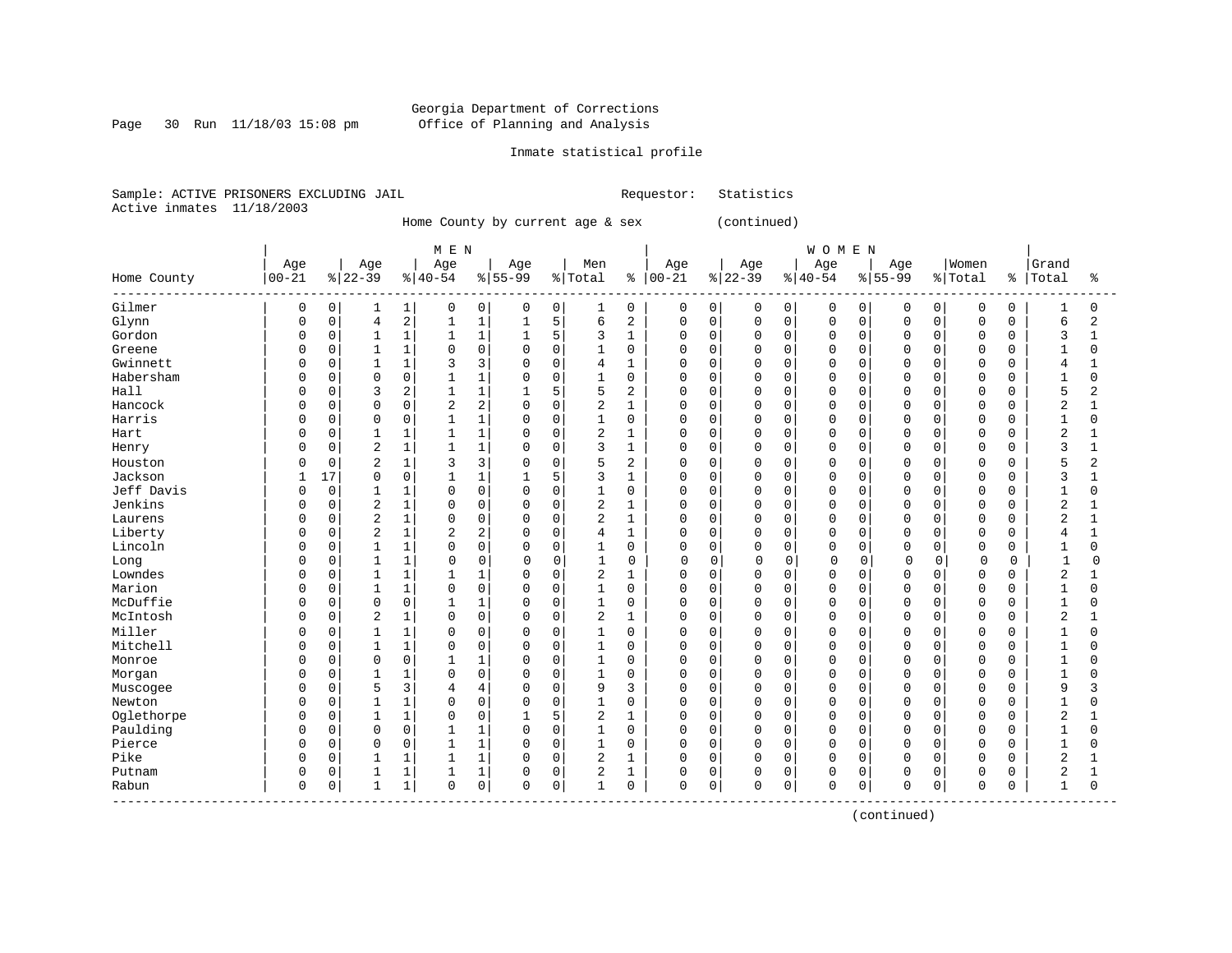Page 31 Run  $11/18/03$  15:08 pm

## Inmate statistical profile

Sample: ACTIVE PRISONERS EXCLUDING JAIL Requestor: Statistics Active inmates 11/18/2003

Home County by current age & sex (continued)

|                  |           |             |                |             | M E N    |                |          |          |              |          |             |                |                |                | WOMEN        |           |             |           |             |          |              |          |
|------------------|-----------|-------------|----------------|-------------|----------|----------------|----------|----------|--------------|----------|-------------|----------------|----------------|----------------|--------------|-----------|-------------|-----------|-------------|----------|--------------|----------|
|                  | Age       |             | Age            |             | Age      |                | Age      |          | Men          |          | Age         |                | Age            |                | Age          |           | Age         |           | Women       |          | Grand        |          |
| Home County      | $00 - 21$ |             | $ 22-39 $      |             | $ 40-54$ |                | $ 55-99$ |          | % Total      | နွ       | $00 - 21$   |                | $ 22-39$       |                | $ 40-54$     |           | $8 55-99$   |           | % Total     | န္       | Total        | ిక       |
| Randolph         | 0         | 0           |                | 1           |          | 1              | 0        | 0        | 2            |          | 0           | 0              | 0              | $\overline{0}$ | 0            | 0         | O           | 0         | 0           | $\Omega$ | 2            |          |
| Richmond         |           | 17          | 5              | 3           | 5        | 5              | 0        | 0        | 11           | 4        | 0           | 0              | 1              | 50             | 0            | 0         | O           | 0         |             | 50       | 12           |          |
| Rockdale         |           | $\mathbf 0$ | $\Omega$       | $\Omega$    |          | $\mathbf{1}$   | $\Omega$ | $\Omega$ | 1            | $\Omega$ | U           | $\Omega$       | $\Omega$       | $\Omega$       | $\Omega$     | $\Omega$  |             | $\Omega$  | $\mathbf 0$ | $\Omega$ | $\mathbf{1}$ | $\Omega$ |
| Seminole         |           | 0           |                | 1           |          | $\Omega$       | $\cap$   | $\Omega$ | $\mathbf{1}$ | $\Omega$ | U           | $\Omega$       | <sup>0</sup>   | $\Omega$       | $\cap$       | $\Omega$  |             | $\cap$    | $\Omega$    |          | $\mathbf{1}$ | O        |
| Spalding         |           | 0           | 2              | $\mathbf 1$ |          | 2              |          | $\Omega$ | 4            |          |             | $\Omega$       | 0              | $\Omega$       | $\Omega$     | 0         |             |           | $\Omega$    |          |              |          |
| Stephens         |           | 0           | $\Omega$       | 0           |          | 1              |          | $\Omega$ |              | $\Omega$ | U           | $\Omega$       | 0              | $\Omega$       | $\Omega$     | $\Omega$  |             |           | $\Omega$    |          |              | N        |
| Sumter           |           | 0           | 0              | 0           |          | $\mathbf{1}$   |          | $\Omega$ |              | $\Omega$ | U           | $\Omega$       | 0              | 0              | $\Omega$     | $\Omega$  |             | $\Omega$  | $\Omega$    |          |              |          |
| Tattnall         |           | O           |                |             |          | $\Omega$       |          | $\Omega$ |              | O        |             | $\Omega$       | 0              | 0              | $\Omega$     | $\Omega$  |             | $\Omega$  | $\Omega$    |          |              |          |
| Thomas           |           | $\Omega$    | $\mathbf{1}$   | 1           |          | $\mathbf{1}$   |          | $\Omega$ | 2            |          | U           | $\Omega$       | $\Omega$       | $\Omega$       | $\Omega$     | $\Omega$  |             | $\Omega$  | $\Omega$    |          | 2            |          |
| Tift             |           | 0           | $\mathbf 0$    | 0           |          | 1              |          | 5        | 2            |          | U           | 0              | 0              | $\Omega$       | $\Omega$     | 0         |             | $\Omega$  | 0           |          |              |          |
| Toombs           |           | 0           | $\overline{2}$ | 1           |          | 1              | $\cap$   | $\Omega$ | 3            |          | U           | $\Omega$       | 0              | $\Omega$       | $\Omega$     | $\Omega$  |             | $\Omega$  | 0           | U        |              |          |
| Troup            |           | 0           |                | 1           |          | $\Omega$       |          | $\Omega$ |              | $\Omega$ |             | $\Omega$       | 0              | 0              | $\Omega$     | $\Omega$  |             | $\Omega$  | 0           |          |              | O        |
| Union            |           | $\Omega$    | $\Omega$       | 0           |          | $\mathbf{1}$   | $\cap$   | $\Omega$ |              | $\Omega$ | U           | $\Omega$       | 0              | $\Omega$       | $\Omega$     | $\Omega$  |             | $\Omega$  | $\Omega$    | U        |              | O        |
| Upson            |           | 0           | $\Omega$       | 0           |          | $\mathbf{1}$   |          | $\Omega$ |              | $\Omega$ | U           | $\Omega$       | 0              | 0              | $\Omega$     | 0         |             | $\Omega$  | $\Omega$    |          |              | N        |
| Walker           |           | 0           | $\overline{2}$ | 1           |          | $\Omega$       |          | $\Omega$ | 2            |          |             | $\Omega$       | 1              | 50             | $\Omega$     | $\Omega$  |             |           |             | 50       |              |          |
| Walton           |           | 0           | $\Omega$       | 0           |          | $\overline{2}$ |          | $\Omega$ | 2            |          | U           | $\Omega$       | 0              | $\mathbf 0$    | $\Omega$     | 0         |             | $\Omega$  | $\mathbf 0$ | $\Omega$ | 2            |          |
| Ware             |           | 0           |                | 2           |          | 1              |          | $\Omega$ |              |          |             | $\Omega$       | 0              | 0              | $\Omega$     | O         |             | $\Omega$  | $\Omega$    |          |              |          |
| Washington       |           | 17          |                | 1           |          | $\Omega$       | $\Omega$ | $\Omega$ | 2            |          | O           | $\Omega$       | $\Omega$       | $\Omega$       | $\Omega$     | $\Omega$  |             | $\Omega$  | $\Omega$    | U        | 2            |          |
| Wayne            |           | $\mathbf 0$ | 2              | 1           | $\Omega$ | 0              | O        | 0        | 2            |          | U           | 0              | 0              | 0              | $\Omega$     | 0         | n           | 0         | 0           |          | ◠<br>∠       |          |
| Whitfield        |           | 0           | 0              | 0           |          | $\mathbf{1}$   |          | $\Omega$ |              | $\Omega$ | 0           | $\Omega$       | 0              | 0              | $\Omega$     | 0         | $\Omega$    | 0         | 0           |          |              | O        |
| Wilkinson        | 0         | 0           | $\mathbf{1}$   | 1           | $\Omega$ | 0              | $\Omega$ | 0        | $\mathbf{1}$ | $\Omega$ | 0           | 0              | 0              | 0              | $\Omega$     | 0         | $\mathbf 0$ | 0         | $\mathbf 0$ | U        | $\mathbf{1}$ | O        |
| Total reported   |           | 6 100       | 161 100        |             | 106 100  |                | 20 100   |          | 293 100      |          | $\mathbf 0$ | $\overline{0}$ |                | 2 100          | 0            | 0         | 0           | 0         |             | 2 100    | 295 100      |          |
| Percent reported |           | 100.0       |                | 86.6        |          | 89.1           |          | 76.9     |              | 86.9     |             | $\cdot$ 0      |                | 100.0          |              | $\cdot$ 0 |             | $\cdot$ 0 |             | 66.7     |              | 86.8     |
| Not reported     | 0         |             | 25             |             | 13       |                | 6        |          | 44           |          | $\mathsf 0$ |                | $\mathbf 0$    |                | $\mathbf{1}$ |           | 0           |           | 1           |          | 45           |          |
| Total            | 6         |             | 186            |             | 119      |                | 26       |          | 337          |          | 0           |                | $\overline{c}$ |                | 1            |           | $\mathbf 0$ |           | 3           |          | 340          |          |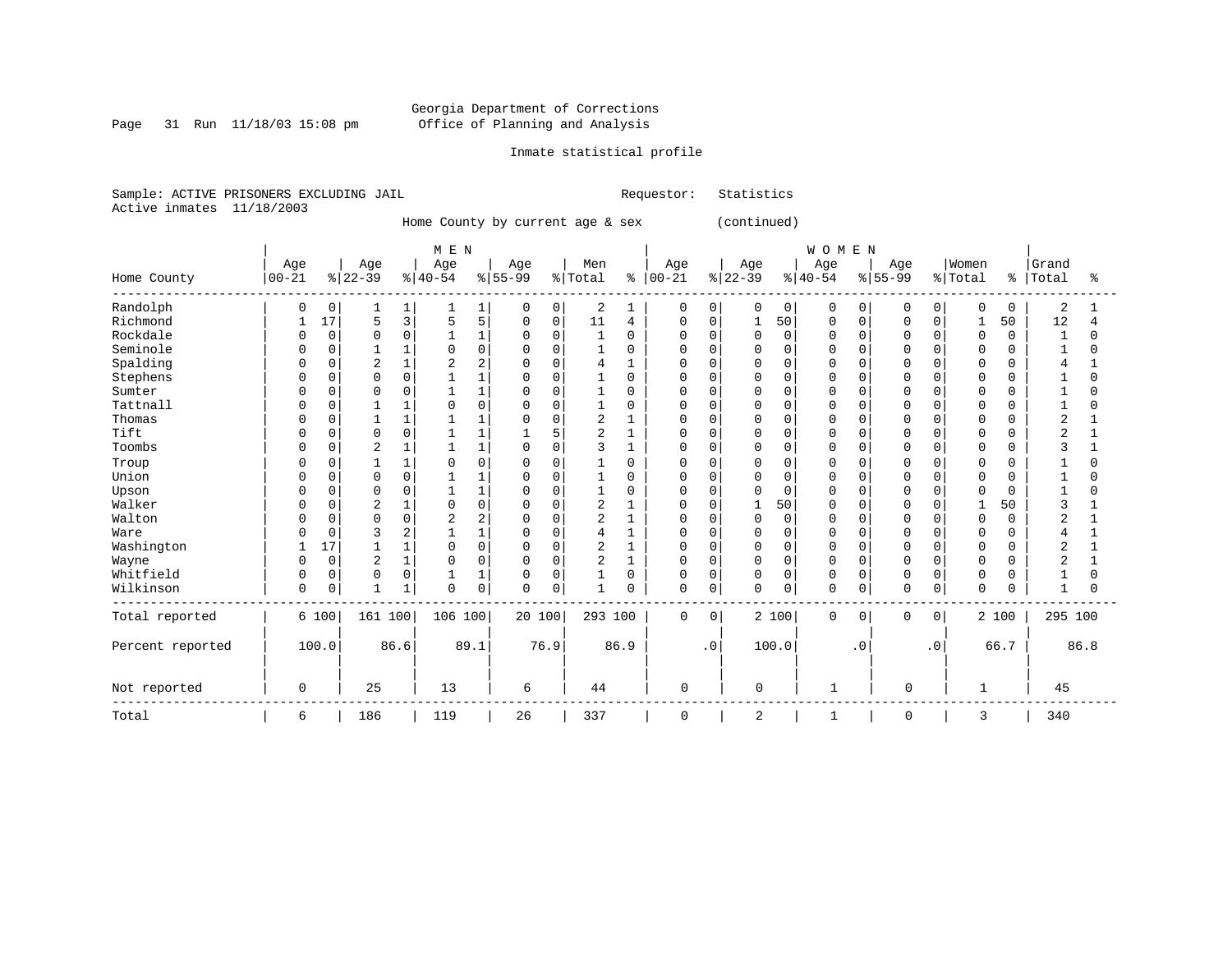## Georgia Department of Corrections<br>Office of Planning and Analysis Page 32 Run 11/18/03 15:08 pm

Inmate statistical profile<br>Requestor: Statistics

Sample: ACTIVE PRISONERS EXCLUDING JAIL Active inmates 11/18/2003

## Prison Sentence In Years by current age & sex

|                                    |                  |                  | M E N            |                  |                |                            |                 | WOMEN               |                   |                  |                         |
|------------------------------------|------------------|------------------|------------------|------------------|----------------|----------------------------|-----------------|---------------------|-------------------|------------------|-------------------------|
| Sentence In Years                  | Age<br>$00 - 21$ | Age<br>$ 22-39$  | Age<br>$ 40-54 $ | Age<br>$8 55-99$ | Men<br>% Total | Age<br>$8   00 - 21$       | Age<br>$ 22-39$ | Age<br>$ 40-54 $    | Age<br>$ 55-99$   | Women<br>% Total | Grand<br>%   Total<br>ႜ |
| $0 - 1$                            | 0                | $\mathbf 0$      | $\mathbf 0$      | 0                | 0              | 0                          | $\mathbf 0$     | $\mathbf 0$         | 0                 | 0                | 0                       |
|                                    | 0                | 0                | 0                | 0                | 0              | 0                          | 0               | 0 <sup>1</sup>      | 0                 | 0                | 0                       |
| $1.1 - 2$                          | $\mathsf 0$      | $\mathbf 0$      | $\mathsf 0$      | 0                | 0              | $\mathsf 0$                | $\mathbf 0$     | $\mathbf 0$         | 0                 | 0                | $\mathbf 0$             |
|                                    | 0                | $\mathsf 0$      | 0                | $\mathsf{O}$     | 0              | $\mathbf 0$                | 0               | 0                   | 0                 | 0                | $\Omega$                |
| $2.1 - 3$                          | $\mathsf 0$      | $\mathbf 0$      | 0                | $\mathbf 0$      | 0              | 0                          | $\mathbf 0$     | $\mathbf 0$         | 0                 | 0                | $\Omega$                |
|                                    | $\Omega$         | 0                | 0                | 0                | 0              | 0                          | $\mathbf 0$     | 0                   | 0                 | 0                | 0                       |
| $3.1 - 4$                          | $\mathbf 0$      | $\mathbf 0$      | $\mathbf 0$      | $\mathbf 0$      | 0              | $\mathbf 0$                | $\mathbf 0$     | $\mathbf 0$         | $\Omega$          | 0                | $\Omega$                |
|                                    | 0                | $\mathbf 0$      | $\mathbf 0$      | 0                | 0              | 0                          | $\mathbf 0$     | $\mathbf 0$         | 0                 | 0                | $\Omega$                |
| $4.1 - 5$                          | $\mathsf 0$      | $\mathbf 0$      | 0                | $\mathbf 0$      | 0              | 0                          | $\mathbf 0$     | $\mathbf 0$         | $\mathbf 0$       | 0                | 0                       |
|                                    | <sup>0</sup>     | 0                | 0                | 0                | $\Omega$       | 0                          | 0               | $\mathbf 0$         | $\Omega$          | 0                | $\Omega$                |
| $5.1 - 6$                          | 0                | $\mathbf 0$      | 0                | $\mathbf 0$      | 0              | 0                          | $\mathbf 0$     | $\mathbf 0$         | 0                 | 0                | $\mathbf 0$             |
|                                    | $\Omega$         | $\mathbf 0$      | $\mathbf 0$      | 0                | 0              | 0                          | $\mathbf 0$     | $\mathbf 0$         | 0                 | 0                | $\Omega$                |
| $6.1 - 7$                          | $\Omega$         | $\Omega$         | $\Omega$         | $\mathbf 0$      | 0              | $\Omega$                   | $\mathbf 0$     | $\mathbf 0$         | $\Omega$          | 0                | $\Omega$                |
|                                    | <sup>0</sup>     | $\Omega$         | 0                | 0                | $\Omega$       | $\Omega$                   | $\Omega$        | $\Omega$            | O                 | 0                | $\cap$                  |
| $7.1 - 8$                          | $\mathsf 0$      | $\mathsf 0$      | $\mathbf 0$      | $\mathsf 0$      | 0              | 0                          | $\mathbf 0$     | $\mathbf 0$         | $\mathsf 0$       | 0                | $\Omega$                |
|                                    | $\Omega$         | $\mathbf 0$      | 0                | 0                | $\Omega$       | $\mathbf 0$                | 0               | 0                   | 0                 | 0                | $\Omega$                |
| $8.1 - 9$                          | $\mathbf 0$      | $\mathbf 0$      | $\mathbf 0$      | $\mathbf 0$      | 0              | $\mathbf 0$                | $\mathbf 0$     | $\mathbf 0$         | $\mathbf 0$       | 0                | $\Omega$                |
|                                    | $\Omega$         | $\Omega$         | $\mathbf 0$      | 0                | $\Omega$       | $\Omega$                   | $\Omega$        | $\mathbf 0$         | $\Omega$          | 0                | $\Omega$                |
| $9.1 - 10$                         | $\mathbf 0$      | $\mathbf 0$      | $\mathbf 0$      | $\mathbf 0$      | 0              | $\mathbf 0$                | $\mathbf 0$     | $\mathbf 0$         | $\mathbf 0$       | 0                | $\Omega$                |
|                                    | $\Omega$         | $\Omega$         | $\mathbf 0$      | $\Omega$         | $\Omega$       | $\mathbf 0$                | $\mathbf 0$     | $\mathbf 0$         | $\Omega$          | 0                | $\Omega$                |
| $10.1 - 12$                        | $\mathbf 0$      | $\mathbf 0$      | $\mathbf 0$      | 0                | 0              | $\mathbf 0$                | $\mathbf 0$     | $\mathbf 0$         | $\mathbf 0$       | 0                | $\Omega$                |
|                                    | 0                | $\mathbf 0$      | $\mathbf 0$      | $\mathbf 0$      | 0              | $\mathbf 0$                | $\mathbf 0$     | 0                   | 0                 | 0                | $\cap$                  |
| $12.1 - 15$                        | $\mathbf 0$      | $\mathbf 0$      | 0                | 0                | 0              | 0                          | 0               | $\mathbf 0$         | 0                 | 0                | 0                       |
|                                    | $\Omega$         | 0                | $\mathbf 0$      | 0                | 0              | 0                          | 0               | 0                   | $\Omega$          | 0                | $\cap$                  |
| $15.1 - 20$                        | $\mathsf 0$      | $\mathbf 0$      | $\mathbf 0$      | $\mathsf 0$      | 0              | 0                          | 0               | $\mathbf 0$         | $\mathbf 0$       | 0                | 0                       |
|                                    | $\Omega$         | $\mathbf 0$      | 0                | $\Omega$         | $\Omega$       | $\mathbf 0$                | $\mathbf 0$     | 0                   | $\Omega$          | 0                | $\Omega$                |
| 20.1-OVER                          | $\mathbf 0$      | $\mathbf 0$      | $\mathbf 0$      | $\mathbf 0$      | 0              | $\mathbf 0$                | $\mathbf 0$     | $\mathbf 0$         | $\mathbf 0$       | 0                | 0                       |
|                                    | <sup>0</sup>     | $\mathbf 0$      | $\mathbf 0$      | 0                | $\Omega$       | 0                          | $\mathbf 0$     | $\mathbf 0$         | $\Omega$          | 0                | O                       |
| LIFE                               | $\mathsf 0$      | $\Omega$         | $\mathbf{1}$     | 0                | $\mathbf 1$    | 0                          | $\mathbf 0$     | $\mathbf 0$         | $\Omega$          | 0                | $\Omega$                |
|                                    | $\Omega$         | $\mathbf 0$      | 1                | $\mathbf 0$      | 0              | 0                          | $\mathbf 0$     | $\mathbf 0$         | 0                 | 0                | 1                       |
| <b>DEATH</b>                       | $\mathbf 0$      | $\Omega$         | $\Omega$         | $\mathbf 0$      | 0              | $\mathbf 0$                | $\Omega$        | $\Omega$            | $\Omega$          | 0                | $\Omega$                |
|                                    | <sup>0</sup>     | $\cap$           | $\Omega$         | 0                | $\Omega$       | $\Omega$                   | $\Omega$        | $\Omega$            | 0                 | $\Omega$         | $\cap$                  |
| LIFE W/O PAROLE                    | 100<br>6         | 186<br>100       | 118<br>99        | 26 100           | 336 100        | $\mathbf 0$<br>0           | 2 100           | $\mathbf{1}$<br>100 | $\mathsf{O}$<br>0 | 3 100            | 339 100                 |
| YOUTHFUL OFFENDERS                 | 0                | $\mathbf 0$      | $\mathbf 0$      | 0                | 0              | 0                          | 0               | 0                   | 0                 | 0                | 0                       |
|                                    | 0                | $\boldsymbol{0}$ | 0                | 0                | 0              | 0                          | 0               | 0                   | 0                 | 0                | 0                       |
|                                    |                  |                  |                  |                  |                |                            |                 |                     |                   |                  |                         |
| Total reported                     | 6 100            | 186 100          | 119 100          | 26 100           | 337 100        | $\mathbf 0$<br>$\mathbf 0$ | 2 100           | 1 100               | $\mathbf 0$<br>0  | 3 100            | 340 100                 |
| Percent reported                   | 100.0            | 100.0            | 100.0            | 100.0            | 100.0          | $\cdot$ 0                  | 100.0           | 100.0               | $\cdot$ 0         | 100.0            | 100.0                   |
| NOT REPORTED                       | $\mathbf 0$      | $\mathbf 0$      | 0                | 0                | 0              | $\mathbf 0$                | $\mathbf 0$     | 0                   | $\mathbf 0$       | $\mathbf 0$      | $\mathbf 0$             |
| Total                              | 6                | 186              | 119              | 26               | 337            | $\mathbf 0$                | 2               | $\mathbf{1}$        | $\mathbf 0$       | 3                | 340                     |
|                                    |                  |                  |                  |                  |                |                            |                 |                     |                   |                  |                         |
| AVG EXCLUDING<br>LIFE, DEATH, YO   | .00              | .00              | .00              | .00              | .00            | .00                        | .00             | .00                 | .00               | .00              | .00                     |
| AVG INCLUDING<br>LIFE=21, YO=3 YRS | 3.00             | 3.00             | 3.15             | 3.00             | 3.05           | .00                        | 3.00            | 3.00                | .00               | 3.00             | 3.05                    |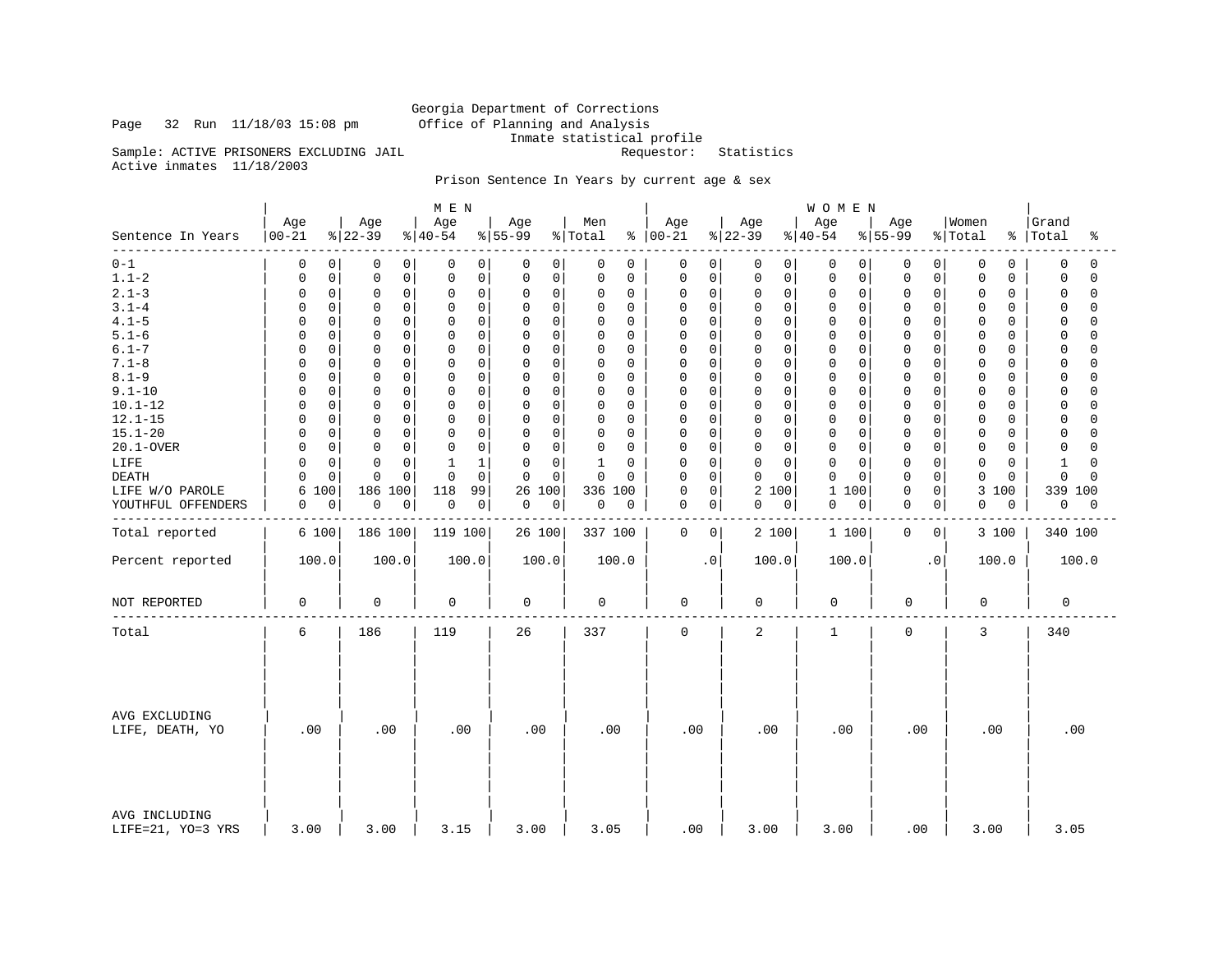Page 33 Run 11/18/03 15:08 pm

### Inmate statistical profile

Sample: ACTIVE PRISONERS EXCLUDING JAIL Requestor: Statistics Active inmates 11/18/2003

Probation To Follow Prison by current age & sex

| Prob After Prison                   | Age<br>$00 - 21$       | Age<br>$ 22-39 $ | M E N<br>Age<br>$ 40-54 $ | Age<br>$8155 - 99$ | Men<br>% Total<br>៖ | Aqe<br>$ 00-21 $ | Age<br>$ 22-39 $                                     | <b>WOMEN</b><br>Aqe<br>Age<br>$8155 - 99$<br>$8 40-54$ | Women<br>% Total<br>ႜႜ                    | Grand<br>Total<br>ႜ |
|-------------------------------------|------------------------|------------------|---------------------------|--------------------|---------------------|------------------|------------------------------------------------------|--------------------------------------------------------|-------------------------------------------|---------------------|
| PROBATION TO FOLLOW<br>NO PROBATION | $\Omega$<br>0<br>6 100 | 9<br>177<br>95   | 8<br>93<br>111            | 4<br>96 <br>25     | 18<br>319<br>95     | 0<br>$\mathbf 0$ | 0 <br>$\overline{0}$<br>0<br>0 <sup>1</sup><br>2 100 | $\mathbf{0}$<br>0 <sub>1</sub><br>1 100<br>$\mathbf 0$ | 0 <br>$\Omega$<br>0 <sup>1</sup><br>3 100 | 18<br>322<br>95     |
| Total reported                      | 6 100                  | 186 100          | 119 100                   | 26 100             | 100<br>337          | 0                | 2 100<br>$\overline{0}$                              | 1 100<br>0                                             | 3 100<br>$\mathbf{0}$                     | 340 100             |
| Percent reported                    | 100.0                  | 100.0            | 100.0                     | 100.0              | 100.0               |                  | 100.0<br>$.0^{\circ}$                                | 100.0                                                  | 100.0<br>.0 <sup>1</sup>                  | 100.0               |
| NOT REPORTED                        | $\mathbf 0$            | $\mathbf 0$      | 0                         | $\mathbf 0$        | $\mathbf 0$         | $\mathbf 0$      | $\mathbf 0$                                          | $\mathbf 0$<br>$\mathbf 0$                             | $\mathbf 0$                               |                     |
| Total                               | 6                      | 186              | 119                       | 26                 | 337                 | 0                |                                                      | $\mathbf 0$                                            |                                           | 340                 |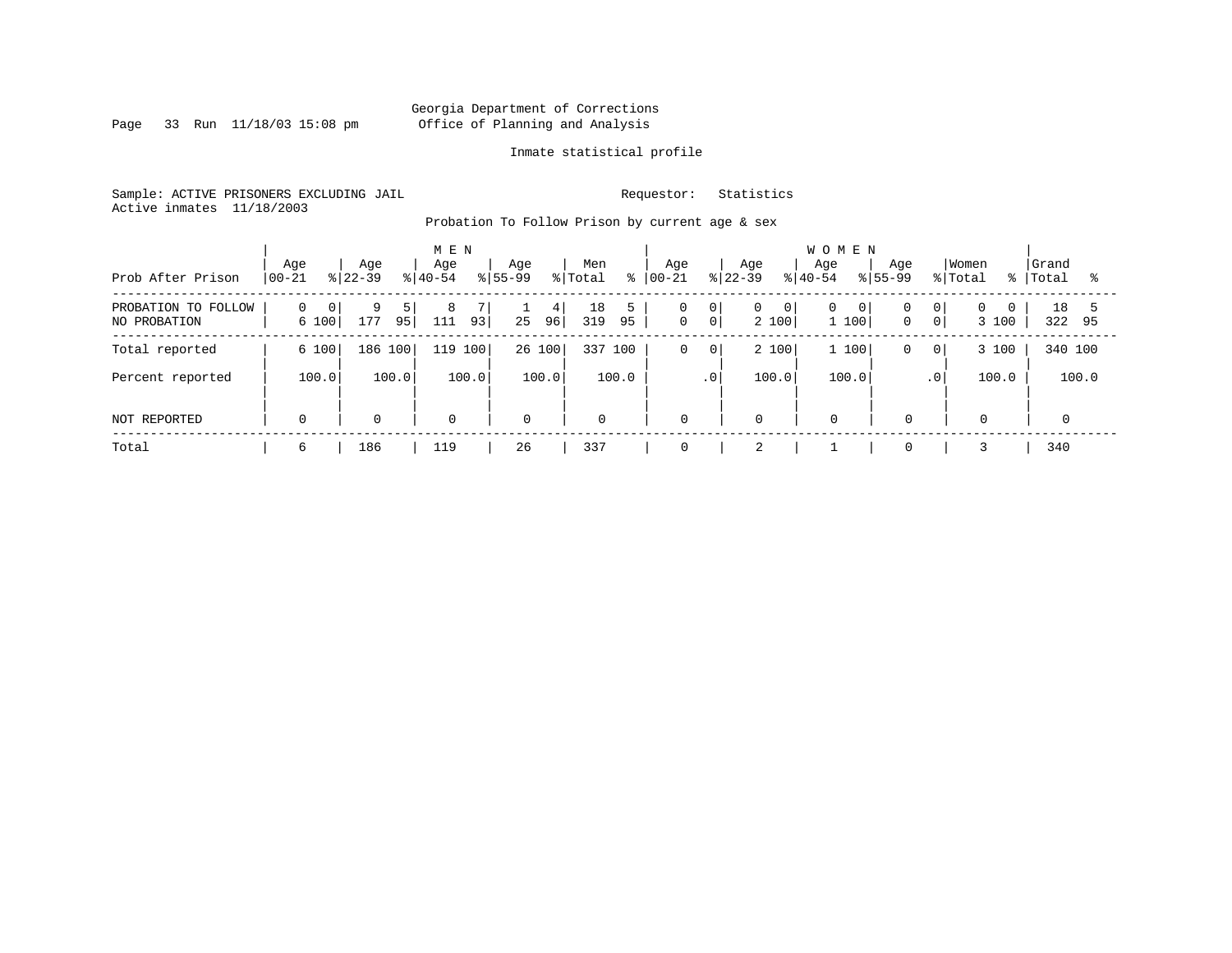Page 34 Run 11/18/03 15:08 pm

### Inmate statistical profile

Sample: ACTIVE PRISONERS EXCLUDING JAIL Requestor: Statistics Active inmates 11/18/2003

Admission Type by current age & sex

|                      |              |             |                 |          | M E N           |              |                  |          |          |          |                   |          |                  |          | <b>WOMEN</b>        |              |                  |          |          |              |              |        |
|----------------------|--------------|-------------|-----------------|----------|-----------------|--------------|------------------|----------|----------|----------|-------------------|----------|------------------|----------|---------------------|--------------|------------------|----------|----------|--------------|--------------|--------|
| Admission Type       | Age          |             | Age<br>$ 22-39$ |          | Age<br>$ 40-54$ |              | Age<br>$8 55-99$ |          | Men      | ွေ       | Age<br>$ 00 - 21$ |          | Age<br>$ 22-39 $ |          | Age<br>$ 40-54$     |              | Age<br>$8 55-99$ |          | Women    | ៖            | Grand        | °      |
|                      | $00 - 21$    |             |                 |          |                 |              |                  |          | % Total  |          |                   |          |                  |          |                     |              |                  |          | % Total  |              | Total        |        |
| COMMITTED FROM COURT |              | 17          | 50              | 27       | 32              | 27           |                  | 27       | 90       | 27       | 0                 | 0        |                  | 2 100    | O                   | 0            | O                | O        | 2        | 67           | 92           | 27     |
| RETURN APPEAL/BOND   | n            | $\mathbf 0$ | $\mathbf 0$     | 0        | <sup>0</sup>    | $\mathbf 0$  | $\Omega$         | 0        | 0        | $\Omega$ | <sup>0</sup>      | 0        | 0                | 0        | O                   | $\Omega$     | $\Omega$         | O        | $\Omega$ | $\Omega$     | $\Omega$     | $\cap$ |
| PAROLE REV/NEW SENT  |              | $\Omega$    | 14              | 8        | 15              | 13           |                  | 12       | 32       | 9        | $\Omega$          | 0        | N                | $\Omega$ | O                   | $\Omega$     | $\Omega$         | $\Omega$ | $\Omega$ | 0            | 32           | q      |
| PAR REV/NO NEW SENT  |              |             | $\overline{4}$  | 2        |                 |              |                  | $\Omega$ |          |          |                   | $\Omega$ |                  | $\Omega$ | $\Omega$            | O            | U                | U        |          |              | 5            |        |
| PROB VIOL/TOTAL REV  |              | $\Omega$    | $\Omega$        | $\Omega$ |                 | $\Omega$     | $\Omega$         | U        |          | 0        |                   | $\Omega$ | ი                | $\Omega$ | $\Omega$            | O            |                  | U        |          |              |              |        |
| PROB VIOL/PARTIAL    |              | 17          | $\Omega$        | O        |                 |              | O                | U        |          |          | N                 | $\Omega$ | N                | $\Omega$ | O                   | O            | U                | U        | ∩        | 0            |              |        |
| ADMIT FM OTHER CUST  |              | $\Omega$    | <sup>0</sup>    | O        |                 | $\Omega$     | $\Omega$         | $\Omega$ | O        | $\Omega$ | U                 | $\Omega$ | O                | $\Omega$ | O                   | O            | ∩                | U        | ∩        | 0            | Ω            |        |
| SHOCK INCARCERATION  |              | $\Omega$    | $\Omega$        | $\Omega$ |                 | O            | O                | $\Omega$ | U        | $\Omega$ | U                 | $\Omega$ | U                | $\Omega$ | O                   | O            | ∩                | O        | ∩        | 0            |              |        |
| PROB REV/REMAINDER   |              | $\Omega$    | 6               | 3        |                 | 3            | O                | $\Omega$ | q        | ζ        | በ                 | $\Omega$ | Ω                | $\Omega$ | U                   | <sup>0</sup> | U                | 0        | ∩        | 0            | q            |        |
| NEW SENT/PAR REV PND |              | $\Omega$    | $\Omega$        | $\Omega$ |                 | $\mathbf{1}$ | $\Omega$         | $\Omega$ |          | $\Omega$ |                   | $\Omega$ | 0                | $\Omega$ | O                   | ∩            | $\cap$           | 0        | $\Omega$ | $\Omega$     |              |        |
| LIFE W/O PAROLE      |              | 67          | 112             | 60       | 66              | 55           | 16               | 62       | 198      | 59       |                   | $\Omega$ | $\Omega$         | $\Omega$ | $\mathbf{1}$<br>100 |              | $\Omega$         | 0        |          | 33           | 199          | 59     |
| PAROLE REV BOOT CAMP |              | $\Omega$    | $\Omega$        | $\Omega$ | n               | $\Omega$     | $\Omega$         | $\Omega$ | O        | $\Omega$ | Ω                 | $\Omega$ | Ω                | $\cap$   | O                   | $\Omega$     | U                | 0        | $\Omega$ | $\Omega$     | <sup>0</sup> | U      |
| PAR REV/RSN UNKNOWN  |              | $\Omega$    | $\Omega$        | 0        |                 | 0            | U                | U        |          | $\Omega$ | U                 | $\Omega$ | O                | $\cap$   | ∩                   | $\Omega$     |                  | $\Omega$ | $\cap$   | 0            | U            |        |
| PROBATION/PAROLE REV |              | $\cap$      | $\Omega$        | $\Omega$ |                 | U            | U                | U        | U        | $\Omega$ | U                 | $\Omega$ | O                | $\cap$   | U                   | $\cap$       | U                | U        | $\cap$   | <sup>n</sup> | U            |        |
| PB PAROLE RESCINDED  |              | $\cap$      | $\Omega$        | $\Omega$ |                 | U            | O                | U        | U        | U        | U                 | $\Omega$ | U                | $\Omega$ | U                   | $\cap$       | $\cap$           | U        | $\cap$   | <sup>n</sup> | Λ            |        |
| PROB REVOC/SPEC COND |              | U           | $\Omega$        | 0        |                 | U            | O                | U        | U        | U        | በ                 | $\Omega$ | በ                | $\Omega$ | U                   | $\cap$       | $\cap$           | U        | $\cap$   | U            |              |        |
| PAR REV/REVOC CENTER |              | $\Omega$    | $\Omega$        | 0        |                 | O            | O                | U        | O        | O        | በ                 | $\Omega$ |                  | $\Omega$ | O                   | $\Omega$     | $\cap$           | U        |          |              |              |        |
| INFORMATION ONLY     |              |             | $\Omega$        | O        |                 | O            |                  | U        | O        | O        |                   | $\Omega$ |                  | $\Omega$ | O                   | O            |                  | U        |          |              |              |        |
| INCOMPLETE SENT PKG  |              |             | $\Omega$        | 0        |                 | O            | 0                | U        | O        | 0        | U                 | $\Omega$ | ი                | $\Omega$ | O                   | O            | $\cap$           | U        |          | U            |              |        |
| HANCOCK REVOC CENTER | n            | $\Omega$    | $\Omega$        | 0        | n               | O            | $\Omega$         | $\Omega$ | O        | $\Omega$ | O                 | $\Omega$ | U                | $\Omega$ | O                   | $\Omega$     | $\cap$           | U        | $\cap$   | 0            | U            |        |
| WHITWORTH DETENTION  |              | $\Omega$    | $\Omega$        | 0        |                 | 0            | $\Omega$         | $\Omega$ | O        | $\Omega$ | U                 | $\Omega$ | U                | $\Omega$ | O                   | $\Omega$     | $\cap$           | $\Omega$ | $\cap$   | 0            |              |        |
| DCYS AT RISK         |              | $\Omega$    | $\Omega$        | 0        |                 | 0            | O                | 0        | O        | O        | <sup>0</sup>      | 0        | 0                | $\Omega$ | O                   | $\Omega$     | U                | 0        | ∩        | 0            |              |        |
| <b>OTHER</b>         | <sup>0</sup> | 0           | $\Omega$        | 0        | $\cap$          | 0            | 0                | 0        | $\Omega$ | O        | 0                 | 0        | <sup>0</sup>     | 0        | O                   | $\Omega$     | $\cap$           | 0        | $\Omega$ | 0            | Ω            |        |
| Total reported       |              | 6 100       | 186 100         |          | 119 100         |              |                  | 26 100   | 337 100  |          | 0                 | $\Omega$ |                  | 2 100    | 1 100               |              | 0                | 0        |          | 3 100        | 340 100      |        |
| Percent reported     |              | 100.0       |                 | 100.0    |                 | 100.0        |                  | 100.0    |          | 100.0    |                   | . 0      |                  | 100.0    | 100.0               |              |                  | . 0      |          | 100.0        |              | 100.0  |
| <b>UNKNOWN</b>       | 0            |             | 0               |          | 0               |              | $\mathbf 0$      |          | 0        |          | 0                 |          | 0                |          | 0                   |              | 0                |          | 0        |              | 0            |        |
| Total                | 6            |             | 186             |          | 119             |              | 26               |          | 337      |          | 0                 |          | 2                |          |                     |              | 0                |          | 3        |              | 340          |        |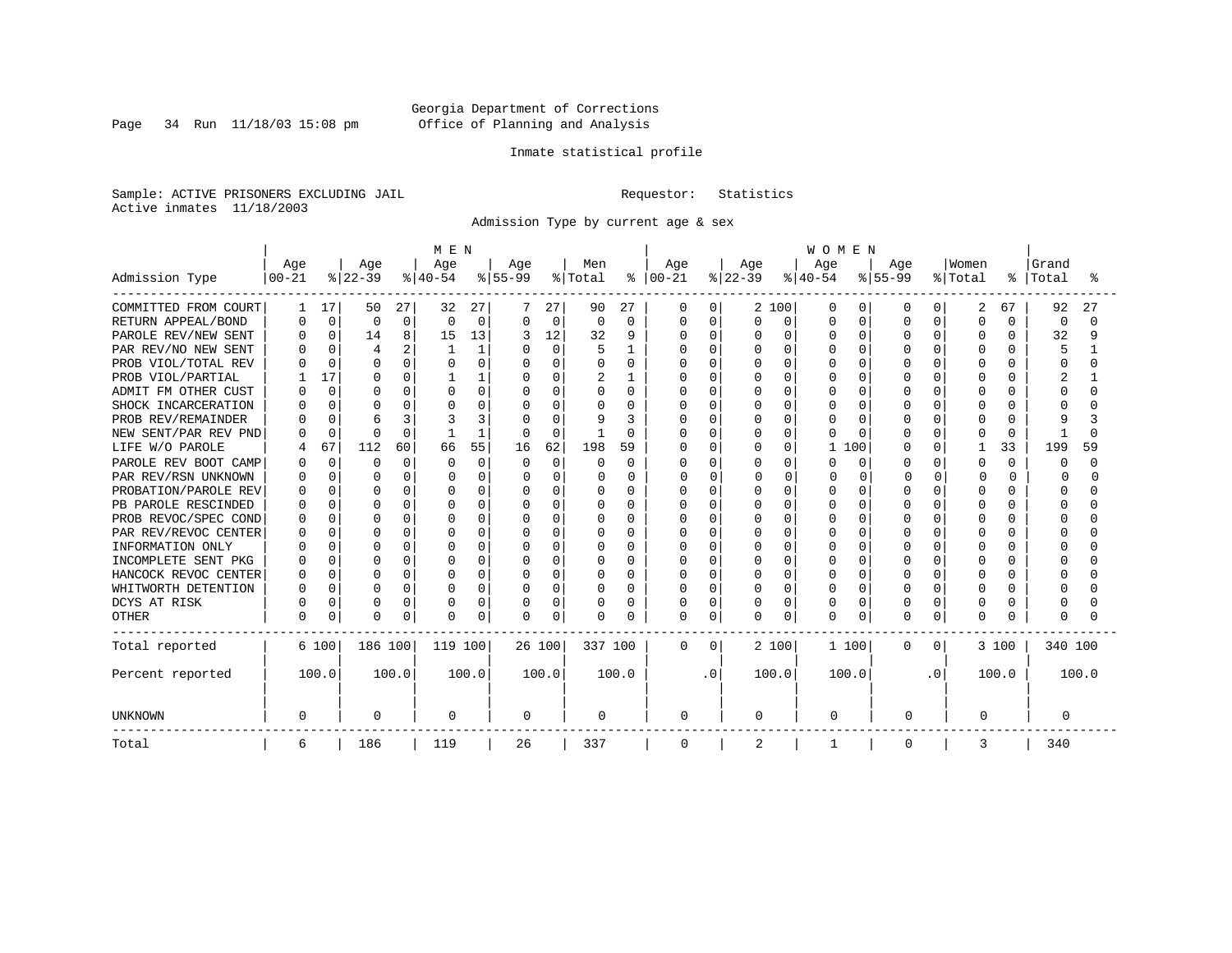Page 35 Run 11/18/03 15:08 pm

### Inmate statistical profile

Sample: ACTIVE PRISONERS EXCLUDING JAIL Requestor: Statistics Active inmates 11/18/2003 Release Type by current age & sex

|              |                                           | MEN       |          |                                                                                                      | <b>WOMEN</b> |                                                                                            |
|--------------|-------------------------------------------|-----------|----------|------------------------------------------------------------------------------------------------------|--------------|--------------------------------------------------------------------------------------------|
| Release Type | Age<br>  Age<br>$100 - 21$<br>$8122 - 39$ |           |          | Age   Age   Men   Age   Age   Age   Age<br>  % 40-54 % 55-99 % Total % 00-21 % 22-39 % 40-54 % 55-99 |              | Grand<br>  Women<br>% Total % Total                                                        |
| Active       |                                           |           |          |                                                                                                      |              | 6 100   186 100   119 100   26 100   337 100   0 0   2 100   1 100   0 0   3 100   340 100 |
| Total        | $6 \quad \Box$                            | 186   119 | 26   337 | 0   2   1   0   3   340                                                                              |              |                                                                                            |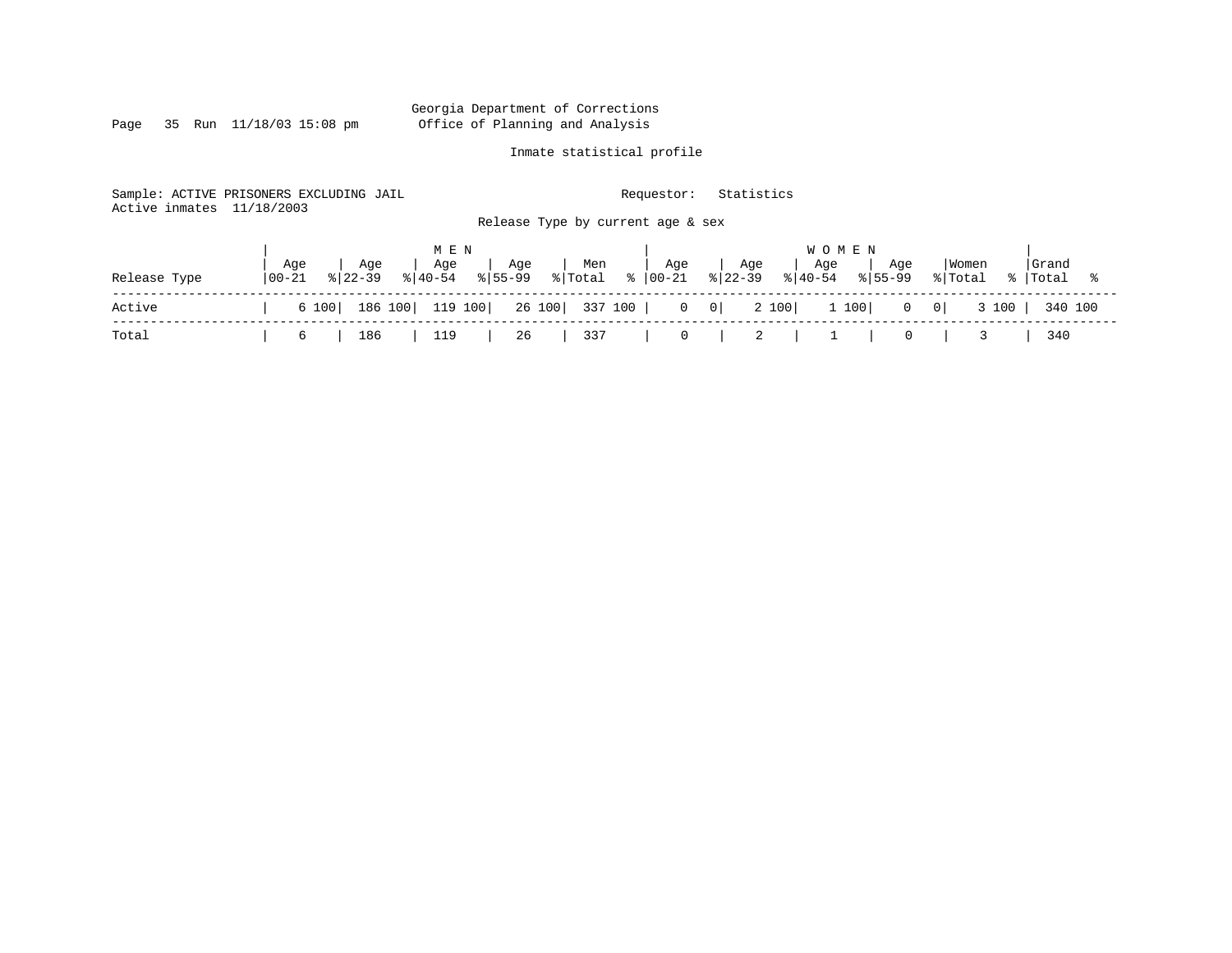Page 36 Run  $11/18/03$  15:08 pm

### Inmate statistical profile

Sample: ACTIVE PRISONERS EXCLUDING JAIL Requestor: Statistics Active inmates 11/18/2003

Inst By Group by current age & sex

|                      |           |             |           |              | M E N       |             |                |          |              |          |             |             |           |             | <b>WOMEN</b> |          |             |           |          |          |              |  |
|----------------------|-----------|-------------|-----------|--------------|-------------|-------------|----------------|----------|--------------|----------|-------------|-------------|-----------|-------------|--------------|----------|-------------|-----------|----------|----------|--------------|--|
|                      | Age       |             | Age       |              | Age         |             | Age            |          | Men          |          | Age         |             | Age       |             | Age          |          | Age         |           | Women    |          | Grand        |  |
| Inst By Group        | $00 - 21$ |             | $ 22-39 $ |              | $ 40-54 $   |             | $ 55-99 $      |          | % Total      | ႜ        | $ 00 - 21$  |             | $ 22-39 $ |             | $8 40-54$    |          | $ 55-99 $   |           | % Total  |          | %   Total    |  |
| County jails         | 0         | $\Omega$    | $\Omega$  | 0            | $\Omega$    | $\Omega$    | $\Omega$       | 0        | $\Omega$     | 0        | 0           |             | 0         | $\Omega$    | 0            |          |             |           |          |          | $\Omega$     |  |
| Transitional centers | 0         |             | 0         | 0            | $\mathbf 0$ | $\mathbf 0$ | $\mathbf 0$    | 0        | $\mathbf 0$  | 0        | 0           |             | 0         | $\Omega$    | 0            |          | $\Omega$    |           | $\Omega$ |          | $\Omega$     |  |
| County camps         |           |             |           |              | $\Omega$    | $\Omega$    | $\mathbf{0}$   | $\Omega$ | $\Omega$     | 0        | $\Omega$    |             | 0         |             | $\Omega$     |          |             |           |          |          | $\Omega$     |  |
| Inmate boot camps    | 0         |             |           |              | $\Omega$    | $\Omega$    | $\Omega$       | $\Omega$ | $\Omega$     | $\Omega$ | $\Omega$    |             | 0         |             | 0            |          | $\Omega$    |           |          |          | <sup>0</sup> |  |
| State prisons        | 6 100     |             | 186       | 100          | 119         | 100         |                | 26 100   | 337          | 100      | 0           |             |           | 2 100       |              | 100      |             |           | 100<br>3 |          | 340 100      |  |
| Private prisons      |           | $\Omega$    | $\Omega$  | $\mathbf{0}$ | $\Omega$    | $\Omega$    | $\overline{0}$ | $\Omega$ | 0            | $\Omega$ | 0           |             | 0         | $\Omega$    | $\Omega$     | $\Omega$ | $\Omega$    |           | $\Omega$ | $\Omega$ | $\Omega$     |  |
| Other                | 0         | $\mathbf 0$ | 0         | $\mathbf 0$  | $\mathbf 0$ | $\mathbf 0$ | $\mathbf 0$    | 0        | $\mathbf 0$  | 0        | $\mathbf 0$ | 0           | 0         | $\mathbf 0$ | 0            |          | $\Omega$    |           | $\Omega$ |          | 0            |  |
| Total reported       | 6 100     |             | 186 100   |              | 119         | 100         |                | 26 100   | 337 100      |          | $\mathbf 0$ | $\mathbf 0$ |           | 2 100       |              | 1 100    | $\mathbf 0$ | $\circ$   | 3 100    |          | 340 100      |  |
| Percent reported     | 100.0     |             |           | 100.0        |             | 100.0       |                | 100.0    |              | 100.0    |             | $\cdot$ 0   |           | 100.0       |              | 100.0    |             | $\cdot$ 0 | 100.0    |          | 100.0        |  |
| Not reported         | $\Omega$  |             | $\Omega$  |              | 0           |             | $\Omega$       |          | $\mathbf{0}$ |          | $\Omega$    |             | $\Omega$  |             | $\Omega$     |          | $\Omega$    |           | $\Omega$ |          |              |  |
| Total                | 6         |             | 186       |              | 119         |             | 26             |          | 337          |          | 0           |             | 2         |             |              |          | 0           |           | 3        |          | 340          |  |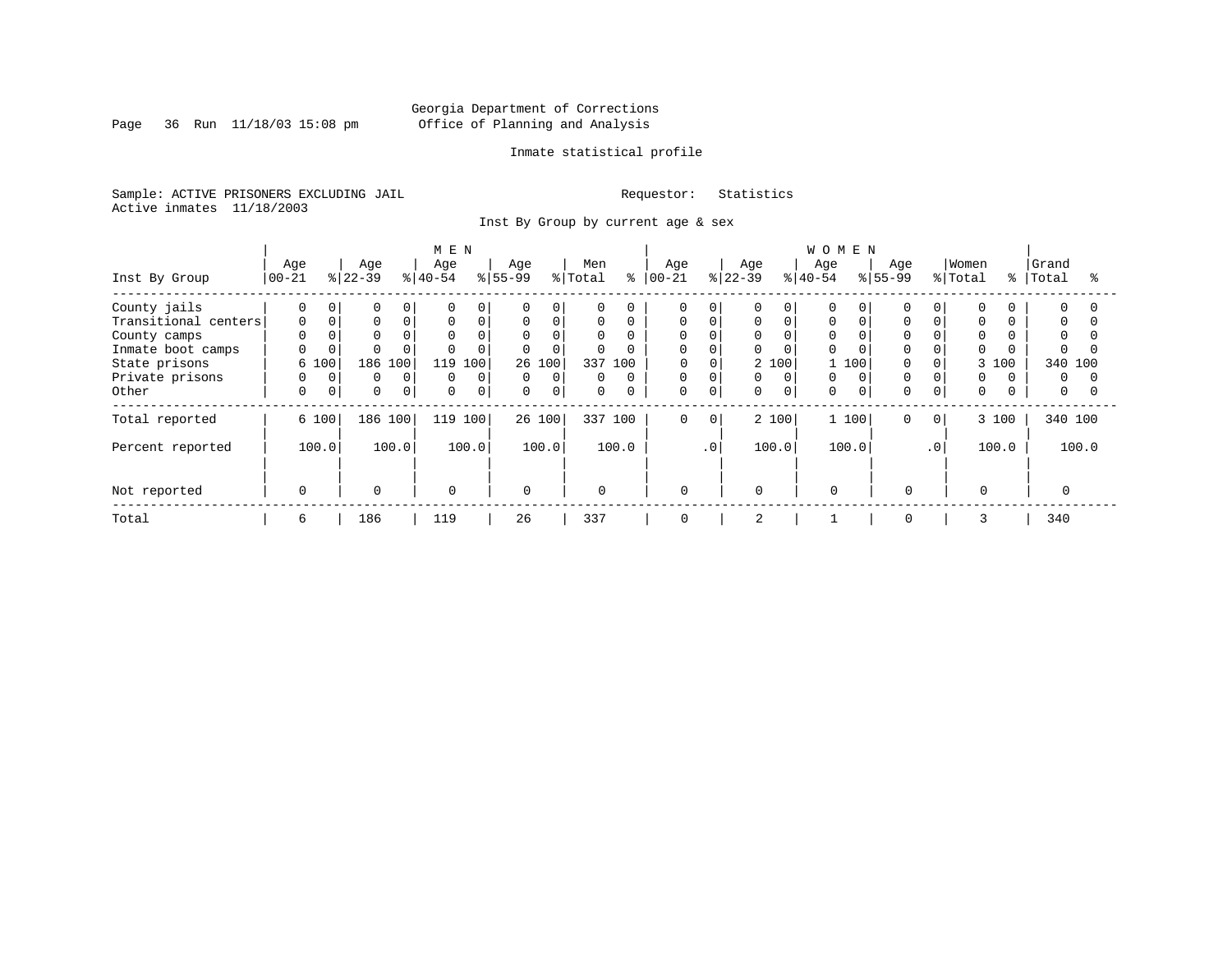Page 37 Run  $11/18/03$  15:08 pm

### Inmate statistical profile

Sample: ACTIVE PRISONERS EXCLUDING JAIL Requestor: Statistics Active inmates 11/18/2003

Institution by current age & sex

|                      |                |          |              |              | M E N     |              |           |          |         |              |               |           |           |          | <b>WOMEN</b> |          |              |              |                |              |         |      |
|----------------------|----------------|----------|--------------|--------------|-----------|--------------|-----------|----------|---------|--------------|---------------|-----------|-----------|----------|--------------|----------|--------------|--------------|----------------|--------------|---------|------|
|                      | Age            |          | Age          |              | Age       |              | Age       |          | Men     |              | Age           |           | Age       |          | Age          |          | Age          |              | Women          |              | Grand   |      |
| Institution          | $ 00 - 21$     |          | $ 22-39 $    |              | $ 40-54 $ |              | $ 55-99 $ |          | % Total |              | $8   00 - 21$ |           | $ 22-39 $ |          | $ 40-54$     |          | $8155 - 99$  |              | % Total        | ႜ            | Total   |      |
| Ware Prison          |                | 17       | 14           | 8            | 14        | 14           | 3         | 13       | 32      | 11           | $\Omega$      | O         | O         | $\Omega$ | 0            | O        | U            | 0            | $\Omega$       | 0            | 32      | 11   |
| Phillips Prison      |                | $\Omega$ | 6            | 4            |           | 2            | $\Omega$  | $\Omega$ | 8       | 3            | 0             | $\cap$    |           | $\Omega$ |              | $\Omega$ |              |              | $\Omega$       | $\Omega$     | 8       |      |
| Arrendale Prison     |                | 17       | $\mathsf{R}$ | 5            |           | $\mathbf{z}$ | $\Omega$  | $\Omega$ | 12      | 4            | $\Omega$      | $\Omega$  | O         | $\Omega$ | U            | $\Omega$ | U            | $\cap$       | $\Omega$       | $\Omega$     | 12      |      |
| Georgia State Prison | <sup>0</sup>   | $\Omega$ | 30           | 18           | 15        | 15           | 6         | 25       | 51      | 17           |               |           |           | $\Omega$ |              | $\Omega$ | U            |              | $\Omega$       | 0            | 51      |      |
| Jackson Prison-Diag  | <sup>0</sup>   | $\Omega$ |              | 1            |           | $\Omega$     | $\Omega$  | 0        |         | $\Omega$     | U             | ∩         |           | $\Omega$ |              | $\cap$   |              | <sup>n</sup> | $\Omega$       | ∩            |         |      |
| Jackson Prison-Perm  |                | $\Omega$ | $\cap$       | $\Omega$     |           |              | U         | U        |         | 0            | O             | ∩         |           | $\Omega$ |              | $\Omega$ | $\cap$       |              | $\Omega$       |              |         |      |
| Coastal Prison       |                | $\Omega$ |              |              |           | 5            | U         | U        |         |              | U             |           |           | $\Omega$ |              | U        | $\cap$       |              | ∩              |              |         |      |
| Central Prison       |                | $\Omega$ | $\cap$       | $\Omega$     |           |              |           | 4        |         | 0            | U             | ∩         |           | $\Omega$ |              | ∩        |              |              | $\Omega$       | <sup>n</sup> |         |      |
| Augusta Med Prison   |                | 17       | 10           | 6            |           | 4            | 4         | 17       | 19      | 6            |               | $\cap$    |           | $\Omega$ |              | $\cap$   |              |              | $\cap$         | $\Omega$     | 19      |      |
| Valdosta Prison      |                | $\Omega$ | 25           | 15           | 16        | 16           | $\cap$    | $\Omega$ | 41      | 14           | $\cap$        | $\Omega$  | U         | $\Omega$ |              | $\cap$   | $\cap$       |              | $\Omega$       | <sup>n</sup> | 41      | 14   |
| Hays Prison          |                | $\Omega$ | 10           | 6            | 10        | 10           |           | 13       | 23      | 8            | $\Omega$      | $\Omega$  | N         | $\Omega$ |              | $\Omega$ | $\cap$       |              | $\Omega$       | 0            | 23      |      |
| Hancock Prison       |                | $\Omega$ | 12           | 7            | 5         | 5            | $\Omega$  | $\Omega$ | 17      | 6            | <sup>0</sup>  | $\cap$    | ი         | $\Omega$ |              | $\cap$   | <sup>0</sup> |              | $\Omega$       | U            | 17      |      |
| Telfair Prison       |                | 17       | 24           | 14           | 18        | 18           |           | $\Omega$ | 43      | 14           | O             | $\Omega$  | U         | $\Omega$ |              | O        | U            |              | $\Omega$       | <sup>n</sup> | 43      | 14   |
| Macon Prison         |                | $\Omega$ | 22           | 13           | 16        | 16           | 5         | 21       | 43      | 14           | $\Omega$      | $\Omega$  |           | $\Omega$ | ∩            | ∩        |              |              | $\Omega$       | <sup>n</sup> | 43      | 14   |
| Smith Prison         | $\overline{a}$ | 33       | 21           | 12           | 10        | 10           | 4         | 17       | 37      | 12           |               | $\cap$    | N         | $\Omega$ |              | $\cap$   |              |              | $\Omega$       |              | 37      | 12   |
| Baldwin Prison       |                | $\Omega$ |              | $\mathbf{1}$ |           | $\Omega$     | U         | $\Omega$ |         | 0            | 0             | $\cap$    | O         | $\Omega$ | U            | $\cap$   | $\cap$       | U            | $\Omega$       | ∩            |         |      |
| Metro Womens Prison  | $\Omega$       | $\Omega$ | ∩            | $\Omega$     |           | $\Omega$     | $\Omega$  | $\Omega$ | U       | <sup>0</sup> | $\Omega$      | U         |           | 50       | 1            | 100      |              |              | $\overline{c}$ | 67           |         |      |
| Pulaski Womens Pris  | $\Omega$       | $\Omega$ | $\cap$       | $\Omega$     |           | $\Omega$     | $\Omega$  | $\Omega$ | U       | U            | 0             | $\Omega$  |           | 50       | U            | $\Omega$ | <sup>0</sup> | O.           |                | 33           |         |      |
| Baldwin BC           | 6              | 100      | 120          | 71           | 53        | 53           | 15        | 63       | 194     | 65           | $\Omega$      | $\Omega$  |           | 2 100    | 1            | 100      | $\cap$       | $\Omega$     | 3              | 100          | 197     | 65   |
| Total reported       |                | 12 100   | 306 100      |              | 172 100   |              |           | 41 100   | 531 100 |              | $\mathbf 0$   | $\Omega$  |           | 4 100    | 2 100        |          | $\Omega$     | $\Omega$     |                | 6 100        | 537 100 |      |
| Percent reported     |                | 100.0    |              | 90.9         |           | 84.0         |           | 92.3     |         | 88.7         |               | $\cdot$ 0 |           | 100.0    | 100.0        |          |              | $\cdot$ 0    |                | 100.0        |         | 88.8 |
| Not Reported         | $\Omega$       |          | 17           |              | 19        |              | 2         |          | 38      |              | 0             |           | $\cap$    |          | $\Omega$     |          | $\cap$       |              | $\Omega$       |              | 38      |      |
| Total                | 6              |          | 186          |              | 119       |              | 26        |          | 337     |              | 0             |           | 2         |          |              |          | 0            |              | 3              |              | 340     |      |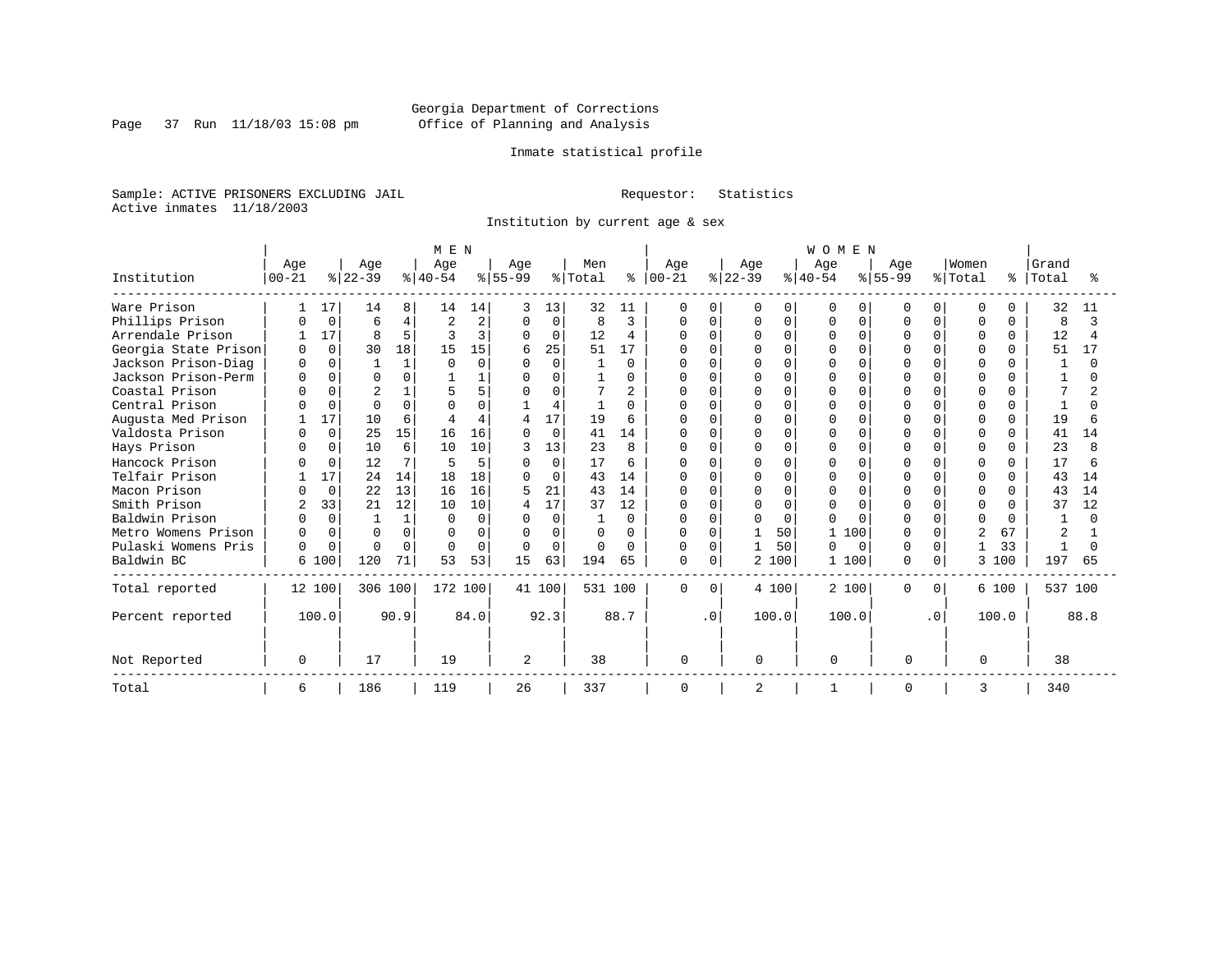Page 38 Run 11/18/03 15:08 pm

### Inmate statistical profile

Sample: ACTIVE PRISONERS EXCLUDING JAIL Requestor: Statistics Active inmates 11/18/2003

Misdemeanors And Felonies by current age & sex

| Crime Type                   | Age<br>$00 - 21$ | Age<br>$ 22-39 $                      | M E N<br>Age<br>$ 40-54 $             | Age<br>$ 55-99 $<br>% Total   | Men<br>ွေ         | Age<br>$ 00 - 21$                                    | Age<br>$ 22-39 $           | <b>WOMEN</b><br>Age<br>Age<br>$8 40-54$<br>$8155 - 99$ | Women<br>% Total<br>៖                                          | Grand<br>Total      |
|------------------------------|------------------|---------------------------------------|---------------------------------------|-------------------------------|-------------------|------------------------------------------------------|----------------------------|--------------------------------------------------------|----------------------------------------------------------------|---------------------|
| <b>MISDEMEANOR</b><br>FELONY | 0<br>0<br>6 100  | $\Omega$<br>0 <sup>1</sup><br>186 100 | $\mathbf 0$<br>$\mathbf 0$<br>119 100 | $\overline{0}$<br>0<br>26 100 | 0<br>0<br>337 100 | 0<br>0 <sup>1</sup><br>$\mathbf 0$<br>0 <sup>1</sup> | 0<br>$\mathbf{0}$<br>2 100 | 0<br>$\overline{0}$<br>0<br>1 100<br>$\mathbf{0}$      | $\Omega$<br>0 <sup>1</sup><br>$\mathbf{0}$<br>$\circ$<br>3 100 | $\Omega$<br>340 100 |
| Total reported               | 6 100            | 186 100                               | 100<br>119                            | 26 100                        | 100<br>337        | 0<br>$\circ$                                         | 2 100                      | 1 100<br>$\mathbf{0}$                                  | 3 100<br>$\overline{0}$                                        | 340 100             |
| Percent reported             | 100.0            | 100.0                                 | 100.0                                 | 100.0                         | 100.0             | .0'                                                  | 100.0                      | 100.0                                                  | 100.0<br>.0 <sup>1</sup>                                       | 100.0               |
| NOT REPORTED                 | 0                | $\mathbf 0$                           | $\mathbf 0$                           | $\mathbf 0$                   | $\mathbf 0$       | $\mathbf 0$                                          | 0                          | $\mathbf 0$<br>0                                       | $\overline{0}$                                                 | $\mathbf 0$         |
| Total                        | 6                | 186                                   | 119                                   | 26                            | 337               | 0                                                    | 2                          |                                                        |                                                                | 340                 |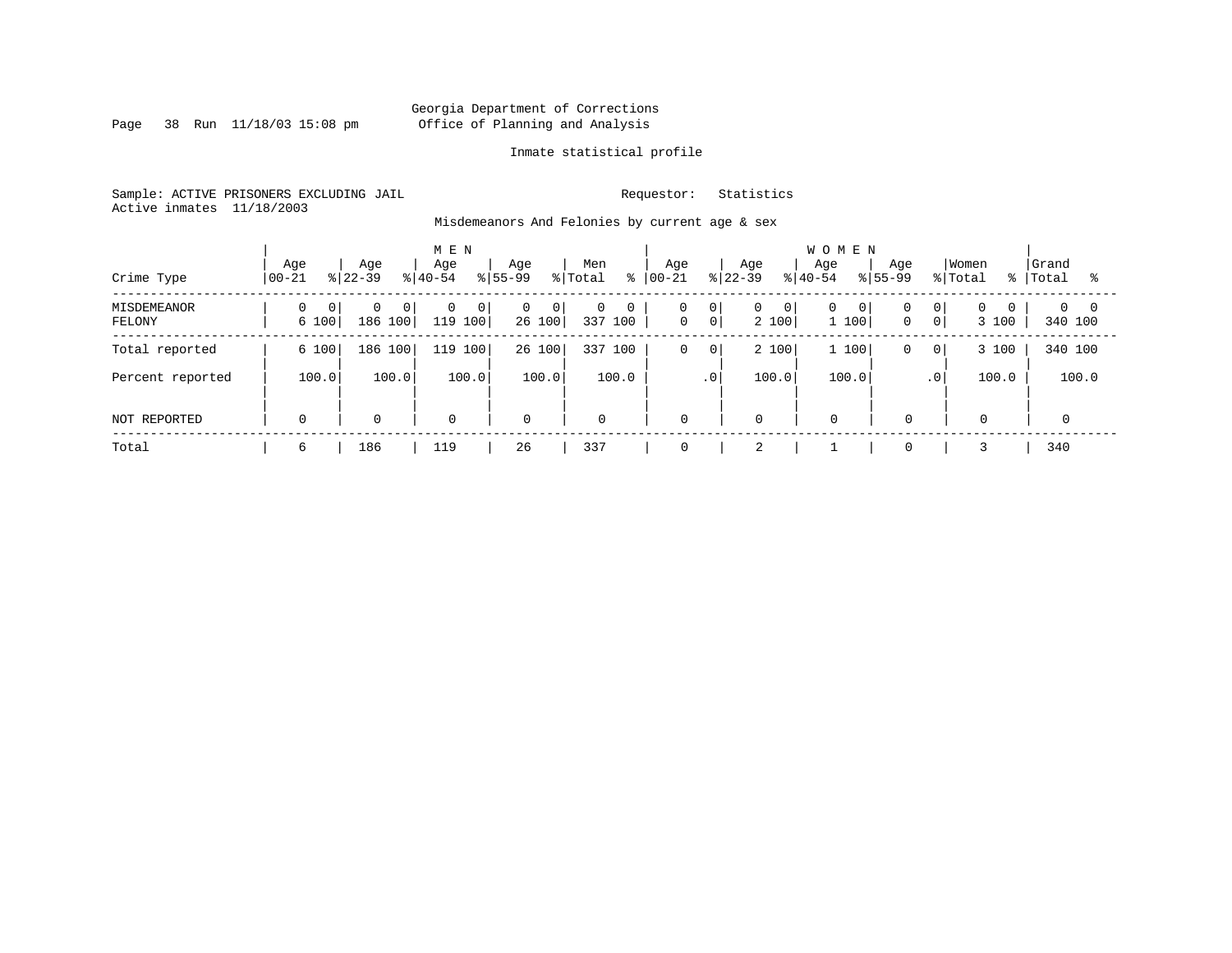Page 39 Run  $11/18/03$  15:08 pm

### Inmate statistical profile

Sample: ACTIVE PRISONERS EXCLUDING JAIL Requestor: Statistics Active inmates 11/18/2003

Crimes By Group by current age & sex

|                      | M E N     |             |              |             |           |             |           |             |          | WOMEN          |             |             |              |          |             |          |             |                |          |          |          |          |  |
|----------------------|-----------|-------------|--------------|-------------|-----------|-------------|-----------|-------------|----------|----------------|-------------|-------------|--------------|----------|-------------|----------|-------------|----------------|----------|----------|----------|----------|--|
|                      | Age       |             | Age          |             | Age       |             | Age       |             | Men      |                | Age         |             | Age          |          | Age         |          | Age         |                | Women    |          | Grand    |          |  |
| Crimes By Group      | $00 - 21$ |             | $ 22-39$     |             | $8 40-54$ |             | $8 55-99$ |             | % Total  | ႜ              | $ 00 - 21$  |             | $ 22-39$     |          | $8 40-54$   |          | $8 55-99$   |                | % Total  | °        | Total    | °        |  |
| HOMICIDE             | 6         | 100         | 120          | 65          | 53        | 45          | 15        | 58          | 194      | 58             | 0           | 0           |              | 2 100    | 1 100       |          | 0           | $\overline{0}$ | 3        | 100      | 197      | 58       |  |
| ABORTION             | C         | $\mathbf 0$ | 0            | $\mathbf 0$ | 0         | $\mathbf 0$ | $\Omega$  | $\mathbf 0$ | 0        | $\mathbf 0$    | 0           | 0           | 0            | 0        | 0           | 0        | $\Omega$    | 0              | $\Omega$ | 0        | 0        | $\Omega$ |  |
| BODILY INJRY&REL OFF | C         | $\mathbf 0$ | 17           | 9           | 19        | 16          | 2         | 8           | 38       | 11             | 0           | $\mathbf 0$ | 0            | 0        | $\mathbf 0$ | 0        | 0           | 0              | $\Omega$ | 0        | 38       | 11       |  |
| ARSON & REL OFF      |           | 0           | $\mathbf 0$  | 0           | 0         | 0           |           | $\mathbf 0$ | 0        | $\mathbf 0$    | 0           | 0           | 0            | 0        | 0           | 0        | $\Omega$    | O              | $\Omega$ | O        | 0        | $\cap$   |  |
| DAMAGE OF PROPERTY   |           | $\Omega$    | $\Omega$     | 0           |           | $\Omega$    | $\Omega$  | $\Omega$    | O        | $\Omega$       | 0           | $\Omega$    | U            | $\Omega$ | $\Omega$    | $\Omega$ | $\Omega$    | U              | $\Omega$ | $\cap$   | $\Omega$ | $\cap$   |  |
| BURGLARY & REL OFF   |           | $\Omega$    | $\Omega$     | 0           |           | 1           | 0         | $\Omega$    | 1        | $\Omega$       | 0           | $\Omega$    | 0            | $\Omega$ | 0           | $\Omega$ | $\Omega$    | 0              | $\Omega$ | $\Omega$ | 1        |          |  |
| FORGERY & REL OFF    |           | $\Omega$    | $\Omega$     | 0           |           | $\Omega$    |           | $\mathbf 0$ | $\Omega$ | $\Omega$       | Ω           | $\mathbf 0$ | 0            | $\Omega$ | 0           | $\Omega$ | $\Omega$    | 0              | $\Omega$ | $\Omega$ | $\Omega$ |          |  |
| THEFT                |           | O           | $\Omega$     | $\Omega$    | $\Omega$  | $\Omega$    | 0         | $\mathbf 0$ | $\Omega$ | $\Omega$       | 0           | $\mathbf 0$ | 0            | $\Omega$ | 0           | $\Omega$ | $\Omega$    | 0              | $\Omega$ | $\Omega$ | $\Omega$ | ∩        |  |
| <b>ROBBERY</b>       |           | $\Omega$    | 23           | 12          | 22        | 18          |           | 27          | 52       | 15             | 0           | $\mathbf 0$ | 0            | $\Omega$ | 0           | 0        | $\Omega$    | O              | $\Omega$ | $\Omega$ | 52       | 15       |  |
| SEXUAL OFFENSES      |           | 0           | 20           | 11          | 21        | 18          | 2         | 8           | 43       | 13             | 0           | $\Omega$    | 0            | $\Omega$ | $\Omega$    | $\Omega$ | $\Omega$    | O              | $\Omega$ | $\Omega$ | 43       | 13       |  |
| OBSCENITY CRIMES     |           | 0           | $\Omega$     | $\mathbf 0$ | $\Omega$  | $\Omega$    | $\Omega$  | $\mathbf 0$ | $\Omega$ | $\Omega$       | U           | 0           | <sup>0</sup> | $\Omega$ | $\Omega$    | $\Omega$ | $\Omega$    | $\Omega$       | $\Omega$ | O        | $\Omega$ | $\cap$   |  |
| TREASON & REL OFF    |           | 0           | <sup>0</sup> | 0           | O         | $\Omega$    | $\Omega$  | 0           | O        | 0              | 0           | 0           | 0            | $\Omega$ | 0           | 0        | O           | 0              | 0        | U        | ∩        |          |  |
| CRIMES INVOLVNG GOVT |           | 0           | $\Omega$     | 0           |           | 0           |           | 0           |          | $\Omega$       | Ω           | $\mathbf 0$ | 0            | $\Omega$ | 0           | $\Omega$ | 0           | 0              | $\Omega$ | O        | $\Omega$ |          |  |
| FALSIFICATIONS       |           | $\Omega$    | $\Omega$     | 0           | $\cap$    | $\Omega$    | $\Omega$  | 0           | $\Omega$ | $\Omega$       | U           | 0           | 0            | $\Omega$ | 0           | $\Omega$ | $\Omega$    | 0              | $\Omega$ | $\Omega$ | $\Omega$ |          |  |
| OBSTRUCT LAW ENFORCE |           | 0           | $\Omega$     | 0           | $\cap$    | O           | 0         | 0           | O        | 0              | 0           | 0           | 0            | 0        | 0           | 0        | $\Omega$    | O              | $\Omega$ | $\Omega$ | $\Omega$ |          |  |
| DISORDERLY CONDUCT   |           | U           | $\Omega$     | 0           | U         | U           | 0         | 0           | O        | $\Omega$       | U           | 0           | U            | $\Omega$ | O           | $\Omega$ | $\cap$      | U              | $\Omega$ | $\cap$   | $\cap$   |          |  |
| GAMBLING & REL OFF   |           | 0           | $\Omega$     | 0           |           | $\Omega$    | $\Omega$  | $\Omega$    | O        | $\Omega$       | 0           | 0           | U            | $\Omega$ | 0           | $\Omega$ | $\Omega$    | 0              | $\Omega$ | U        | ∩        |          |  |
| CRUELTY TO CHILDREN  |           | $\Omega$    | $\Omega$     | 0           |           | O           | 0         | $\mathbf 0$ | 0        | 0              | 0           | 0           | 0            | 0        | 0           | $\Omega$ | $\Omega$    | 0              | $\Omega$ | $\Omega$ | $\Omega$ |          |  |
| CRIMES WITH GUNS     |           | 0           | $\Omega$     | 0           |           | O           | $\Omega$  | 0           | $\Omega$ | $\Omega$       | U           | 0           | 0            | $\Omega$ | O           | $\Omega$ | $\Omega$    | O              | $\Omega$ | $\cap$   | $\Omega$ |          |  |
| INVASION PRIVACY     |           | 0           | $\Omega$     | 0           | U         | 0           | 0         | 0           | O        | $\mathbf 0$    | 0           | 0           | 0            | $\Omega$ | 0           | 0        | $\Omega$    | O              | $\Omega$ | O        | ∩        |          |  |
| <b>RACKETEERING</b>  |           | O           | $\Omega$     | 0           |           | 0           |           | $\mathbf 0$ | 0        | $\Omega$       | 0           | $\mathbf 0$ | 0            | $\Omega$ | 0           | 0        | $\Omega$    | O              | $\Omega$ | O        | C        |          |  |
| DRUG ABUSE OFFENSES  |           | 0           | 5            | 3           |           | 3           | $\Omega$  | $\mathbf 0$ | 8        | $\overline{2}$ | 0           | $\mathbf 0$ | 0            | $\Omega$ | $\mathbf 0$ | $\Omega$ | $\Omega$    | 0              | $\Omega$ | $\cap$   | 8        |          |  |
| DRUG TRAFFICKING     |           | 0           |              | 1           | O         | 0           | $\Omega$  | $\Omega$    |          | $\Omega$       | 0           | $\mathbf 0$ | 0            | $\Omega$ | 0           | $\Omega$ | $\Omega$    | 0              | $\Omega$ | O        |          |          |  |
| AUTO CRIMES          |           | 0           | <sup>0</sup> | 0           | O         | 0           | 0         | $\mathbf 0$ | O        | 0              | 0           | 0           | 0            | $\Omega$ | 0           | $\Omega$ | O           | 0              | $\Omega$ | U        | $\Omega$ |          |  |
| REVENUE & CONTRABAND |           | $\Omega$    | $\Omega$     | 0           | O         | 0           |           | $\mathbf 0$ | O        | $\Omega$       | U           | $\mathbf 0$ | 0            | $\Omega$ | 0           | 0        | $\Omega$    | 0              | $\Omega$ | $\Omega$ | $\Omega$ |          |  |
| CRIMES OF OTH STATES |           | 0           | $\Omega$     | 0           | O         | 0           | 0         | 0           | O        | 0              | 0           | 0           | 0            | 0        | 0           | 0        | O           | 0              | $\Omega$ | $\Omega$ | $\Omega$ |          |  |
| MISC. FELONIES       | U         | 0           | $\Omega$     | 0           | 0         | 0           | 0         | 0           | 0        | 0              | 0           | 0           | 0            | 0        | 0           | 0        | 0           | 0              | $\Omega$ | 0        | $\Omega$ |          |  |
| MISDEMEANORS         | 0         | 0           | $\Omega$     | 0           | 0         | 0           | 0         | 0           | 0        | 0              | 0           | 0           | 0            | 0        | O           | 0        | $\Omega$    | 0              | $\Omega$ | O        | ∩        |          |  |
| Total reported       |           | 6 100       | 186 100      |             | 119 100   |             | 26 100    |             | 337 100  |                | 0           | 0           |              | 2 100    | 1 100       |          | 0           | 0              |          | 3 100    | 340 100  |          |  |
| Percent reported     |           | 100.0       |              | 100.0       |           | 100.0       |           | 100.0       |          | 100.0          |             | . 0         |              | 100.0    | 100.0       |          |             | $\cdot$ 0      |          | 100.0    |          | 100.0    |  |
| <b>NOT REPORTED</b>  | 0         |             | 0            |             | 0         |             | $\Omega$  |             | 0        |                | 0           |             | 0            |          | 0           |          | 0           |                | 0        |          | 0        |          |  |
| Total                | 6         |             | 186          |             | 119       |             | 26        |             | 337      |                | $\mathbf 0$ |             | 2            |          | 1           |          | $\mathbf 0$ |                | 3        |          | 340      |          |  |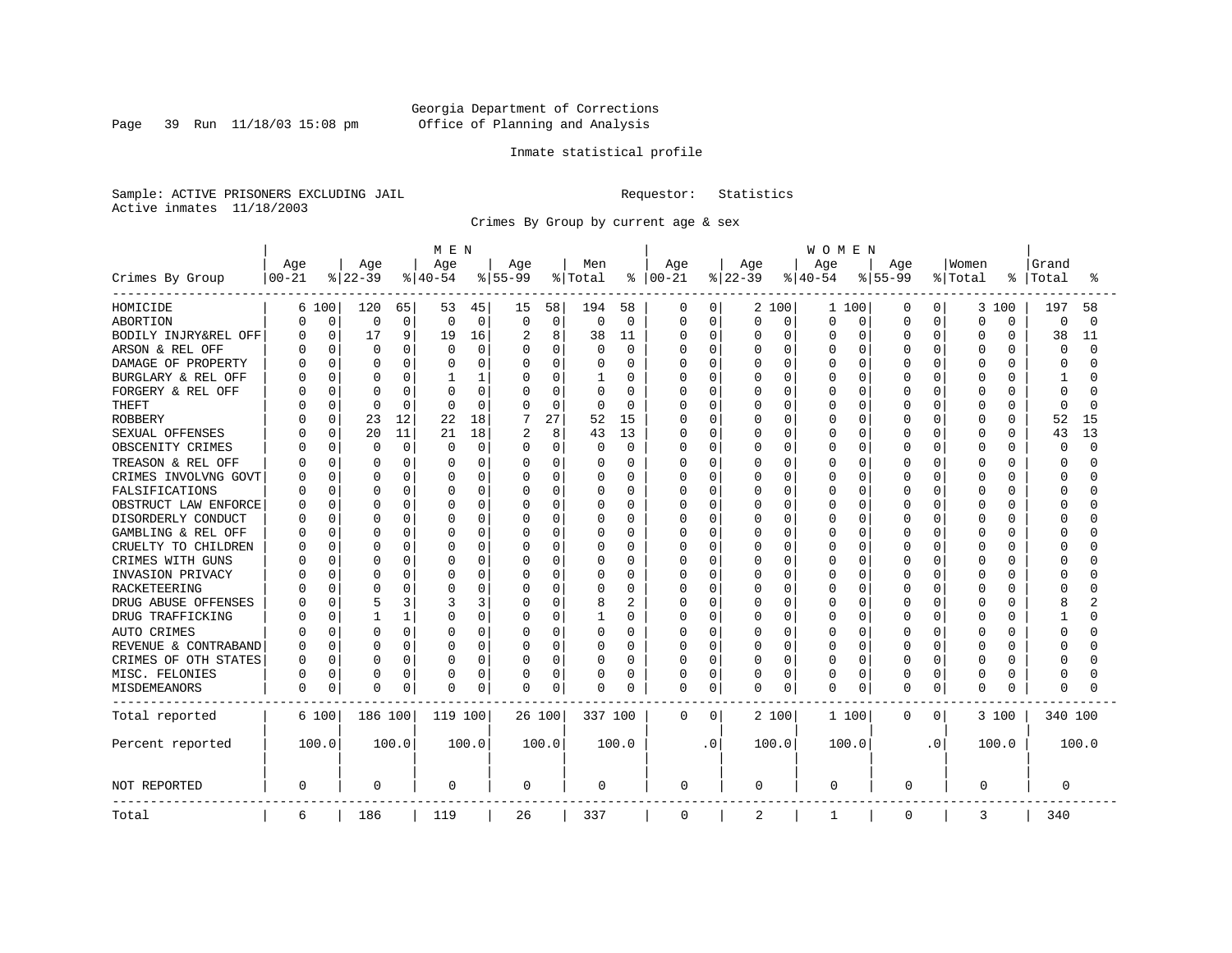Page 40 Run  $11/18/03$  15:08 pm

### Inmate statistical profile

Sample: ACTIVE PRISONERS EXCLUDING JAIL Requestor: Statistics Active inmates 11/18/2003

Most Serious Offense by current age & sex

| Most Serious Offense 00-21                                                                                                            | Aqe |       | Age<br>$ 22-39 $ |               | MEN<br>Age<br>$ 40-54 $ |                | Age<br>$8 55-99$ |                    | Men<br>% Total  |                     | Aqe<br>$8   00 - 21$ | Age<br>$ 22-39 $ |            | <b>WOMEN</b><br>Aqe<br>$ 40-54 $ | Aqe<br>$8 55-99$ | % Total | Women | Grand<br>%   Total |                |
|---------------------------------------------------------------------------------------------------------------------------------------|-----|-------|------------------|---------------|-------------------------|----------------|------------------|--------------------|-----------------|---------------------|----------------------|------------------|------------|----------------------------------|------------------|---------|-------|--------------------|----------------|
| In the table below, misdemeanors come first, and are in lower-case letters. AFTER THAT COME FELONIES, IN UPPER-CASE LETTERS.<br>NOTE: |     |       |                  |               |                         |                |                  |                    |                 |                     |                      |                  |            |                                  |                  |         |       |                    |                |
| <b>MURDER</b><br>KIDNAPPING<br><b>BURGLARY</b><br>ARMED ROBBERY                                                                       |     | 6 100 | 120<br>17<br>22  | 65<br>9<br>12 | 53<br>19<br>22          | 45<br>16<br>18 | 15               | 58<br>8<br>0<br>27 | 194<br>38<br>51 | 58<br>11<br>U<br>15 |                      |                  | 2 100<br>O | 1 100                            |                  |         | 3 100 | 197<br>38<br>51    | 58<br>11<br>15 |
| HIJACKING MOTOR VEHI<br><b>RAPE</b>                                                                                                   |     |       | 15               |               | 16                      | 13             |                  | 0<br>8             | 33              | 10                  |                      |                  |            |                                  |                  |         |       | 33                 | 10             |
| AGGRAV SODOMY<br>AGGRAV SEXUAL BATTER<br>CHILD MOLESTATION                                                                            |     |       |                  |               |                         |                |                  |                    |                 |                     |                      |                  |            |                                  |                  |         |       |                    |                |
| AGGRAV CHILD MOLESTA<br>VIOL GA CNTRL SBST A<br>S/D CONT SUB SCHOOL                                                                   |     |       |                  |               |                         |                |                  |                    |                 |                     |                      |                  |            |                                  |                  |         |       |                    |                |
| S/D COCAINE<br>POSS OF COCAINE<br>ATT/CONSPRCY COMMT C                                                                                |     |       |                  |               |                         |                |                  |                    |                 |                     |                      |                  |            |                                  |                  |         |       |                    |                |
| CRMNL ATMPT<br>AIRCRAFT HIJACKING                                                                                                     |     | 6 100 | 177              | 95            | 111                     | 93             | 25               | 96                 | 18<br>319       | 95                  | 0                    |                  | 2 100      | 100                              |                  |         | 3 100 | 18<br>322          | 95             |
| Total                                                                                                                                 | 6   |       | 186              |               | 119                     |                | 26               |                    | 337             |                     | O                    |                  |            |                                  |                  |         |       | 340                |                |